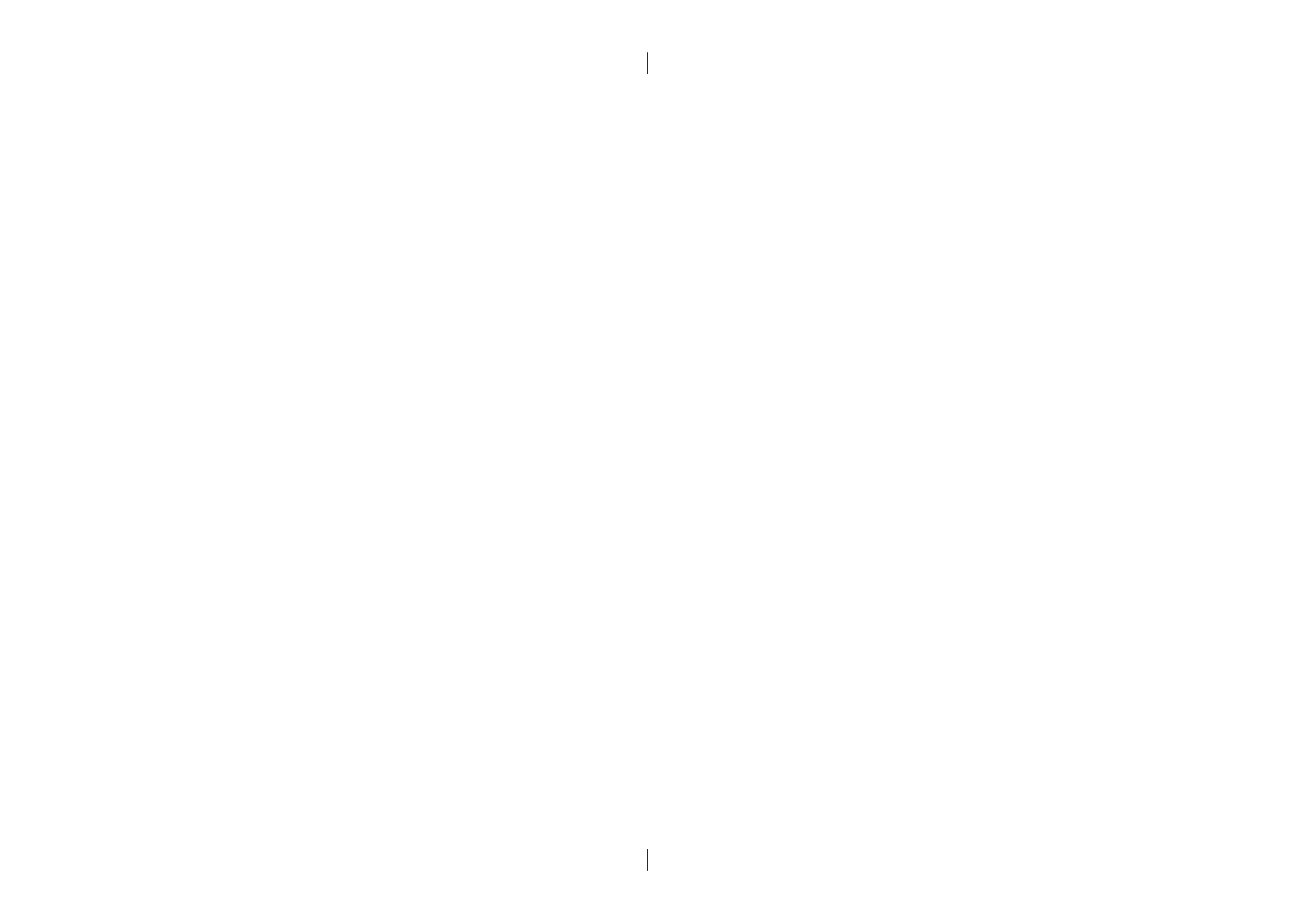| 4                       | DE PAUL SCHOOL, BERHAMPUR-10<br>Class-XII | Class-XII | DE PAUL SCHOOL, BERHAMPUR-10                    |
|-------------------------|-------------------------------------------|-----------|-------------------------------------------------|
| November                | Revision and Round Test -3                |           | <b>COMPUTER</b>                                 |
| December                | <b>REVISION</b>                           | Months    | Chapter's                                       |
| January                 | MODEL TEST & PRE BOARD                    | February  | Introduction to array                           |
|                         |                                           |           | One dimensional array                           |
|                         | <b>CHEMISTRY</b>                          |           | Searching (Linear, Bubble, Insertion            |
| Months                  | Chapter's                                 |           | 2D ARRAY                                        |
| March<br>$\ddot{\cdot}$ | Alcohols, phenol, Ether                   |           | Strings, string class and string buffe          |
|                         | Haloalkanes, Haloarenes                   |           | Class programs                                  |
| April                   | Electrochemistry                          | March     | Entire Jave revision of last                    |
|                         | Compounds containing nitrogen             | $\&$      | 10 YEARS QUESTIONS BASED ON                     |
|                         | Round Test - 1                            |           | <b>SECTION-B</b>                                |
| June                    | Solid State                               |           | REVISION OF RECURSION PROGRAMS                  |
|                         | Aldehyde, Ketone, Carboxylic acid         | April     | REVISION OF CALL BY REFERENCE                   |
| July                    | <b>Chemical Kinetics</b>                  |           | PROGRAMS INHERITANCE PROGRAN                    |
|                         | Solutions                                 |           | Practical program                               |
|                         | Isolation of elements                     |           | Revision and Round Test -1                      |
|                         | Round Test - 2                            |           | Section - A                                     |
| August                  | Co-ordination chemistry                   | June      | Propositional Logic                             |
|                         | Surface Chemistry                         |           | Proposition types of proposition<br>Connectives |
|                         | Polymers                                  |           | Types of connectives                            |
| September:              | P-Block elements                          |           | Truth table                                     |
|                         | d and f block elements                    |           | Negation                                        |
|                         | Round Test - 3                            |           | Disjunction                                     |
| October :               | <b>Biomolecules</b>                       |           | Conditional and biconditional                   |
|                         |                                           |           | Anticedent and consequent                       |
|                         | Chemistry in everyday life                |           | Converse inverse, contrapositive                |
| November                | Revision                                  |           | Tautology, contradiction, contigency            |
|                         | Round Test - 4                            |           | Last 10 years question discussion               |
| December                | REVISION & MODEL EXAM.                    |           | Logic gates                                     |
| January                 | PREBOARD 1 & PREBOARD                     |           | Types of logic gates (not, or, and)             |

| Class-XII. | DE PAUL SCHOOL, BERHAMPUR-10 |  |
|------------|------------------------------|--|
|            |                              |  |

|               | <b>COMPUTER</b>                                           |
|---------------|-----------------------------------------------------------|
| <b>Months</b> | Chapter's                                                 |
| February      | Introduction to array                                     |
|               | One dimensional array                                     |
|               | Searching (Linear, Bubble, Insertion)                     |
|               | 2D ARRAY                                                  |
|               | Strings, string class and string buffer<br>Class programs |
| March         | Entire Jave revision of last                              |
| &             | <b>10 YEARS QUESTIONS BASED ON</b><br><b>SECTION-B</b>    |
|               | <b>REVISION OF RECURSION PROGRAMS</b>                     |
| April         | REVISION OF CALL BY REFERENCE                             |
|               | PROGRAMS INHERITANCE PROGRAM                              |
|               | Practical program                                         |
|               | Revision and Round Test -1                                |
|               | Section - A                                               |
| June          | Propositional Logic                                       |
|               | Proposition types of proposition                          |
|               | Connectives                                               |
|               | Types of connectives                                      |
|               | Truth table                                               |
|               | Negation                                                  |
|               | Disjunction                                               |
|               | Conditional and biconditional                             |
|               | Anticedent and consequent                                 |
|               | Converse inverse, contrapositive                          |
|               | Tautology, contradiction, contigency                      |

Types of logic gates (not, or, and)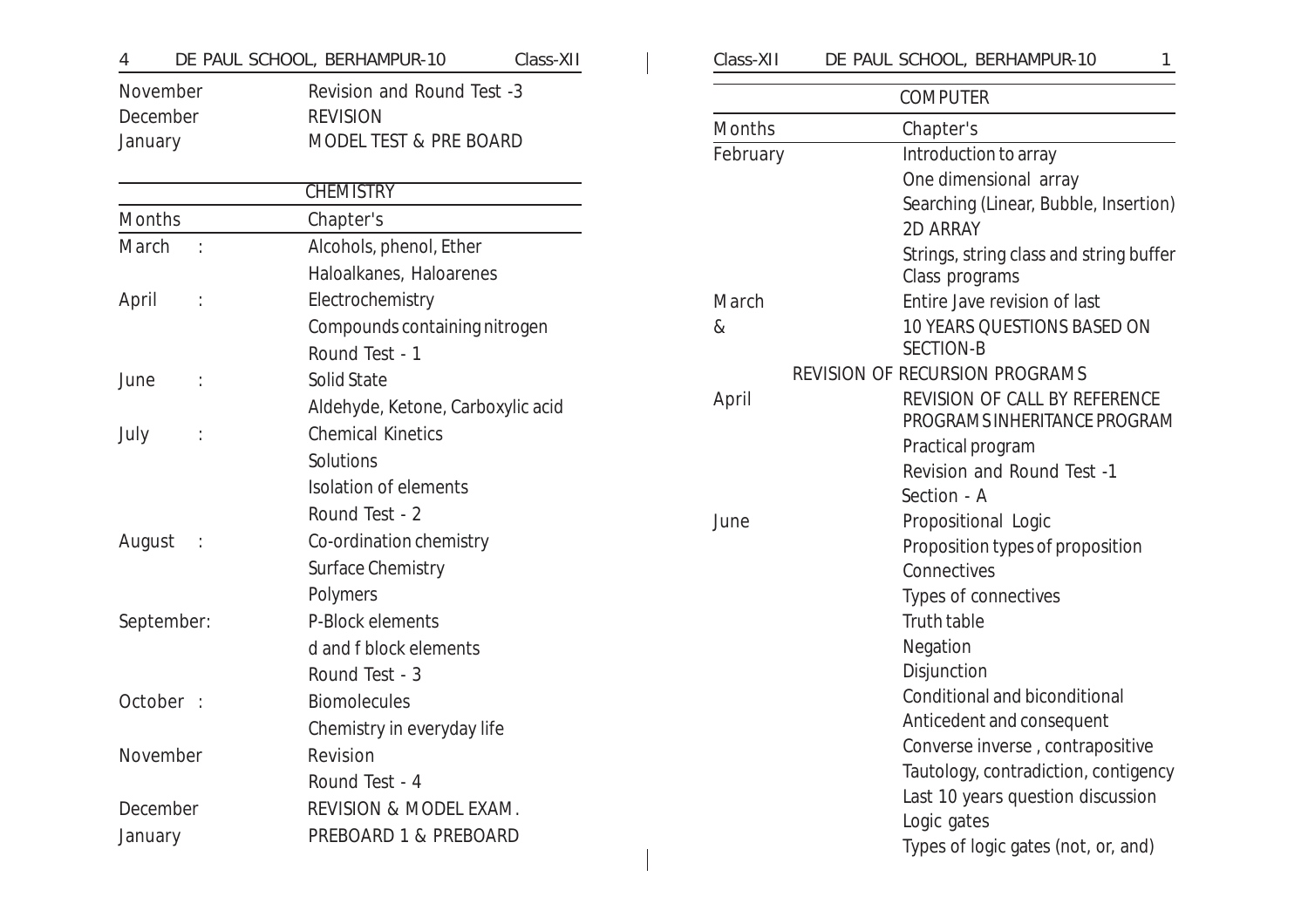| $\overline{2}$ |    | DE PAUL SCHOOL, BERHAMPUR-10<br>Class-XII                           | Class-XII | DE PAUL SCHOOL, BERHAMPUR-10<br>3                                                         |
|----------------|----|---------------------------------------------------------------------|-----------|-------------------------------------------------------------------------------------------|
|                |    | More about logic gates (nor, nand,<br>nor, xnor)<br>Universal gates |           | Revision of last 10 years question<br>of section - A<br><b>REVISION AND ROUND TEST -2</b> |
|                |    | Uses of logic gates                                                 | August    | SECTION-C                                                                                 |
|                |    | Circuit diagram by using logic gates                                |           | Data structure, advantage, examples                                                       |
|                |    | Boolean laws                                                        |           | Classificationoperation on data<br>structure                                              |
|                |    | Proof of boolean laws using truth<br>tables                         |           | Operation on stack                                                                        |
|                |    | Proof of boolean laws using                                         |           | Application of stack                                                                      |
|                |    | postulates tables                                                   |           | Conversion from infix to postfix and                                                      |
|                |    | Principle of duality                                                |           | prefix                                                                                    |
|                |    | Boolean expressions & standard<br>forms                             |           | Recursion,<br>advantages<br>and<br>disadvantages of recursion                             |
|                |    | Minterm, Maxtrem sop. Pos                                           |           | Difference between recursion and                                                          |
|                |    | Conversion from pos to canonical Pos                                |           | iteration                                                                                 |
|                |    | Conversion from pos to canonical Pos                                |           | Queue, circular queue, doubleended                                                        |
|                |    | Conversion from sop to canonical Pos                                |           | queue                                                                                     |
|                |    | Conversion from pos to canonical sop                                | September | Tree, Tree, Terminology, Traversal in<br><b>Binary Tree</b>                               |
|                | 1. | Boolean Algebra                                                     |           | Construct a Tree                                                                          |
|                |    | Method (simplification of boolean<br>expressions)                   |           | Linked list, Single and Double linked                                                     |
|                | 2. | Karnaugh map                                                        |           | list                                                                                      |
|                | А. | Rules for sop reduction                                             |           | Operation on single linked list                                                           |
|                | Β. | Rules for pos reduction                                             |           | Operation on double linked list                                                           |
|                | C. | Map rolling                                                         |           | Revision and Round Test -3                                                                |
|                | D. | Overlapping                                                         | October   | Inheritace +c27, Interface, Abstract                                                      |
|                | Ε. | Redundant groups                                                    |           | class and abstract<br>method,                                                             |
|                |    | K map practice                                                      |           | Polymorphism                                                                              |
|                |    | Long question on k map                                              |           | <b>Exception handling</b>                                                                 |
| July           |    | <b>Combinational Circuit</b>                                        |           | Computational complexity                                                                  |
|                |    | (Adder-half adder & full adder,                                     |           | Some extra things such as                                                                 |
|                |    | encoder, decoder, multiplexer)                                      |           | File handling (optional), string<br>Tokenizer etc.                                        |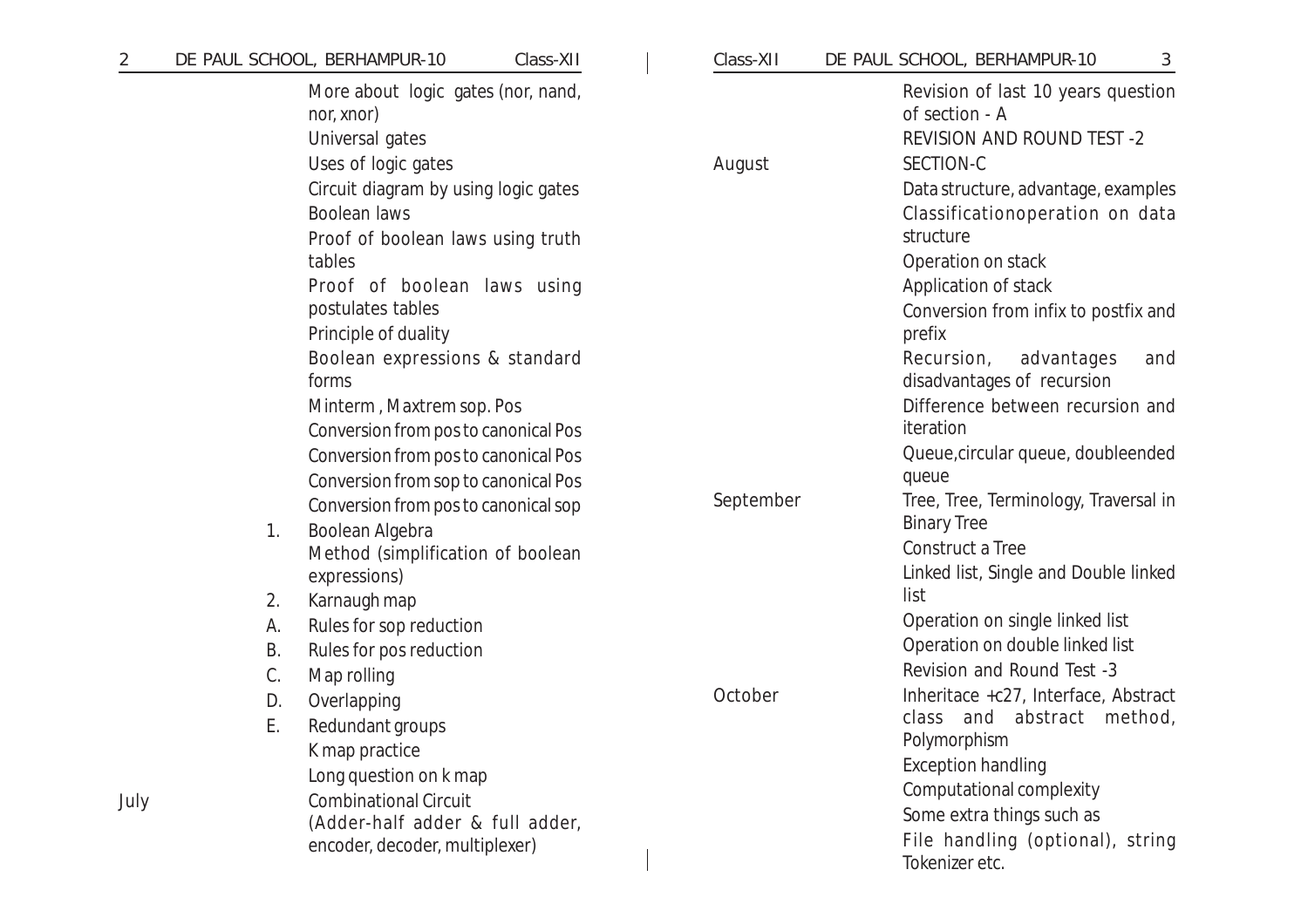# 8 DE PAUL SCHOOL, BERHAMPUR-10 Class-XII Class-XII DE PAUL SCHOOL, BERHAMPUR-10 5 MATHEMATIC

Months Chapter's February : Matrics : Types and Operations of **Matrices** March : Determinants Matrices : Adjoint and inverse of a square Matrix Inverse Trigonometric Functions April : Continuity Differentiability : Derivatives of Trigonometric Inverse Trigonometric Functions Composite, Logarithmic, Exponential and Implicit, Functions Revision and Round Test - I June : L-Hospital's Theorem Rolle's & Mean Value Theorem Tangent & Normal, Rate of Change Approximation Increasing / Decreasing Functions Maxima & Minima July : Relations & Functions Indefinite Integrals Definite Integrals Revision and Round Test - 2 August : Differential Equations, Probability Baye's Law Binomial Distribution September: Vectors Revision and Round Test - 3 October : Co-ordinate Geometry in 3-Dimensions Straight lines Planes Determination of Area by using Definite intergrals November: Revision and Round Test - 4 December REVISION & MODEL TEST January PREBOARD 1 & PREBOARD :2

| DE PAUL SCHOOL, BERHAMPUR-10<br>Class-XII |  |  |                                                           | 5 |
|-------------------------------------------|--|--|-----------------------------------------------------------|---|
|                                           |  |  | <b>BIOLOGY</b>                                            |   |
| <b>Months</b>                             |  |  | Chapter's                                                 |   |
| February:                                 |  |  | Ch-1: Reproduction in organisms                           |   |
|                                           |  |  | Ch-2 : Sexual reproduction in<br>flowering plants         |   |
| March                                     |  |  | Ch-2 : Sexual reproduction in<br>flowering plants (contd) |   |
|                                           |  |  | CH-14 : Ecosystem                                         |   |
|                                           |  |  | Ch-15 : Biodiversity and it's<br>conservations.           |   |
| April                                     |  |  | Ch-7: Evolution                                           |   |
| Revision and Round Test - I               |  |  |                                                           |   |
| June                                      |  |  | Ch-5 : Principles of inheritance and<br>variation         |   |
|                                           |  |  | Ch-11 : Biotechnology - Principles &<br>Process           |   |
|                                           |  |  | Ch-12 : Biotechnology and it's<br>applications.           |   |
| July                                      |  |  | Ch-12 : Biotechnology & it's<br>application (contd)       |   |
|                                           |  |  | Ch-6: Molecular basis of inheritance                      |   |
|                                           |  |  | Revision and Round Test - 2                               |   |
| August                                    |  |  | Ch-3: Human Reproduction                                  |   |
|                                           |  |  | Ch-4 : Reproductive Health                                |   |
|                                           |  |  | Ch-10: Microbes in Human Welfare                          |   |
| September:                                |  |  | Ch-8 : Human Health & Diseases                            |   |
|                                           |  |  | Ch-13 : Organisms & population                            |   |
|                                           |  |  | Revision and Round Test - 3                               |   |
| October                                   |  |  | Ch-13 : Organisms & population                            |   |

(contd...)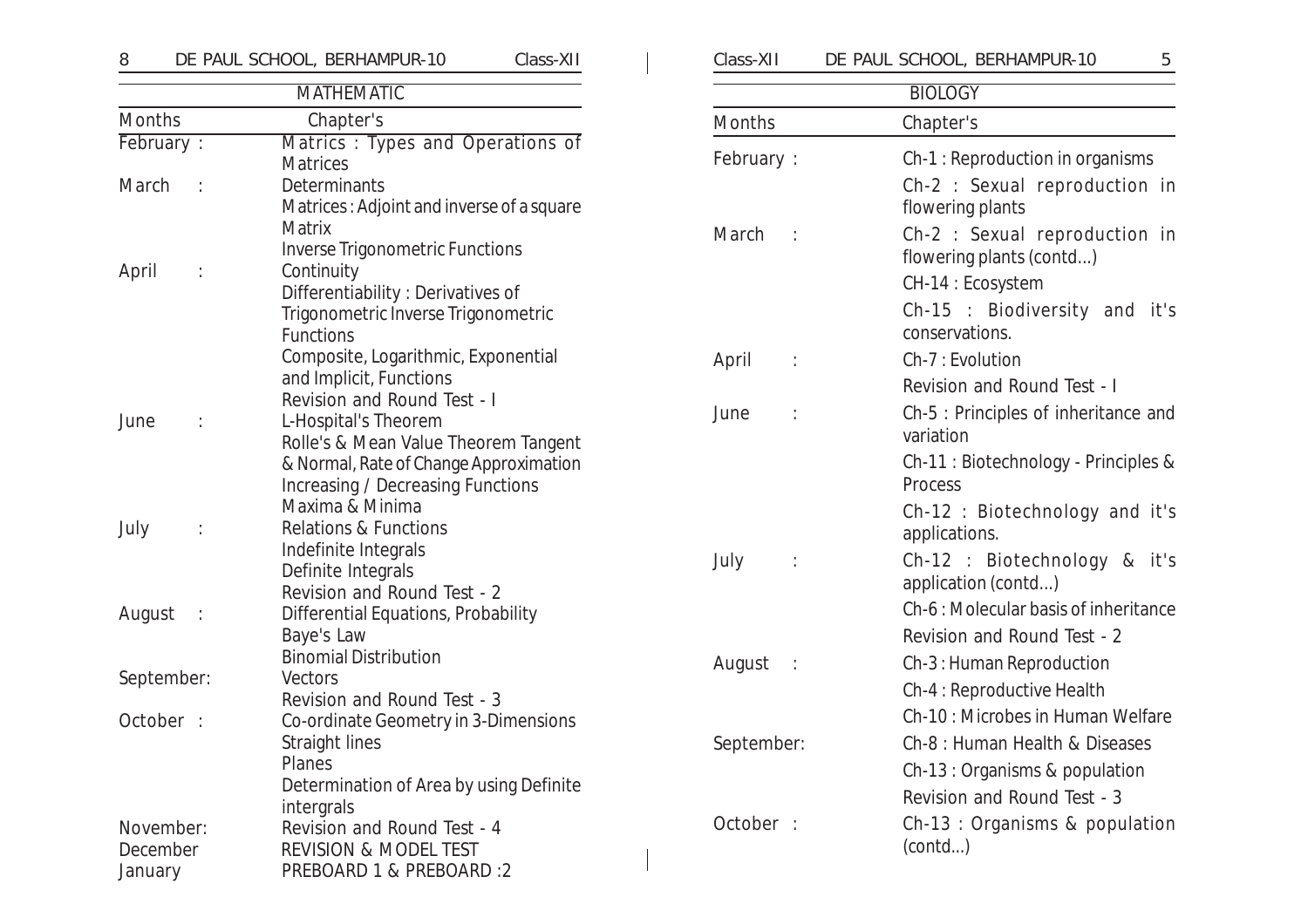| 6         | Class-XII<br>DE PAUL SCHOOL, BERHAMPUR-10                | Class-XII                | DE PAUL SCHOOL, BERHAMPUR-10<br>7                          |
|-----------|----------------------------------------------------------|--------------------------|------------------------------------------------------------|
|           | Ch-09 : Strategies for enhancement<br>in food production |                          | Moving Charge and Magnetism<br><b>Magnetism and Matter</b> |
| November: | Ch-16 : Environmental issues                             | July<br>$\ddot{\cdot}$   | Magnetism and Matter (Cont)                                |
|           | Revision and Round Test - 4                              |                          | <b>Electro Magnetic Induction</b>                          |
| December  | REVISION & MODEL EXAM.                                   |                          | <b>Electro Magnetic Waves</b>                              |
| January   | PREBOARD 1 & PREBOARD :2                                 |                          | Round Test - 2                                             |
|           |                                                          | August<br>$\mathbb{R}^2$ | <b>Dual Nature of Radition and Matter</b>                  |
|           | <b>PHYSICS</b>                                           |                          | Atoms                                                      |
| Months    | Chapter's                                                |                          | Nuclei                                                     |
| February: | <b>ELECTROSTATICS</b>                                    |                          | <b>Alternating Current Circuit</b>                         |
|           | <b>Electric Field</b>                                    |                          | A.C. in R.L.C.                                             |
|           | <b>Electric Potential</b>                                |                          | <b>LCR Circuit</b>                                         |
|           | <b>RAY OPTICS</b>                                        | September:               | Alternating Current (Cont)                                 |
|           | Reflection                                               |                          | Power Factor                                               |
|           | Refraction                                               |                          | Resonance                                                  |
| March     | ELECTROSTATICS (cont)                                    |                          | Q Factor                                                   |
|           | Capacitance                                              |                          | Nuclei (Cont)                                              |
|           | <b>Dielectrics</b>                                       |                          | <b>Nuclear Energy</b>                                      |
|           | RAY OPTICS (Cont)                                        |                          | <b>Wave Optics</b>                                         |
|           | Refraction (Cont)                                        |                          | Dual Nature of Radition and matter                         |
|           | Dispersion                                               |                          | (Cont)                                                     |
| April     | <b>CURRENT ELECTRICITY</b>                               |                          | Round Test - 3                                             |
|           | <b>OPTICAL INSTRUMENTS</b>                               | October :                | Wave Optics (Cont)                                         |
|           | Microscope                                               |                          | Semiconductor devices                                      |
|           | Telesope                                                 |                          | <b>Communication System</b>                                |
|           | Round Test - 1                                           | November:                | Revision and Round Test - 4                                |
| June      | <b>CURRENT ELECTRICITY (Cont)</b>                        | December                 | REVISION & MODEL EXAM.                                     |
|           | Magnetic Effect of Current and<br><b>Magnetism</b>       | January                  | PREBOARD 1 & PREBOARD : 2                                  |
|           |                                                          |                          |                                                            |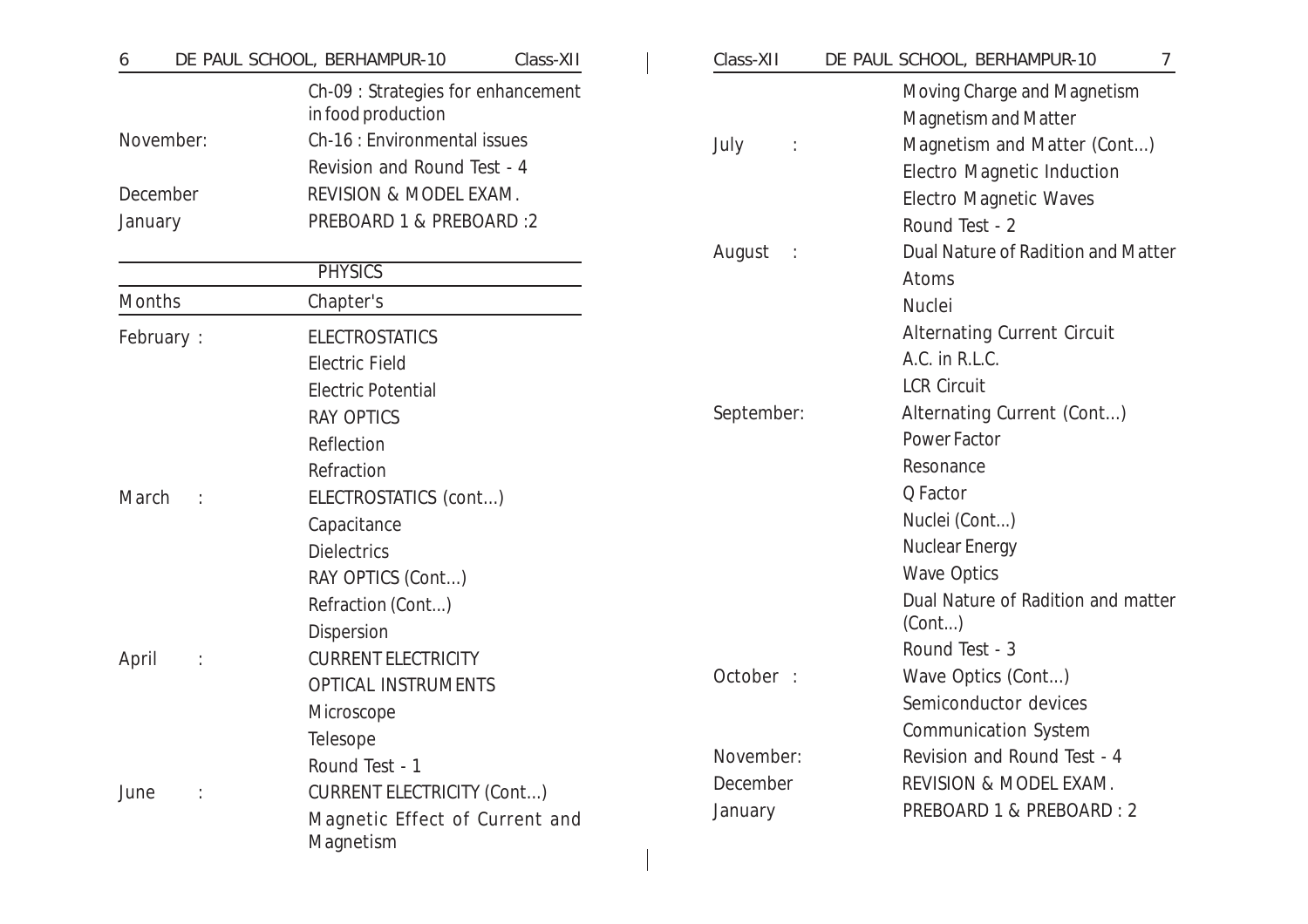| Class-XII               |                          |                | DE PAUL SCHOOL, BERHAMPUR-10                                                                                                            |                                       |                 | 9                       |
|-------------------------|--------------------------|----------------|-----------------------------------------------------------------------------------------------------------------------------------------|---------------------------------------|-----------------|-------------------------|
|                         |                          |                | <b>ENGLISH 1&amp;2</b>                                                                                                                  |                                       |                 |                         |
| <b>BOOKS PRESCRIBED</b> |                          | 2.<br>3.<br>4. | 1. The Tempest (Shakespeare)<br>A Collection of ISC poems - Reverie<br>A Collection of ISC Short Stories - Echoes<br>Total English - 12 |                                       |                 |                         |
| <b>Months</b>           | The Tempest A Collection |                | or ISC Poems                                                                                                                            | <b>A</b> Collection<br>of ISC Stories |                 | <b>Total</b><br>English |
| February:               | $Act - 3$                |                |                                                                                                                                         |                                       |                 | $\overline{Unit}$ -     |
|                         | Scene-2                  |                |                                                                                                                                         |                                       |                 | 1                       |
| March:                  | Act 3                    |                | P - 5. Crossing L-1. Salvatore                                                                                                          |                                       |                 | Unit -                  |
|                         | Sc $2,3$                 |                | the Bar                                                                                                                                 |                                       |                 | 2,3                     |
| April:                  | Act 3                    | $P - 3$ . The  |                                                                                                                                         |                                       |                 | Unit -                  |
|                         | Sc <sub>3</sub>          |                | <b>Dolpphins</b>                                                                                                                        |                                       |                 | 4,5                     |
|                         |                          | Round Test - 1 |                                                                                                                                         |                                       |                 |                         |
| May:                    |                          |                | <b>Summer Vacation</b>                                                                                                                  |                                       |                 |                         |
| June:                   | Act 4                    |                |                                                                                                                                         | $L-4.$ To                             |                 | Unit -                  |
|                         | Sc <sub>1</sub>          |                |                                                                                                                                         | Build a fire                          |                 | 6,7                     |
| July:                   | Act 4<br>Sc <sub>1</sub> |                | P-7. Desiderate                                                                                                                         |                                       |                 | Unit -<br>8,9           |
|                         |                          | Round Test - 2 |                                                                                                                                         |                                       |                 |                         |
| August:                 | Act - 5                  |                | P-9. The Spider L.-6 The Chinese Unit -                                                                                                 |                                       |                 |                         |
|                         | Scene-1                  |                | and the Fly                                                                                                                             |                                       | Statue          | 10,11                   |
| September: Act - 5      |                          |                |                                                                                                                                         |                                       | L-8 The Singing | Unit -                  |
|                         | Scene-1                  |                |                                                                                                                                         |                                       | Lesson          | 12,13                   |
|                         |                          | Round Test - 3 |                                                                                                                                         |                                       |                 |                         |
| October:                |                          |                | P-10 We are the L-10B                                                                                                                   |                                       |                 | Unit-                   |
|                         |                          |                | <b>Music Makers</b>                                                                                                                     |                                       | Wordsworth      | 14,15                   |
| November:               |                          |                | Revision and Round Test - 4                                                                                                             |                                       |                 |                         |
| December                |                          |                | <b>Revision and Model Examination</b>                                                                                                   |                                       |                 |                         |
| January                 |                          |                | PRE-BOARD 1 & 2                                                                                                                         |                                       |                 |                         |
|                         |                          |                | a a a                                                                                                                                   |                                       |                 |                         |

| Class-XII          |                          |                | DE PAUL SCHOOL, BERHAMPUR-10                       |           |                                                                                      | 9                 |
|--------------------|--------------------------|----------------|----------------------------------------------------|-----------|--------------------------------------------------------------------------------------|-------------------|
|                    |                          |                | ENGLISH 1& 2                                       |           |                                                                                      |                   |
|                    | <b>BOOKS PRESCRIBED</b>  | 3.<br>4.       | 1. The Tempest (Shakespeare)<br>Total English - 12 |           | 2. A Collection of ISC poems - Reverie<br>A Collection of ISC Short Stories - Echoes |                   |
| <b>Months</b>      | The Tempest A Collection |                |                                                    |           | <b>A Collection</b>                                                                  | Total             |
|                    | $Act - 3$                | or ISC Poems   |                                                    |           | of ISC Stories                                                                       | English<br>Unit - |
| <b>February:</b>   | Scene-2                  |                |                                                    |           |                                                                                      | 1                 |
| March:             | Act 3                    |                | P - 5. Crossing L-1. Salvatore                     |           |                                                                                      | Unit -            |
|                    | Sc <sub>2,3</sub>        |                | the Bar                                            |           |                                                                                      | 2,3               |
| April:             | Act 3                    | $P - 3$ . The  |                                                    |           |                                                                                      | Unit -            |
|                    | Sc <sub>3</sub>          |                | Dolpphins                                          |           |                                                                                      | 4,5               |
|                    |                          | Round Test - 1 |                                                    |           |                                                                                      |                   |
| May:               |                          |                | <b>Summer Vacation</b>                             |           |                                                                                      |                   |
| June:              | Act 4                    |                |                                                    | $L-4.$ To |                                                                                      | Unit -            |
|                    | Sc <sub>1</sub>          |                |                                                    |           | Build a fire                                                                         | 6,7               |
| July:              | Act 4                    | $P-7.$         | Desiderate                                         |           |                                                                                      | Unit -            |
|                    | Sc <sub>1</sub>          |                |                                                    |           |                                                                                      | 8,9               |
|                    |                          | Round Test - 2 |                                                    |           |                                                                                      |                   |
| August:            | Act - 5                  |                |                                                    |           | P-9. The Spider L.-6 The Chinese Unit -                                              |                   |
|                    | Scene-1                  |                | and the Fly                                        |           | Statue                                                                               | 10,11             |
| September: Act - 5 |                          |                |                                                    |           | L-8 The Singing                                                                      | Unit -            |
|                    | Scene-1                  |                |                                                    |           | Lesson                                                                               | 12,13             |
|                    |                          | Round Test - 3 |                                                    |           |                                                                                      |                   |
| October:           |                          |                | P-10 We are the L-10B<br>Music Makers Wordsworth   |           |                                                                                      | Unit-<br>14,15    |
| November:          |                          |                | Revision and Round Test - 4                        |           |                                                                                      |                   |
| December           |                          |                | <b>Revision and Model Examination</b>              |           |                                                                                      |                   |
|                    |                          |                | PRE-BOARD 1 & 2                                    |           |                                                                                      |                   |
|                    |                          |                | ааа                                                |           |                                                                                      |                   |
| January            |                          |                |                                                    |           |                                                                                      |                   |

 $\mathbf{1}$  and  $\mathbf{1}$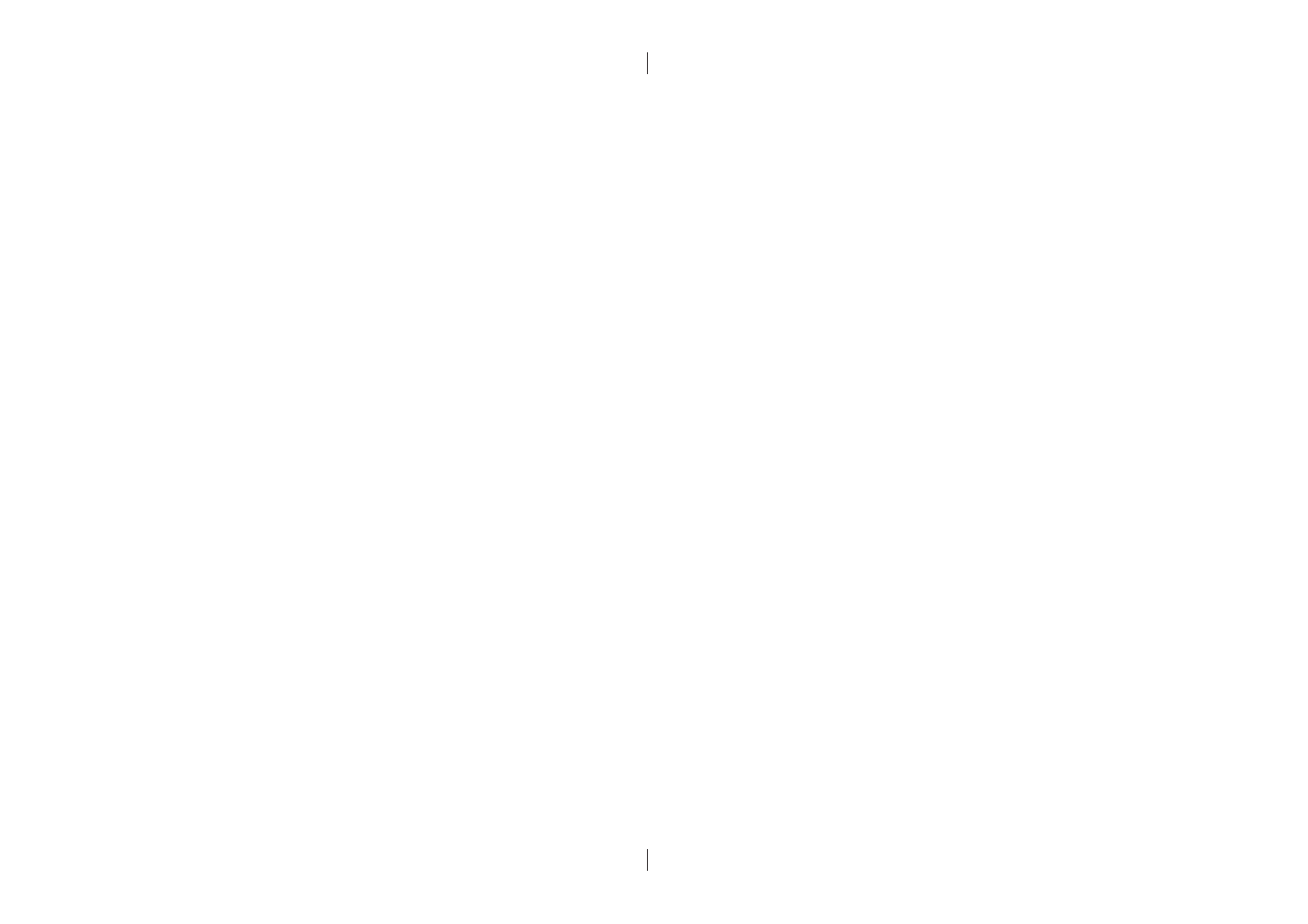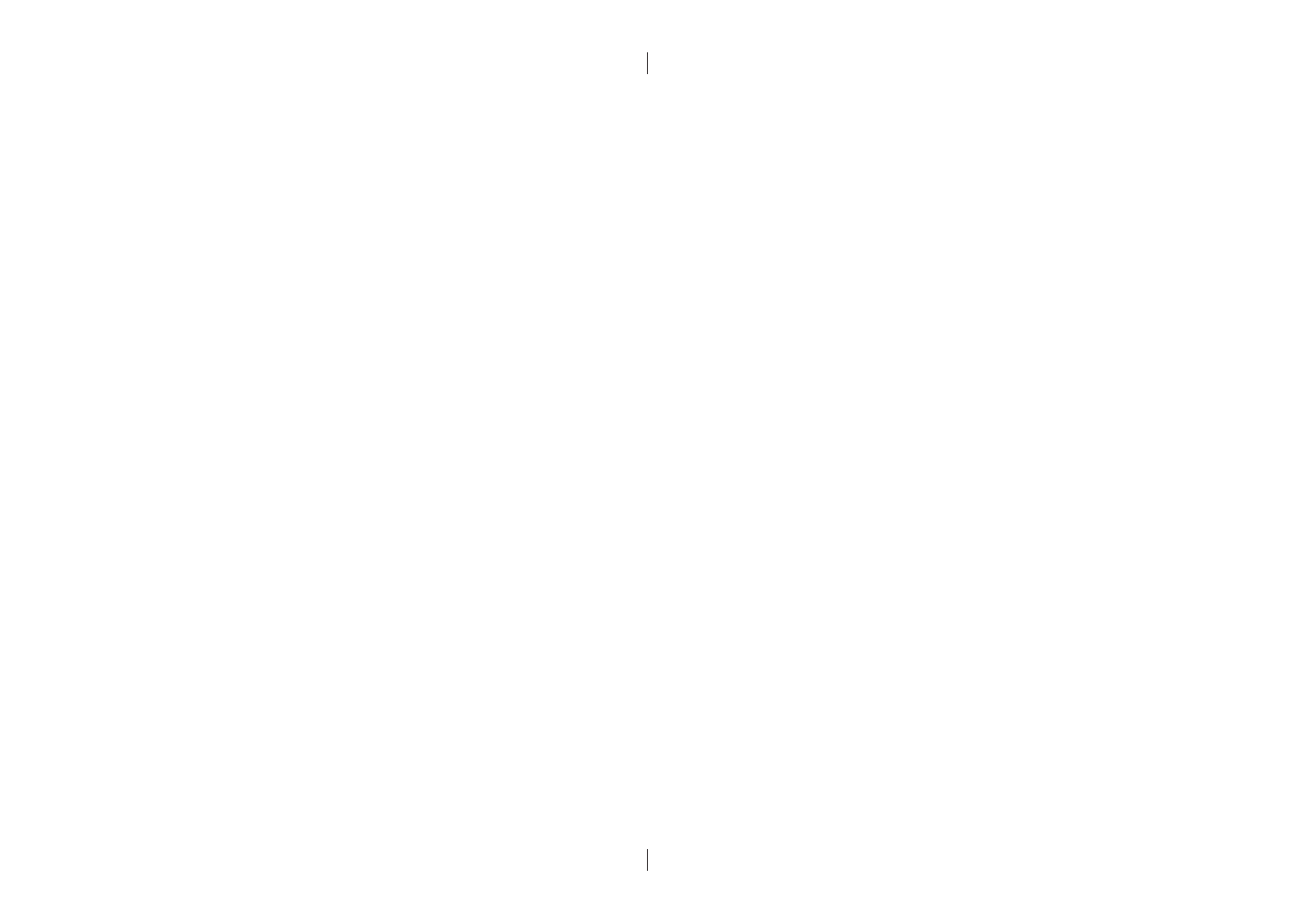| 4          | DE PAUL SCHOOL, BERHAMPUR-10<br>Class-XI                                  | Class-XI                       | DE PAUL SCHOOL, BERHAMPUR-10                                       |
|------------|---------------------------------------------------------------------------|--------------------------------|--------------------------------------------------------------------|
| August     | Morphology and modification of root, stem,<br>leaf                        |                                | <b>COMPUTER</b>                                                    |
|            |                                                                           | Months                         | Chapter's                                                          |
|            | Morphology of flower, fruit and seed.<br>Breathing and exchange of gases. | June                           | Introduction to computer                                           |
|            | Plant kingdom.                                                            |                                | Introduction to Number System                                      |
| September: | Anatomy of flowering plants.                                              |                                | Conversion form Decimal to other                                   |
|            | Secondary growth in dicot stem and dicot                                  | <b>Number</b>                  | System and Vice Versa                                              |
|            | root.                                                                     |                                | <b>Binary Arithmetic</b>                                           |
|            | Mineral nutrition.                                                        |                                | 1's and 2's Compliment                                             |
|            | Body fluids and circulation.                                              | July                           | High Level Structure of computer                                   |
|            | Revision and Round Test - 2                                               |                                | Hardware Software, Types of Software                               |
| October :  | Cell: the unit of life.                                                   |                                | Memory, Thpes of Memory                                            |
|            | Transport in plants.                                                      |                                | Disk Operating system (Optional)                                   |
|            | Structural organization in animals.                                       |                                | Peoposition, Types of Proposition                                  |
| November:  | Photosynthesis in higher plants.                                          |                                | Connectives                                                        |
|            | Excretory products and their elimination.                                 |                                | <b>Types of Connectives</b>                                        |
|            | Revision and Round Test -3                                                |                                | Truth Values, well formed formula Trutl                            |
| December:  | Plants growth & Development.                                              |                                | Table                                                              |
|            | Neural control and co-ordination.                                         |                                | Negation                                                           |
|            | Chemical coordination and integration.                                    |                                | Disjunction                                                        |
|            | Animal kingdom.                                                           |                                | <b>Conditional and Biconditional</b>                               |
| January :  | Respiration in plants.                                                    |                                | Programs for Practical Using Java                                  |
|            | Biomolecules.                                                             |                                | Revision and Round Test - 1                                        |
|            | Locomotion and movement.                                                  | August<br>$\ddot{\phantom{a}}$ | Anticedent and Consequent                                          |
|            | Cell cycle.                                                               |                                | Converse, Inverse, Contrapositive                                  |
|            | Revision                                                                  |                                | Tutology, Contradiction, Contigency                                |
| February:  | <b>Annual Examination</b>                                                 |                                | <b>Question Answer Discussion</b>                                  |
|            |                                                                           |                                | Last 10 years Question Discussion for the<br>$0 \times 2 \times 7$ |

| Class-XI | DE PAUL SCHOOL, BERHAMPUR-10 |  |
|----------|------------------------------|--|
|          |                              |  |

|        | <b>COMPUTER</b>                                                  |
|--------|------------------------------------------------------------------|
| Months | Chapter's                                                        |
| June   | Introduction to computer                                         |
|        | Introduction to Number System                                    |
|        | Conversion form Decimal to other                                 |
| Number | System and Vice Versa                                            |
|        | <b>Binary Arithmetic</b>                                         |
|        | 1's and 2's Compliment                                           |
| July   | High Level Structure of computer                                 |
|        | Hardware Software, Types of Software                             |
|        | Memory, Thpes of Memory                                          |
|        | Disk Operating system (Optional)                                 |
|        | Peoposition, Types of Proposition                                |
|        | Connectives                                                      |
|        | <b>Types of Connectives</b>                                      |
|        | Truth Values, well formed formula Truth<br>Table                 |
|        | Negation                                                         |
|        | Disjunction                                                      |
|        | <b>Conditional and Biconditional</b>                             |
|        | Programs for Practical Using Java                                |
|        | Revision and Round Test - 1                                      |
| August | <b>Anticedent and Consequent</b>                                 |
|        | Converse, Inverse, Contrapositive                                |
|        | Tutology, Contradiction, Contigency                              |
|        | <b>Question Answer Discussion</b>                                |
|        | Last 10 years Question Discussion for the<br><b>Above Topics</b> |
|        | Logic Gates                                                      |
|        |                                                                  |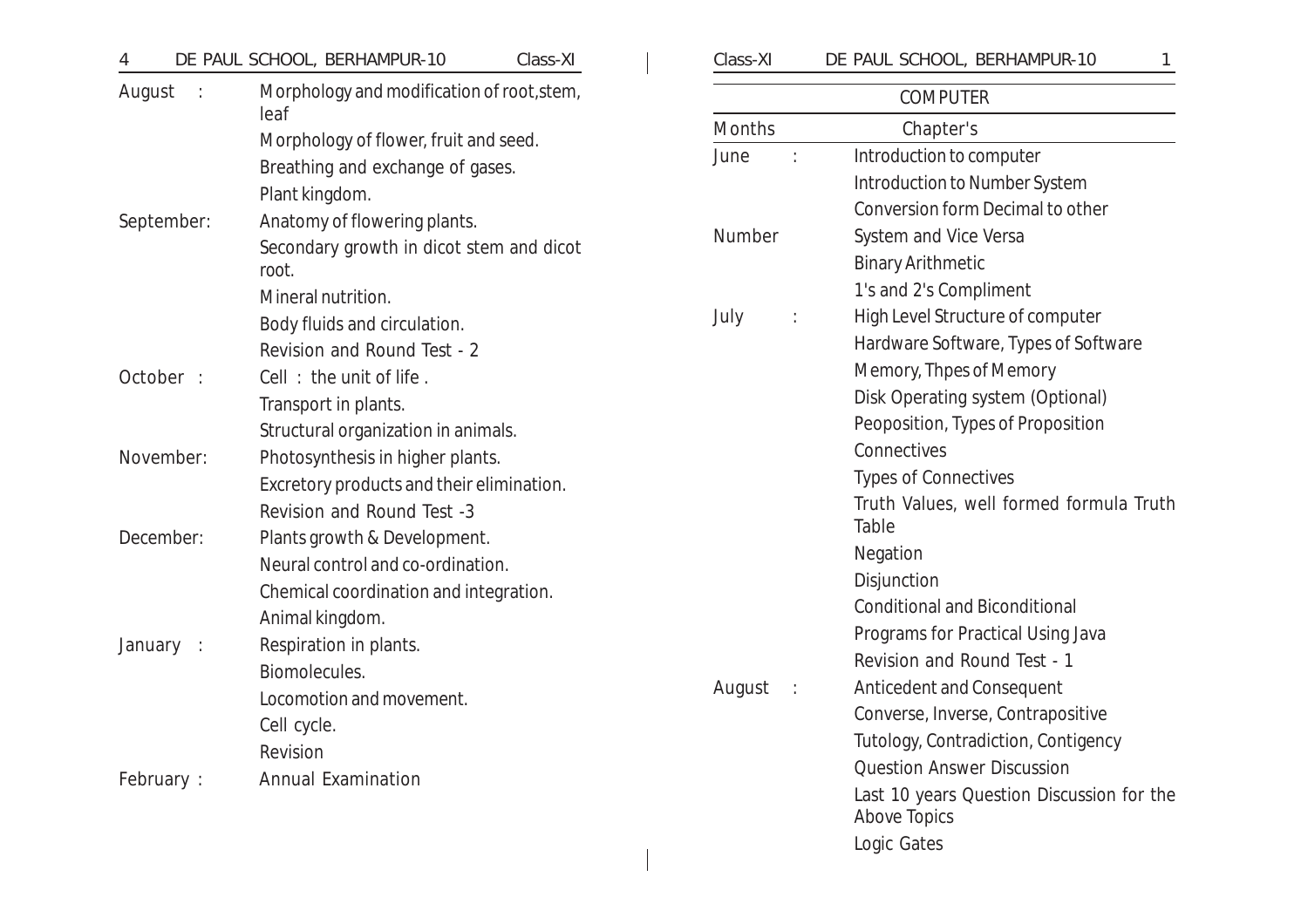| $\overline{2}$ | DE PAUL SCHOOL, BERHAMPUR-10<br>Class-XI                                                                                                                                                                                                                                                                                                                                                  | Class-XI  | DE PAUL SCHOOL, BERHAMPUR-10<br>3                                                                                                                                                                                                                                                                                                                      |
|----------------|-------------------------------------------------------------------------------------------------------------------------------------------------------------------------------------------------------------------------------------------------------------------------------------------------------------------------------------------------------------------------------------------|-----------|--------------------------------------------------------------------------------------------------------------------------------------------------------------------------------------------------------------------------------------------------------------------------------------------------------------------------------------------------------|
| September:     | Types of Logic Gates (Not, Or, And)<br>More About Logic Gates (Nor, Nand, Nor,<br>Xnor)<br><b>Universal Gates</b><br>Uses of Logic Gates<br>Circuit Diagram by using Logic Gates<br><b>Boolean Laws</b><br>Proof of Boolean Laws using Postulates<br>Simplification of Boolean Epressions<br>Programs for Practical using Java<br><b>Application of Logic Gates</b><br>Adder<br>Section-B | November: | Type of Oprators<br><b>Expressions, Math Functions</b><br><b>Types Conversions</b><br>Programs<br>Outputs<br>Basic Structure of Java Program<br>Class Body, Method, Method<br>Defination<br>Call by Value and Call by Reference<br><b>Access Specifiers</b><br>Method Overloading<br>New Operator, Wrapper Class<br>Scanner Class, Buffer Reader Class |
|                | Introduction to Algorithms<br>Introduction to Java<br><b>Objects Oriented Programming</b><br>Features of oops<br>Java Character set<br>Token, Keyword, Identifiers<br>Rules for Naming Identifier<br>Assignment statements<br>Literals<br>Separators, Punctuators<br>Data Types                                                                                                           | January : | Sequence Control Statements<br>Selection Control Statement (If, Ifeles)<br>Iteration Statements (While, Dowhile, For)<br>Programs<br>Indroduction to Array<br>One Dimensional Array<br>Searching (Liner Search, Binary Search)<br>Sorting (Linear, Bubble, Insertion)<br><b>Annual Examination</b><br><b>BIOLOGY</b>                                   |
|                | Simple Programs                                                                                                                                                                                                                                                                                                                                                                           | Months    | Chapter's                                                                                                                                                                                                                                                                                                                                              |
| October :      | Revision and Round Test - 2<br><b>Primitive Data Types</b><br>Reference Variables<br>Baribles, Constant, Operator<br><b>Types of Operators</b><br><b>Expressions, Math Functions</b>                                                                                                                                                                                                      | July      | The living world<br>Five kingdom classification<br>(Biological classification) Kingdom, Monera,<br>protista, Fungi, Virus<br>Digestion and absorption.<br>Revision and Round Test - 1                                                                                                                                                                  |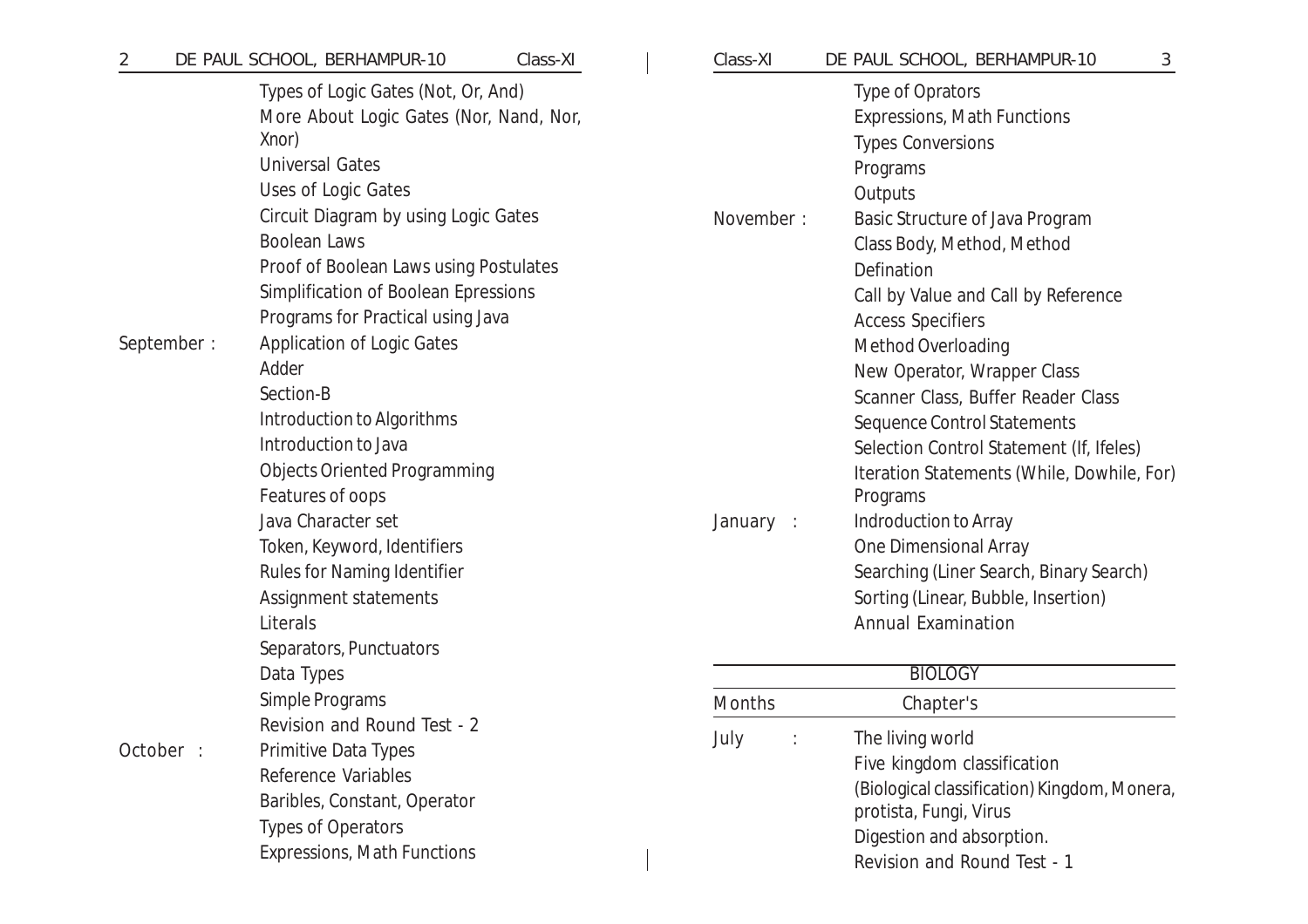| 8                               |                             | DE PAUL SCHOOL, BERHAMPUR-10 |                                                                                                                      | Class-XI        |
|---------------------------------|-----------------------------|------------------------------|----------------------------------------------------------------------------------------------------------------------|-----------------|
|                                 |                             | ENGLISH 1& 2                 |                                                                                                                      |                 |
|                                 | <b>BOOKS PRESCRIBED</b>     | 1.<br>4. Total English - 11  | The Tempest (Shakespeare)<br>2. A Collection of ISC poems - Reverie<br>3. A Collection of ISC Short Stories - Echoes |                 |
| <b>Months</b>                   |                             | The Tempest A Collection     | <b>A Collection</b>                                                                                                  | <b>Total</b>    |
|                                 |                             | or ISC Poems                 | of ISC Stories                                                                                                       | English         |
| $J \overline{u} \overline{J}$ : | $Act - 1$<br>Scene-1        | 1. John Brown                | 1. Fritz                                                                                                             | Unit -<br>1,2,3 |
|                                 |                             | Round Test - 1               |                                                                                                                      |                 |
| August:                         | Act - 1<br>Scene-2          | 2. The Gift<br>of India      | 2. Quality                                                                                                           | Unit -<br>4,5,6 |
| September: ~                    |                             | 3. Birches                   | 3. The Story<br>of the Hour                                                                                          | Unit -<br>7,8   |
|                                 |                             | Round Test - 2               |                                                                                                                      |                 |
| October:                        | Act - 2<br>Scene-1          | 4. The Darkling<br>Trush     |                                                                                                                      | Unit -<br>9,10  |
| November: Act - 2               | Scene-2                     |                              | 4. A Gorilla in<br>the Guest                                                                                         | Unit -          |
|                                 |                             |                              | Room                                                                                                                 | 11,12,13        |
|                                 |                             | Round Test - 3               |                                                                                                                      |                 |
|                                 | December Act - 3<br>Scene-1 | 5. Dover Beach               | 5. The Sound<br>Machine                                                                                              | Unit -<br>14,15 |
| January                         |                             | <b>REVISION</b>              |                                                                                                                      |                 |
| February                        |                             | <b>ANNUAL EXAMINATION</b>    |                                                                                                                      |                 |
|                                 |                             | a a a                        |                                                                                                                      |                 |

| Class-XI      | DE PAUL SCHOOL, BERHAMPUR-10       | 5 |
|---------------|------------------------------------|---|
|               | <b>CHEMISTRY</b>                   |   |
| <b>Months</b> | Chapter's                          |   |
| July          | Basic concepts of chemistry.       |   |
|               | Atomic structure.                  |   |
|               | Revision and Round Test - 1        |   |
| August        | Periodic table.                    |   |
|               | Chemical bonding.                  |   |
|               | Redox reactions.                   |   |
| September:    | Introduction to organic chemistry. |   |
|               | Thermodynamics.                    |   |
|               | Revision and Round Test - 2        |   |
| October:      | Equilibrium                        |   |
|               | Hydrocarbons                       |   |
| November:     | States of matter.                  |   |
|               | Hydrogen.                          |   |
|               | Revision and Round Test -3         |   |
| December:     | <b>S-block Elements</b>            |   |
|               | <b>P-block Elements</b>            |   |
|               | Environmental chemistry.           |   |
| January       | Revision                           |   |
| February:     | <b>Annual Examination</b>          |   |

### **PHYSICS**

| <b>Months</b> | Chapter's                                    |
|---------------|----------------------------------------------|
| July          | Physical world and Measurement               |
|               | Motion in a straight line                    |
|               | Motion in a plane                            |
|               | Revision and Round Test - 1                  |
| August        | Motion in a plane (cont.)                    |
|               | Laws of motion                               |
|               | Work power and energy                        |
|               | Motion of system of particles and rigid body |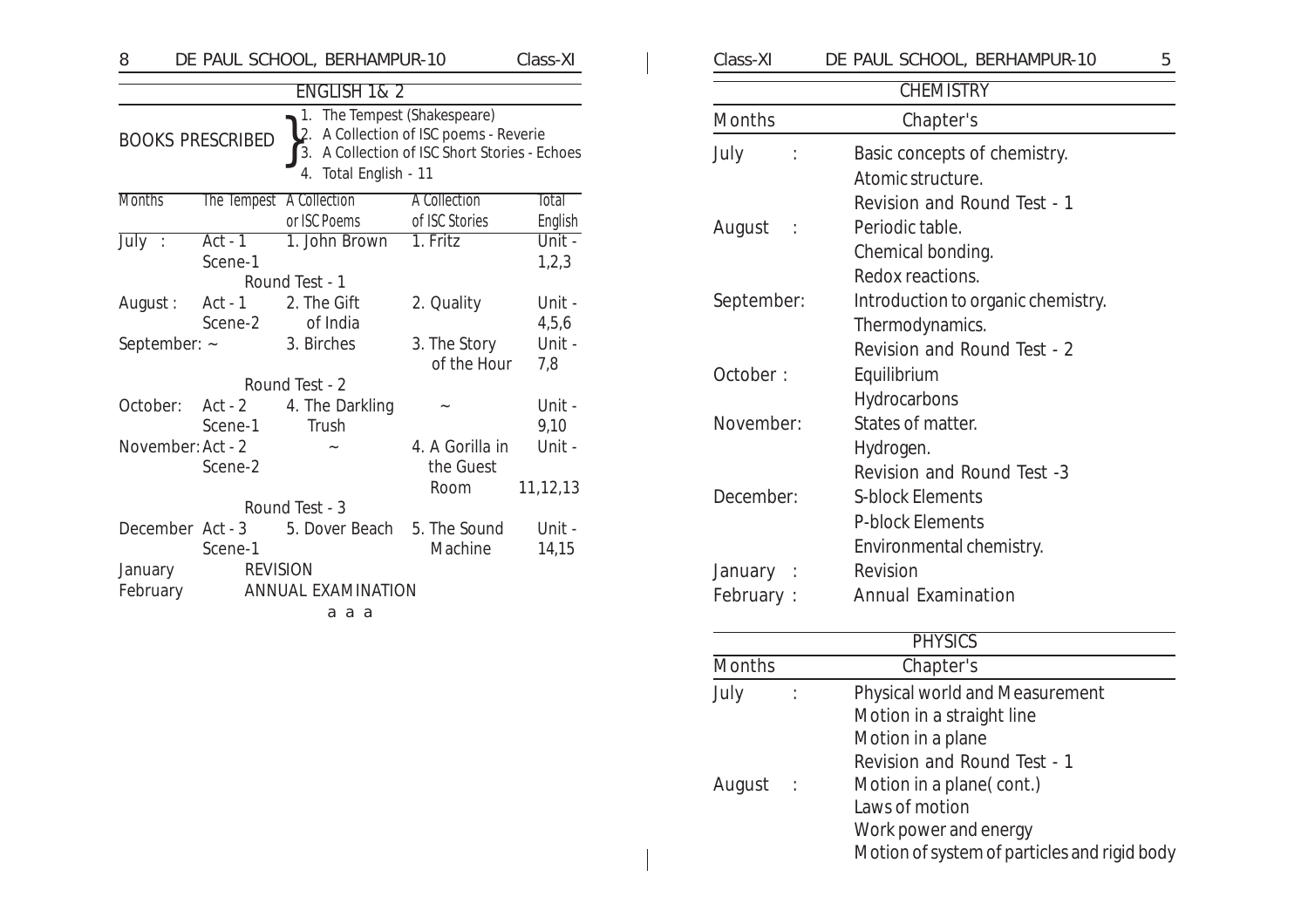| 6                | DE PAUL SCHOOL, BERHAMPUR-10<br>Class-XI                                       | Class-XI               | DE PAUL SCHOOL, BERHAMPUR-10<br>7                                              |
|------------------|--------------------------------------------------------------------------------|------------------------|--------------------------------------------------------------------------------|
| September:       | Motion of system of Particles and rigid body<br>(cont)<br>Laws of motion(cont) | September:             | <b>Binomial theorem</b><br>Sequences and series<br>Revision and Round Test - 2 |
|                  | Gravitation<br>Revision and Round Test - 2                                     | October :              | Straight lines, Circles<br>Coinc sections                                      |
| October :        | Gravitation(cont.)<br>Heat and thermodynamics                                  |                        | Introduction to three dimensional geometry<br>Limits and derivatives           |
| November:        | Propertice of bulk matter<br>Heat and thermodynamics (cont.)                   | November:              | Mathematical Reasoning Statistics<br>Revision and Round Test -3                |
|                  | Bulk matter(cont.)<br>Kinetic theory of gas es                                 | December:<br>January : | Probability, Correlation<br>Revision                                           |
|                  | Oscillation<br>Revision and Round Test -3                                      | February :             | <b>Annual Examination</b>                                                      |
| December:        | Oscillation (cont)<br>Kinetic theory of gases (cont)<br>Waves                  |                        |                                                                                |
| January :        | Revision                                                                       |                        |                                                                                |
| <b>February:</b> | <b>Annual Examination</b>                                                      |                        |                                                                                |

| <b>MATHEMATICS</b> |                |                                        |  |
|--------------------|----------------|----------------------------------------|--|
| <b>Months</b>      |                | Chapter's                              |  |
| July               |                | Sets                                   |  |
|                    |                | Relations and functions                |  |
|                    |                | Trigonometric function                 |  |
|                    |                | Revision and Round Test - 1            |  |
| August             | $\mathbb{R}^2$ | Principle of mathematical induction    |  |
|                    |                | Complex numbers and quadratic equatins |  |
|                    |                | Linear inequalities                    |  |
|                    |                | Permutations and combinations          |  |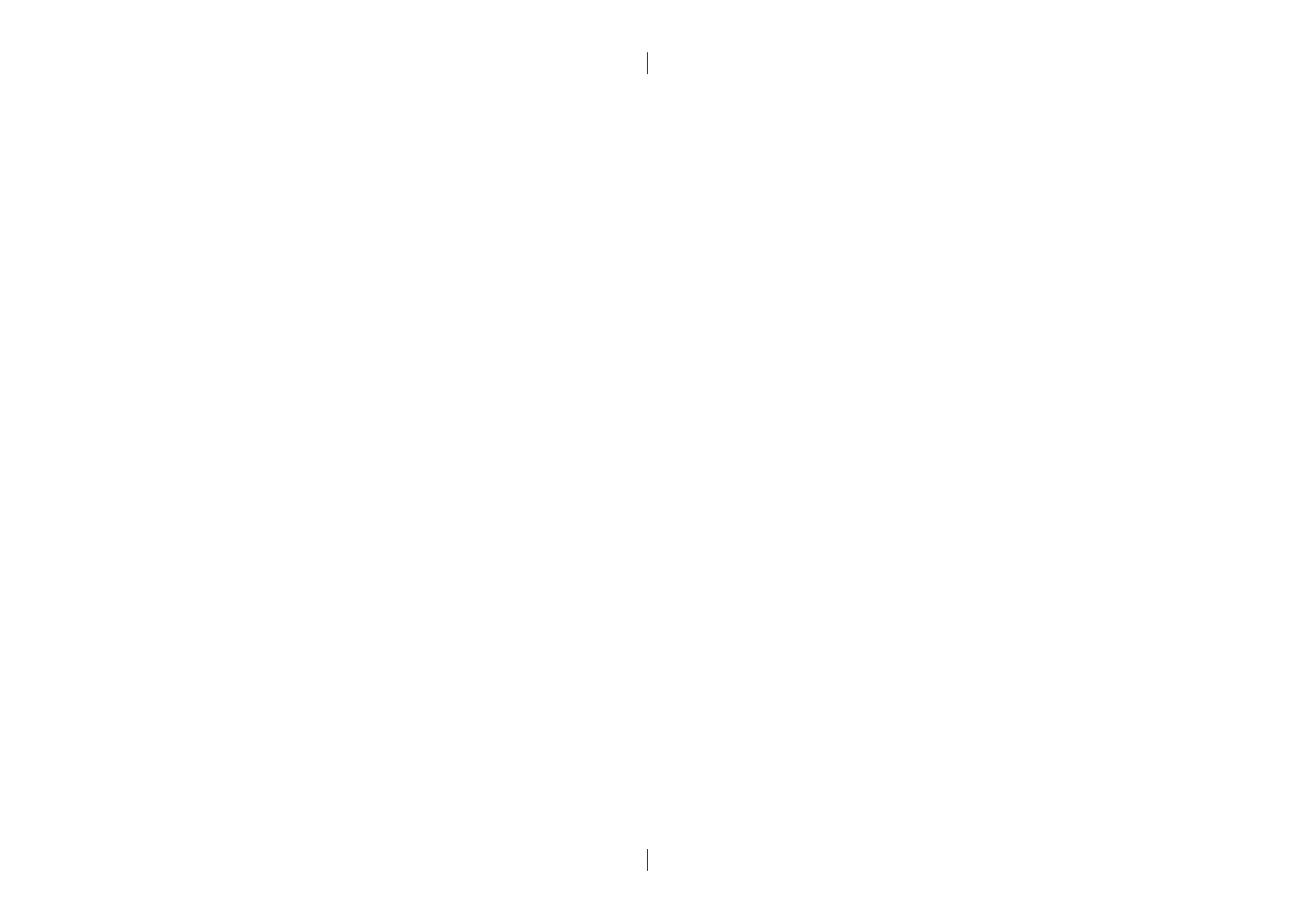| 4               |                         |                   | DE PAUL SCHOOL, BERHAMPUR-10                                              | U.K.G.   |
|-----------------|-------------------------|-------------------|---------------------------------------------------------------------------|----------|
|                 |                         |                   | <b>DICTATION</b>                                                          |          |
|                 | <b>BOOKS PRESCRIBED</b> |                   | Kiwi English Reader<br>Kiwi English Companion                             |          |
| <b>Months</b>   |                         | <b>Topics</b>     |                                                                           |          |
| March           |                         |                   | axe, fox, car, drum, fish, goat, inkpot, jar,                             |          |
| April           |                         |                   | kite, lion, nut, owl, quail, sun, tree, well,                             |          |
| &               |                         |                   | yak, zip, cap, cake, sweets, ballon, table                                |          |
| June            |                         |                   | gift, tray, napkins, plats, camera<br><b>IST UNIT TEST</b>                |          |
| June, July      |                         |                   | ant, drum, lamp, moon, rabbit, quilt, star,                               |          |
| and             |                         |                   | x-ray, zebra, top, van, wag, tap, nap, fad, yam,                          |          |
| August          |                         |                   | men, wet, bet, mop, gum, rub, umbrella,                                   |          |
|                 |                         | elephant, inkpot  |                                                                           |          |
| September       |                         |                   | Half Yearly Examination                                                   |          |
| October         |                         |                   | friend, leaf, running, dancing, playing, writing,                         |          |
| and             |                         |                   | playing, eating, bike, ice, hive, parrot, peacock                         |          |
| November        |                         |                   | toad, boat, goat, rose, toes, kennel, chair<br>II <sup>nd</sup> UNIT TEST |          |
| <b>December</b> |                         |                   | cute, juice, cube, use, tune, forest, search,                             |          |
| and             |                         |                   | bite, leader, hunter, grains, sharp, flowers,                             |          |
| January         |                         |                   | floor, clock, sand, shells, cherry, empty, talk,                          |          |
|                 |                         |                   | bridge, ship, sheep, bush                                                 |          |
| February        |                         |                   | <b>Annual Examination</b>                                                 |          |
|                 |                         |                   |                                                                           |          |
|                 |                         |                   | <b>ENGLISH RHYMES</b>                                                     |          |
|                 | <b>BOOKS PRESCRIBEI</b> |                   | Learning Ladders Rhymes<br>Asia book house, Educational Publishers        |          |
| Months          |                         | Topics            |                                                                           | Page No. |
| March           |                         | To School Again   |                                                                           | 03       |
| &               |                         | Prayer            |                                                                           | 04       |
| April           |                         | Yankee Doodle     |                                                                           | 05       |
| June            |                         | I am glad I am me |                                                                           | 06       |
|                 |                         |                   | <b>IST UNIT TEST</b>                                                      |          |

| U.K.G.                  | DE PAUL SCHOOL, BERHAMPUR-10                        | 1                             |
|-------------------------|-----------------------------------------------------|-------------------------------|
|                         | <b>ENGLISH</b>                                      |                               |
| <b>BOOKS PRESCRIBED</b> | Kiwi English Reader<br>Arrow Publications Pvt. Ltd. |                               |
| <b>Months</b>           | <b>Topics</b>                                       | Page No.                      |
| March                   | A Child's Song                                      | 07                            |
|                         | Revision of sounds of letters                       | 08 & 09                       |
| &                       | A a, apple and ant                                  | 10 & 11                       |
|                         | Writing Revision A-Z, a-z                           | 12                            |
|                         | Joining the dots                                    | &                             |
| April                   | Filling in the missing letters a-z                  | 13                            |
|                         | Matching the letters with the                       |                               |
|                         | pictures                                            | 14, 15, 16, 17                |
| June                    | Jack and Jill                                       | 18                            |
|                         | Writhing practice                                   | 19 & 20                       |
|                         | Writing the first letter of the word                |                               |
|                         | The Foolish Turtle                                  | 21                            |
|                         | The Railway station                                 | 22                            |
|                         | Reading / Writing                                   | 24, 25                        |
|                         | <b>IST UNIT TEST</b>                                |                               |
| July                    | Words with the 'e' sound                            | 27, 28, 29                    |
|                         | Words with the 'i' sound                            | 30, 31, 32                    |
|                         | Words with the 'o' sound                            | 33, 34, 35                    |
|                         | Words with the 'u' Sound                            | 36, 37, 38                    |
| August                  | The thirsty Crow                                    | 39                            |
|                         | At the Zoo                                          | 40,41,42,43                   |
|                         | Writing practice                                    | 44, 45, 46, 47,<br>48, 49, 50 |
| September               | Once I saw a little bird                            | 51                            |
|                         | In the gareden                                      | 52,54,55                      |
|                         | A, An                                               | 55,56                         |
|                         | Half Yearly Examination                             |                               |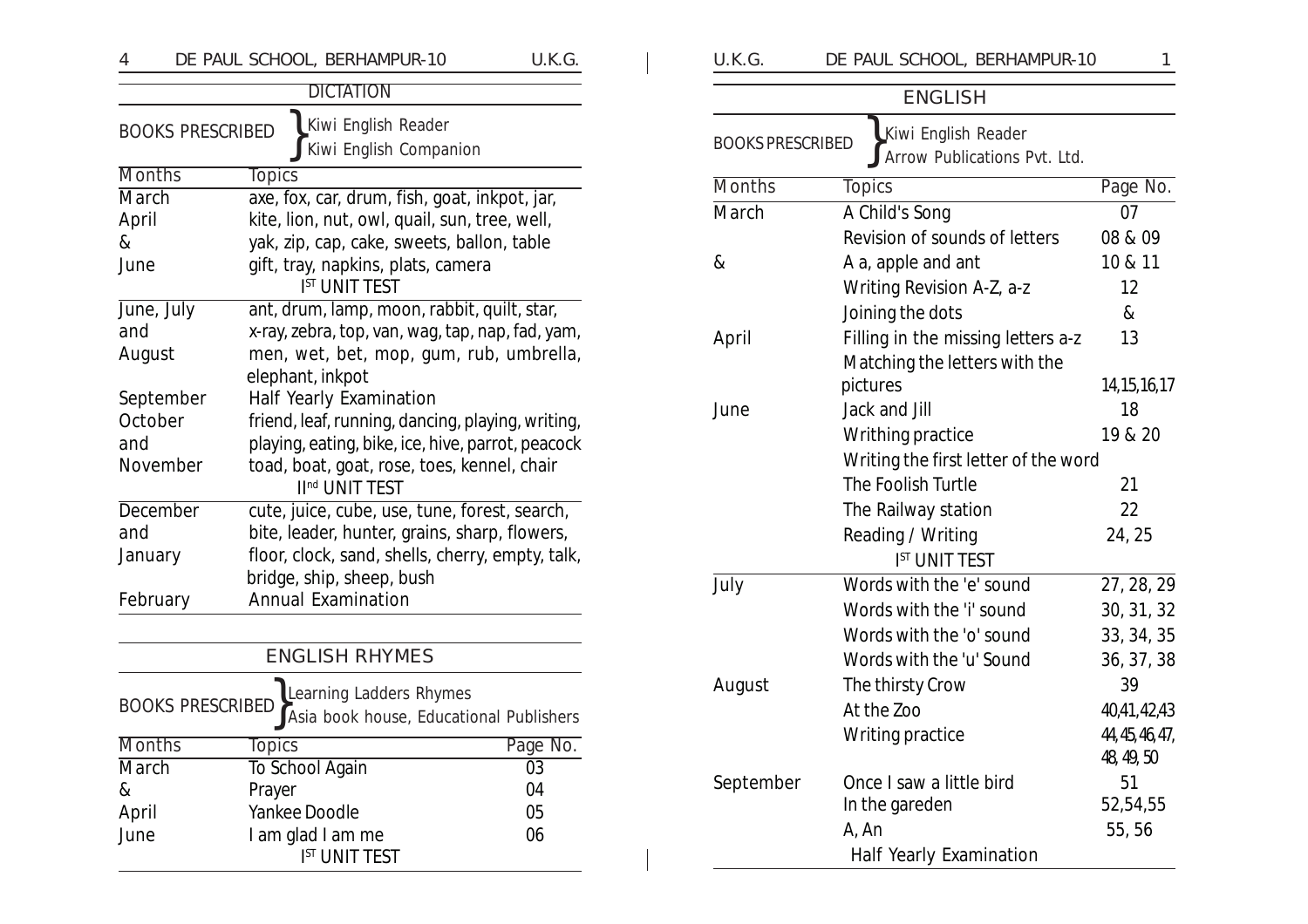| 2        | DE PAUL SCHOOL, BERHAMPUR-10             | U.K.G.                          |
|----------|------------------------------------------|---------------------------------|
| Months   | <b>Topics</b>                            | Page No.                        |
| October  | Am, Are                                  | 57,58                           |
|          | The Fox and the Grapes                   | 59                              |
|          | This, That                               | 60, 61                          |
|          | She, He, It                              | 62, 63                          |
|          | Her, His                                 | 64,65                           |
|          | Piggy on the Railroad                    | 66                              |
| November | One and many                             | 67                              |
|          | This and That                            | 69,70                           |
|          | These, Those                             | 71, 72, 73                      |
|          | Yes, No                                  | 74,75                           |
|          | II <sup>nd</sup> UNIT TEST               |                                 |
| December | The Enormous Turnip                      | 76                              |
|          | Ding dong bell                           | 77                              |
|          | Opposites                                | 78, 79, 80                      |
|          | Rolly polly                              | 81                              |
| January  | <b>Action words</b>                      | 82, 83, 84                      |
|          | On, In, Under                            | 85,86                           |
|          | Reading words and<br>sentences with 'sh' | 87, 88, 89<br>90, 91            |
|          | Reading words and<br>sentences with 'ch' | 93, 94, 95<br>96, 97            |
| February | At the Supermarket                       | 98,99,<br>100, 101,<br>102, 103 |
|          | <b>Annual Examination</b>                |                                 |

| U.K.G.                  | DE PAUL SCHOOL, BERHAMPUR-10                        | 3               |  |  |  |  |
|-------------------------|-----------------------------------------------------|-----------------|--|--|--|--|
|                         | <b>ENGLISH</b>                                      |                 |  |  |  |  |
| <b>BOOKS PRESCRIBED</b> | Kiwi English Reader<br>Arrow Publications Pvt. Ltd. |                 |  |  |  |  |
| <b>Months</b>           | <b>Topics</b>                                       | Page No.        |  |  |  |  |
| <b>March</b>            | Thank you God                                       | $\overline{05}$ |  |  |  |  |
| &                       | Writing practice                                    | 6, 7            |  |  |  |  |
| April                   | Birth day party                                     | 08              |  |  |  |  |
|                         | Rhyming words                                       | 11, 12          |  |  |  |  |
| June                    | Miss polly had a Dolly                              | 13              |  |  |  |  |
|                         | Filling in a, e, i, o, u                            | 14              |  |  |  |  |
|                         | <b>IST UNIT TEST</b>                                |                 |  |  |  |  |
| July                    | Writing / Reading practice                          | 15, 16          |  |  |  |  |
|                         | Filling in a / an                                   | 17 & 18         |  |  |  |  |
| August                  | <b>Chook Chook</b>                                  | 19,20&21        |  |  |  |  |
| September               | One and many                                        | 22              |  |  |  |  |
|                         | My and your                                         | 23              |  |  |  |  |
|                         | Half Yearly Examination                             |                 |  |  |  |  |
| <b>October</b>          | <b>Action words</b>                                 | 24, 25          |  |  |  |  |
|                         | Writing Reading practice                            | 26, 27          |  |  |  |  |
|                         | The little Red Hen                                  | 28              |  |  |  |  |
| November                | Writing Reading practice                            | 29,30           |  |  |  |  |
|                         | Position words                                      | 31, 32, 33      |  |  |  |  |
|                         | II <sup>nd</sup> UNIT TEST                          |                 |  |  |  |  |
| <b>December</b>         | Writing / Reading Practice                          | 35, 36          |  |  |  |  |
|                         | Unity is strength                                   | 37              |  |  |  |  |
|                         | At the Fair                                         | 38              |  |  |  |  |
|                         | <b>Blends</b>                                       | 45, 46          |  |  |  |  |
|                         | Words and sentences with                            |                 |  |  |  |  |
|                         | bl, cl, Fl, Pl                                      | 47              |  |  |  |  |
| January                 | There are seven days in a week                      | 48              |  |  |  |  |
|                         | Words with double II, oo                            | 49,50,51,52     |  |  |  |  |
| February                | There are twelve months                             | 53, 54          |  |  |  |  |
|                         | in a year                                           | 55, 56          |  |  |  |  |
|                         | <b>Annual Examination</b>                           |                 |  |  |  |  |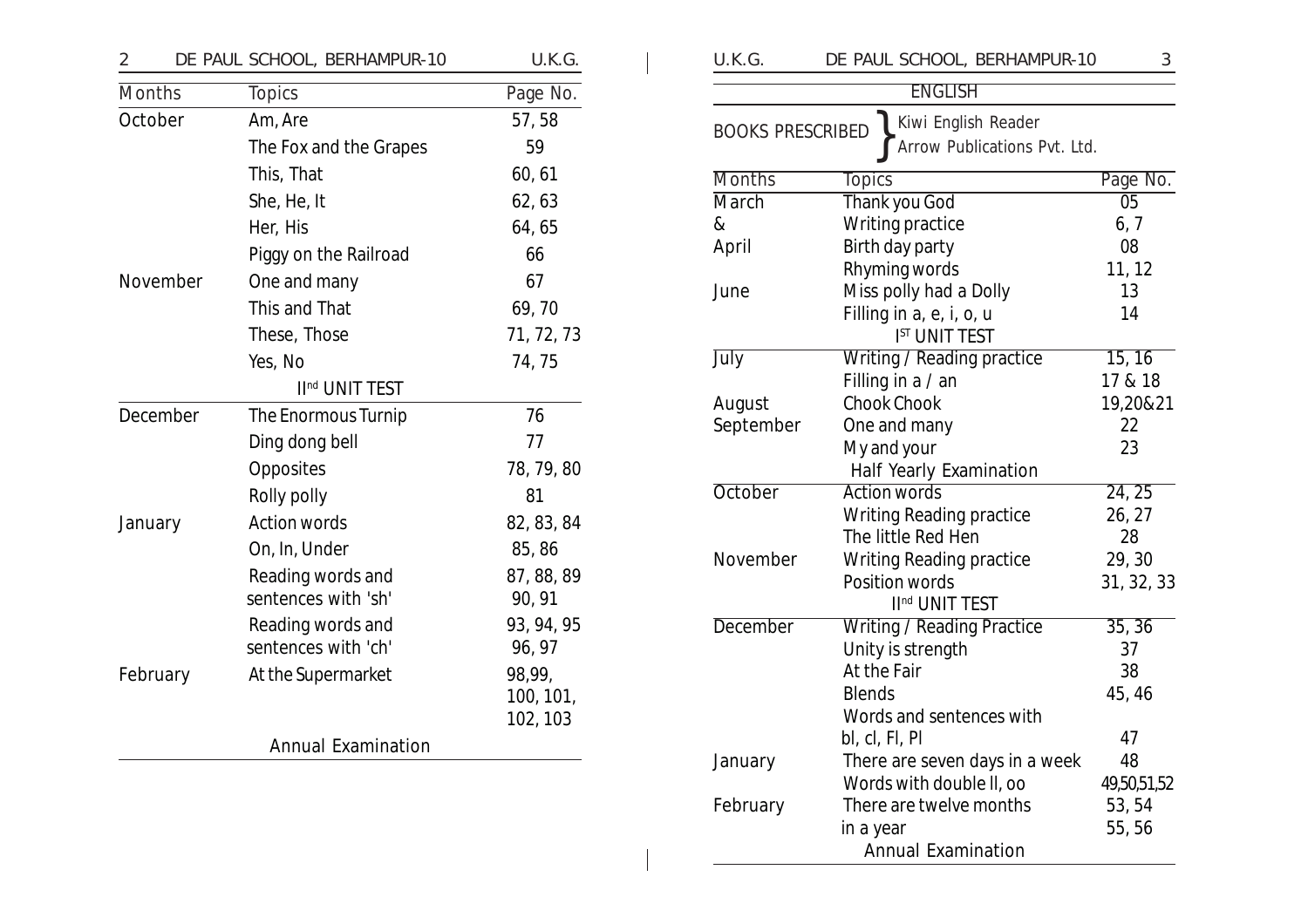| 8             | DE PAUL SCHOOL, BERHAMPUR-10                           | U.K.G.         |
|---------------|--------------------------------------------------------|----------------|
|               | <b>HINDI</b>                                           |                |
|               | Bihan Shabdh Gyan<br><b>BOOKS PRESCRIBED</b><br>Genext |                |
| <b>Months</b> | <b>Topics</b>                                          | Page No.       |
| March         | <b>Reference</b>                                       | 3,4,5,6        |
| April         | <b>ABROTTERY</b>                                       | 7,8,9          |
| June          | <b>ABRAHEDE</b>                                        | 10,11          |
|               | <b>IST UNIT TEST</b>                                   |                |
| July          | <b>Reference</b>                                       | 12, 13, 14, 15 |
| August        | <b>Drame</b>                                           | 16,17,18       |
| September     | <b>CES REEX ACCESSARY</b>                              | 19,20          |
|               | <b>Half Yearly Examination</b>                         |                |
| October       | (条件)                                                   | 21             |
|               | <b>WE</b>                                              | 22,23,24       |
|               | <b>I GENGLICO X ACTENTIADO</b>                         | 25,26          |
| November      | YERE                                                   | 27,28,29       |
|               | II <sup>nd</sup> UNIT TEST                             |                |
| December      | <b>Pet AGEX ACTES ADD</b>                              | 30,31,32,33,34 |
|               | HeAustric FANA Appro                                   | 35             |
| January       | GE POOR DEBREYENG                                      | 36             |
|               | kande                                                  | 37             |
|               | Hebberger en                                           | 38,39          |
|               | d Reddtjuske                                           |                |
| March         | pg 9 - 21                                              |                |
| April         | Pg 23 - 38                                             |                |
| May           | Holiday Home work Pg 39 - 62                           |                |

| U.K.G.                  | DE PAUL SCHOOL, BERHAMPUR-10            | 5               |
|-------------------------|-----------------------------------------|-----------------|
| <b>Months</b>           | <b>Topics</b>                           | Page No.        |
| July                    | <b>Happy Faces</b>                      | $\overline{07}$ |
|                         | Traffic lights                          | 08              |
| August                  | Lemon Drops                             | 09              |
|                         | Row, Row, Row your boat                 | 10              |
| September               | Apple                                   | 11              |
|                         | Half Yearly Examination                 |                 |
| <b>October</b>          | <b>Eight Big Fingers</b>                | $\overline{12}$ |
|                         | Listen to the Big clock                 | 13              |
| November                | <b>Books</b>                            | 14              |
|                         | Popcorn                                 | 15              |
|                         | II <sup>nd</sup> UNIT TEST              |                 |
| <b>December</b>         | Miss polly had a polly                  | $\overline{16}$ |
| January                 | Autumn                                  | 17              |
|                         | Orange                                  | 18              |
| February                | God loves me                            | 19              |
|                         | <b>Annual Examination</b>               |                 |
|                         | <b>STORY TELLING</b>                    |                 |
|                         | Learning Ladders                        |                 |
| <b>BOOKS PRESCRIBED</b> | Asia book house, Educational Publishers |                 |
| <b>Months</b>           | Name of the story                       | Page No.        |
| <b>March</b>            |                                         |                 |
| April &                 | The Ant and the Dove                    | 39              |
| June                    | <b>IST UNIT TEST</b>                    |                 |
| July                    |                                         |                 |
| August &                | Unity is strength                       | 40              |
| September               | Half Yearly Examination                 |                 |
| October                 | The Fox and the crow                    | 41              |
| November                | II <sup>nd</sup> UNIT TEST              |                 |
| December                |                                         |                 |
| January                 | The winter                              | 44              |
| February                |                                         |                 |
|                         | <b>Annual Examination</b>               |                 |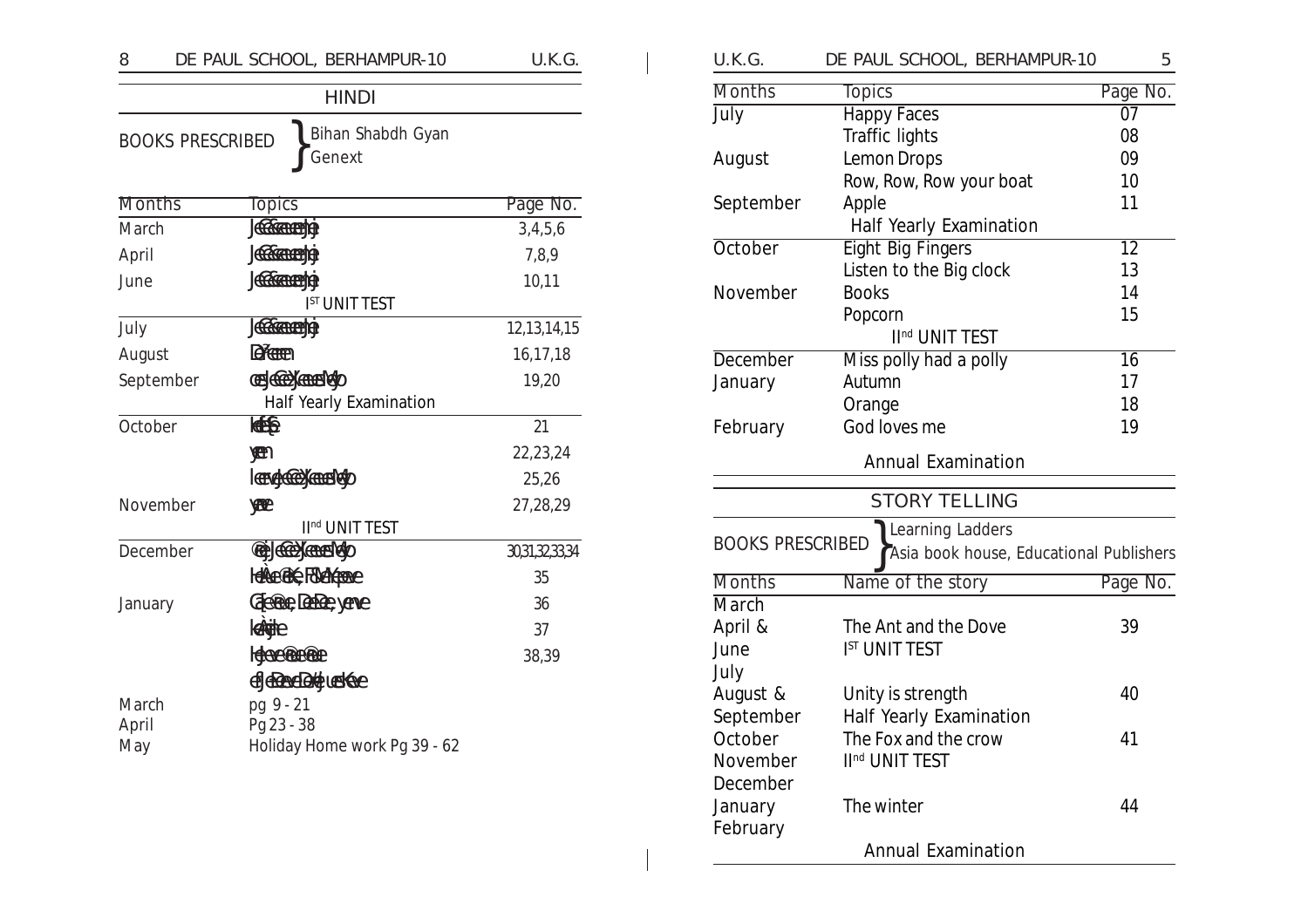| DE PAUL SCHOOL, BERHAMPUR-10           | U.K.G.                                                                       |
|----------------------------------------|------------------------------------------------------------------------------|
| <b>MATHEMATICS COMPANION</b>           |                                                                              |
| Kiwi Mathematics Companion             |                                                                              |
| <b>Topics</b>                          | Page No.                                                                     |
|                                        | $\overline{05}$                                                              |
| sorting                                |                                                                              |
| <b>Visual Discrimination</b>           | 06                                                                           |
| <b>Pre Number Concepts</b>             | 10                                                                           |
| <b>Shapes</b>                          | 12                                                                           |
| <b>Writing Numbers 1 - 50</b>          | 20                                                                           |
| <b>IST UNIT TEST</b>                   |                                                                              |
| <b>Writing Numbers Before of After</b> | $\overline{22}$                                                              |
| <b>Pre Number Concepts</b>             | 25,26,27,                                                                    |
|                                        | 28,29,31,                                                                    |
|                                        | 32,33                                                                        |
| Half Yearly Examination                |                                                                              |
| <b>Number Name</b>                     | 34, 35                                                                       |
| <b>Pre Number Concepts</b>             | 36, 37                                                                       |
| Addition                               | 38, 39, 40                                                                   |
| Sing along                             | 41                                                                           |
| Backward has 10 -1                     | 42                                                                           |
| Subtraction                            | 43                                                                           |
| Tens and ones                          | 46                                                                           |
| II <sup>nd</sup> UNIT TEST             |                                                                              |
| Position                               | 51                                                                           |
| Tens and ones                          | 53                                                                           |
| 61-100 Numbers                         |                                                                              |
| 51-100 Numbers                         |                                                                              |
| <b>Annual Examination</b>              |                                                                              |
|                                        | <b>BOOKS PRESCRIBED</b><br><b>Months</b><br>March<br><b>Pre Maths skills</b> |

| U.K.G.                  | DE PAUL SCHOOL, BERHAMPUR-10   | 7         |
|-------------------------|--------------------------------|-----------|
|                         | <b>MATHEMATICS</b>             |           |
| <b>BOOKS PRESCRIBED</b> | Kiwi Mathematics               |           |
|                         | Arrow Publications Pvt. Ltd.   |           |
| <b>Months</b>           | <b>Topics</b>                  | Page No.  |
| <b>March</b>            | <b>Pre Math skills</b>         | 07        |
|                         | Table - 2                      |           |
| &                       | <b>Visual Discrimination</b>   | $8 - 11$  |
|                         | Word 1 - 20                    |           |
|                         | Pre Number Concepts            | 12-15     |
| April                   | Sing Along                     | $16 - 20$ |
|                         | <b>Writing Number 1-20</b>     | $21 - 22$ |
|                         | Sing Along                     | 24-29     |
|                         | <b>IST UNIT TEST</b>           |           |
| <b>June</b>             | <b>Pre Number Concepts</b>     | $33 - 35$ |
|                         | Writing Number 1-50            | $36 - 37$ |
|                         | <b>Pre Number Concepts</b>     | 38-47     |
| July                    | Addition                       | 50-54     |
| August                  | Number 51-60                   | 55-58     |
|                         | <b>Shapes</b>                  | 59        |
| September               | <b>Half Yearly Examination</b> |           |
| October                 | Sing Along                     | 62        |
| &                       | Writing Numbers 61-70          | 63        |
| November                | <b>Missing Numbers</b>         | 64,65     |
|                         | Colours                        | 66-72     |
|                         | Subtraction                    | 73-77     |
|                         | Numbers 71-80                  | 78-80     |
|                         | Less Than <,> Greater than     | 81-85     |
|                         | <b>Writing Numbers 81-90</b>   |           |
|                         | II <sup>nd</sup> UNIT TEST     |           |
| <b>December</b>         | Numbers 91-100                 |           |
|                         | Missing Numbers 81-91, 91-100  | 87-90     |
| January                 | 41-50 in words                 |           |
| &                       | Addition upto 10               | 94        |
| February                | Subtraction upto 10            | 98        |
|                         | Tens and ones                  | 100,101   |
|                         | <b>Annual Examination</b>      |           |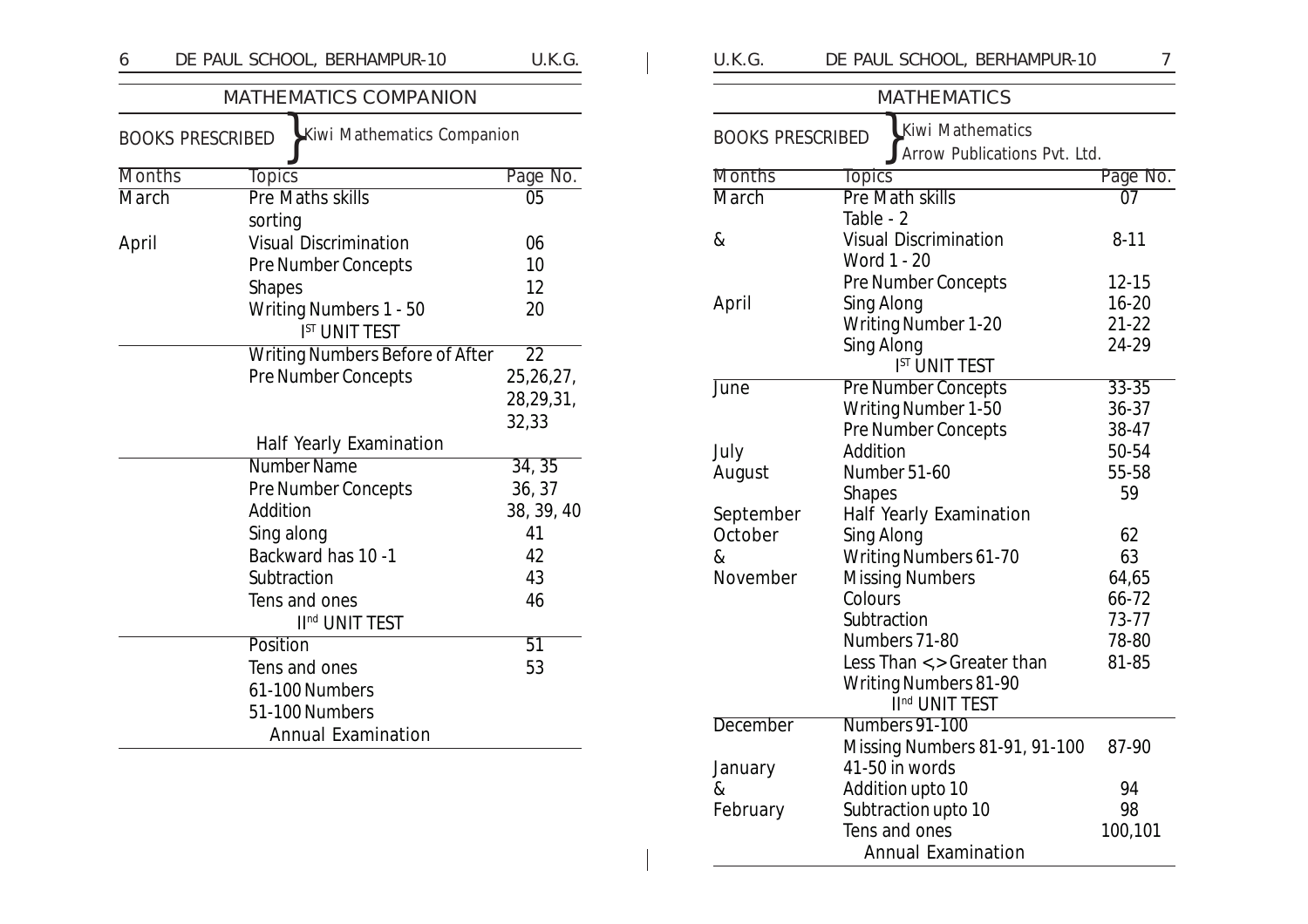| 12            | DE PAUL SCHOOL, BERHAMPUR-10    | U.K.G.      |
|---------------|---------------------------------|-------------|
| <b>Months</b> | <b>Topics</b>                   | Page No.    |
| August        | Animals                         | 18,19,20,   |
|               |                                 | 21,22,23,   |
|               |                                 | 24,25,26,   |
|               |                                 | 27,28       |
| September     | Frog                            | 29,30       |
|               | Half Yearly Examination         |             |
| October       | Plants                          | 31          |
|               | Grow, grow, grow your plants    | 32, 33, 34  |
|               | Transport                       | 35, 36, 37, |
|               |                                 | 38, 39,     |
|               |                                 | 40, 41      |
| November      | I'd like to travel in a big bus | 42          |
|               | Safety                          | 43          |
|               | II <sup>nd</sup> UNIT TEST      |             |
| December      | Seasons                         | 44,45,46,47 |
|               | Air                             | 48,49,50,51 |
|               | Water wastage                   | 52          |
|               | Day and Night                   | 53          |
| January       | I can see the sun               | 54          |
| February      | National symbols                | 55          |
|               | <b>Annual Examination</b>       |             |

| U.K.G.                  | DE PAUL SCHOOL, BERHAMPUR-10   | 9        |
|-------------------------|--------------------------------|----------|
|                         | <b>HINDI RHYMES</b>            |          |
| <b>BOOKS PRESCRIBED</b> | Sargam<br>Genext               |          |
| <b>Months</b>           | <b>Topics</b>                  | Page No. |
| March                   | retræ                          | 3        |
| April                   | Centempsycan                   | 4        |
| June                    | KABALARENEKARKE                | 5,6      |
|                         | <b>IST UNIT TEST</b>           |          |
| July                    | <b>CEODES</b>                  | 9        |
| August                  | CELLER, CFELTER YORK           | 11,12    |
| September               | <b>REEQ</b>                    | 13       |
|                         | <b>Half Yearly Examination</b> |          |
| October                 | CHICLE                         | 14       |
| November                | Refree to comme                | 15, 17   |
| December                | <b>KAN</b>                     | 18       |
|                         | II <sup>nd</sup> UNIT TEST     |          |
| December                | <b>RESERVED SERVED</b>         | 19,20    |
|                         | <b>icorrespondente</b>         | 22       |
|                         | <b>ADCHIE</b>                  | 24       |
| January                 | <b>CERCHGERAL</b>              | 26       |
|                         | <b>Annual Examination</b>      |          |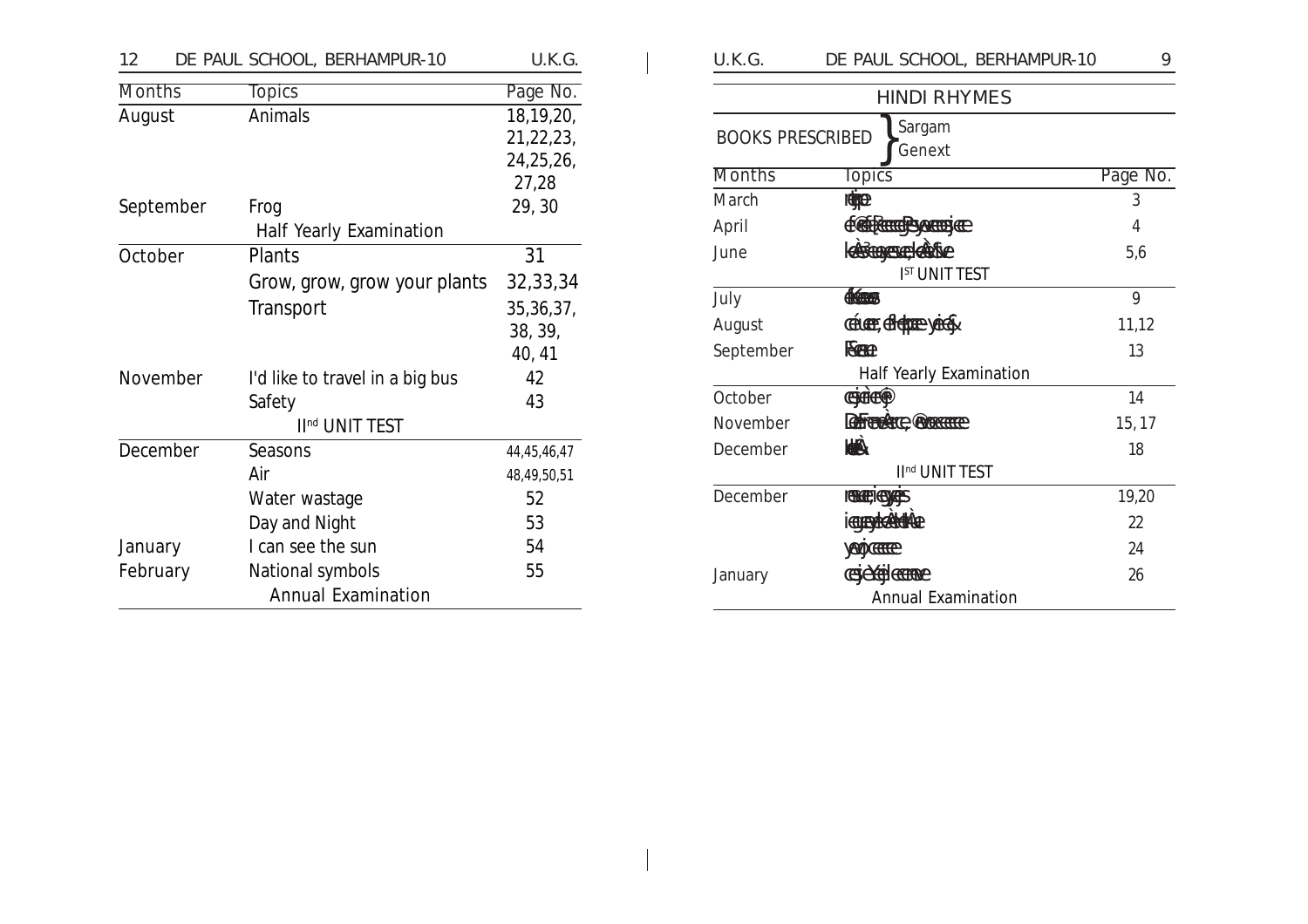| 10            | DE PAUL SCHOOL, BERHAMPUR-10                            | U.K.G.         | U.K.G.        | DE PAUL SCHOOL, BERHAMPUR-10                                     | 11                    |
|---------------|---------------------------------------------------------|----------------|---------------|------------------------------------------------------------------|-----------------------|
|               | <b>EVS</b>                                              |                | <b>Months</b> | <b>Topics</b>                                                    | Page No.              |
|               | Kiwi Environmental Studies                              |                | November      | Butterfly, Butterfly                                             | 61,62,63              |
|               | <b>BOOKS PRESCRIBED</b><br>Arrow Publications Pvt. Ltd. |                |               | Plants around us                                                 | 64,65,66,67           |
|               |                                                         |                |               |                                                                  | 68,69,70,71           |
| <b>Months</b> | <b>Topics</b>                                           | Page No.       |               |                                                                  | 72,73,74,<br>75,76,77 |
| March         | About Me                                                | 7,8            |               | John, the rabbit                                                 | 78                    |
|               | I am special                                            | 9              |               | Transport                                                        | 79,80,81,             |
|               | My body parts                                           | 10, 11         |               |                                                                  | 82,83                 |
| April         | Raise your hands above your head                        | 12             |               | II <sup>nd</sup> UNIT TEST                                       |                       |
|               | Actions I do                                            | 13             | December      | Stop says the red light                                          | 84, 85                |
|               | My sense organs                                         | 14, 15, 16,    |               | Water                                                            | 86,87,88              |
|               |                                                         | 17,18          |               | Air                                                              | 89,90                 |
| June          | With my eyes, I see things                              |                | January       | Seasons                                                          | 91, 92                |
|               | around                                                  | 19, 20         |               |                                                                  | 93, 94                |
|               | Keep clean                                              | 21, 22         |               | Day and Night<br>National Day                                    |                       |
|               | After a bath                                            | 23             |               |                                                                  | 95, 96                |
|               | <b>IST UNIT TEST</b>                                    |                | February      | Special Days at school                                           | 97, 98                |
| July          | <b>Good Habits</b>                                      | 24, 25         |               | Festivals                                                        | 99,100,101            |
|               | Family                                                  | 26, 27         |               | <b>Annual Examination</b>                                        |                       |
|               | Family, oh! My family                                   | 28             |               | <b>EVS</b>                                                       |                       |
| August        | My House                                                | 29,30,31       |               |                                                                  |                       |
|               | I have a house a red, red house                         | 32, 33         |               | Kiwi Environmental Studies Compasrion<br><b>BOOKS PRESCRIBED</b> |                       |
|               | Our Neighbourhood                                       | 34,35          |               | Arrow Publications Pvt. Ltd.                                     |                       |
| September     | People who help us                                      | 36, 37         | <b>Months</b> | <b>Topics</b>                                                    | Page No.              |
|               | I am a doctor                                           | 38             | March         | About Me                                                         | 5,6,7,8               |
|               | My School                                               | 39,40,41,42    |               | Where are you thumbkin?                                          | 9, 10                 |
|               | Half Yearly Examination                                 |                | April         | <b>Good Manners</b>                                              | 11                    |
| October       | Healthy food                                            | 43,44,45       |               | Clothes we wear                                                  | 12                    |
|               | Animals                                                 | 46,47,48,      | June          | Food                                                             | 13,14                 |
|               |                                                         | 49,50,51,      |               | <b>IST UNIT TEST</b>                                             |                       |
|               |                                                         | 52,53          | July          | Do you know the food to eat                                      | 15                    |
|               | Oh! Here's a fluffy rabbit                              | 54             |               | People who help us                                               | 16                    |
|               | <b>Birds</b>                                            | 55, 56, 57, 58 | August        | Hello, Mr. Postman                                               | 17                    |

| U.K.G.                  | DE PAUL SCHOOL, BERHAMPUR-10                                          | 11             |
|-------------------------|-----------------------------------------------------------------------|----------------|
| <b>Months</b>           | <b>Topics</b>                                                         | Page No.       |
| November                | Butterfly, Butterfly                                                  | 61,62,63       |
|                         | Plants around us                                                      | 64,65,66,67    |
|                         |                                                                       | 68,69,70,71    |
|                         |                                                                       | 72,73,74,      |
|                         | John, the rabbit                                                      | 75,76,77<br>78 |
|                         | Transport                                                             | 79,80,81,      |
|                         |                                                                       | 82,83          |
|                         | II <sup>nd</sup> UNIT TEST                                            |                |
| December                | Stop says the red light                                               | 84,85          |
|                         | Water                                                                 | 86,87,88       |
|                         | Air                                                                   | 89,90          |
| January                 | Seasons                                                               | 91, 92         |
|                         | Day and Night                                                         | 93, 94         |
|                         | National Day                                                          | 95, 96         |
| February                | Special Days at school                                                | 97, 98         |
|                         | Festivals                                                             | 99,100,101     |
|                         | <b>Annual Examination</b>                                             |                |
|                         | <b>EVS</b>                                                            |                |
| <b>BOOKS PRESCRIBED</b> | Kiwi Environmental Studies Compasrion<br>Arrow Publications Pvt. Ltd. |                |
| <b>Months</b>           | <b>Topics</b>                                                         | Page No.       |
| March                   | About Me                                                              | 5,6,7,8        |
|                         | Where are you thumbkin?                                               | 9, 10          |
| April                   | <b>Good Manners</b>                                                   | 11             |
|                         | Clothes we wear                                                       | 12             |
| June                    | Food                                                                  | 13,14          |
|                         | <b>IST UNIT TEST</b>                                                  |                |
| July                    | Do you know the food to eat                                           | 15             |
|                         | People who help us                                                    | 16             |
| August                  | Hello, Mr. Postman                                                    | 17             |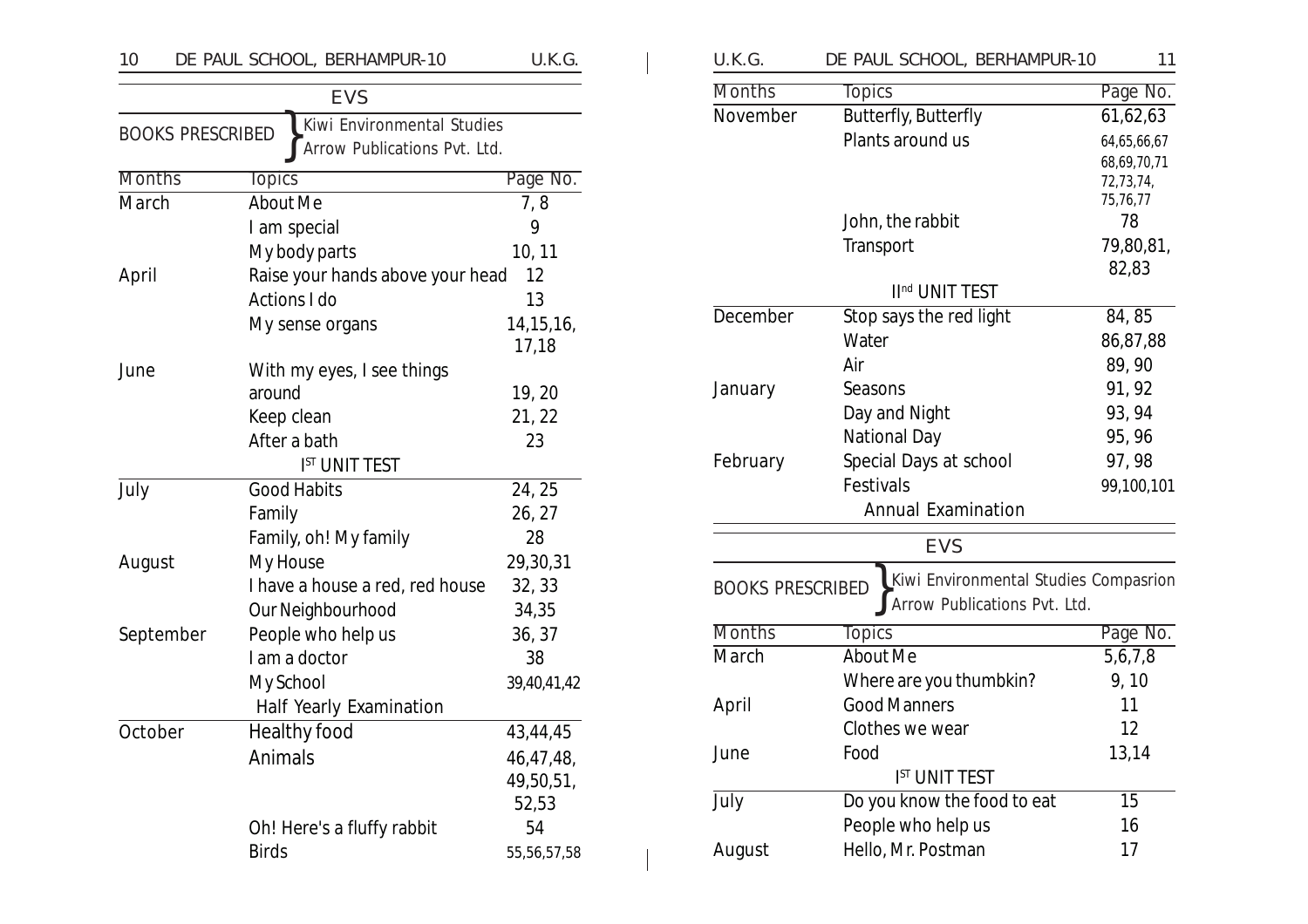| DE PAUL SCHOOL, BERHAMPUR-10<br>14                  | U.K.G.     | U.K.G.                  | DE PAUL SCHOOL, BERHAMPUR-10                                    | 13       |
|-----------------------------------------------------|------------|-------------------------|-----------------------------------------------------------------|----------|
| <b>DRAWING</b>                                      |            |                         | <b>GENERAL KNOWLEDGE</b>                                        |          |
| Drawing Master<br><b>BOOKS PRESCRIBED</b><br>Genext |            | <b>BOOKS PRESCRIBED</b> | Learning ladders G.K.<br>Asia Book House Educational Publishers |          |
| <b>Months</b>                                       | Page No.   | <b>Months</b>           | <b>Topics</b>                                                   | Page No. |
| <b>March</b>                                        | $\sqrt{2}$ | March                   | Name Five Fruits                                                | 21       |
| April                                               | 3, 4       |                         | Name Five Vegetables                                            |          |
| June                                                | 5, 6       | April                   | Name Five Birds                                                 | 22       |
| <b>IST UNIT TEST</b>                                |            | June                    | Name Five Flowers                                               | 24       |
| July                                                | 7, 8       |                         | <b>IST UNIT TEST</b>                                            |          |
| August                                              | 9, 10      | July                    | <b>Name Five Animals</b>                                        | 25       |
| September<br>Half Yearly Examination                | 11, 12     | August                  | Animals and their Babies                                        | 26       |
| October &                                           | 13, 14     | September               | Name Fife Vehicles                                              | 28       |
| November                                            | 15, 16     |                         | <b>Half Yearly Examination</b>                                  |          |
| II <sup>nd</sup> UNIT TEST                          | 17, 18     | October                 | Colours                                                         | 30, 31   |
| <b>December</b>                                     | 19, 20     | November                | Activity                                                        | 32       |
| January                                             | 21, 22     |                         | My body                                                         | 33       |
| February                                            | 23, 24     |                         | II <sup>nd</sup> UNIT TEST                                      |          |
| <b>Annual Examination</b>                           |            | December                | Activity                                                        | 34, 35   |
|                                                     |            |                         | Water                                                           | 36       |
|                                                     |            |                         |                                                                 |          |

aaa

February Air 37

Annual Examination

 $\overline{\phantom{0}}$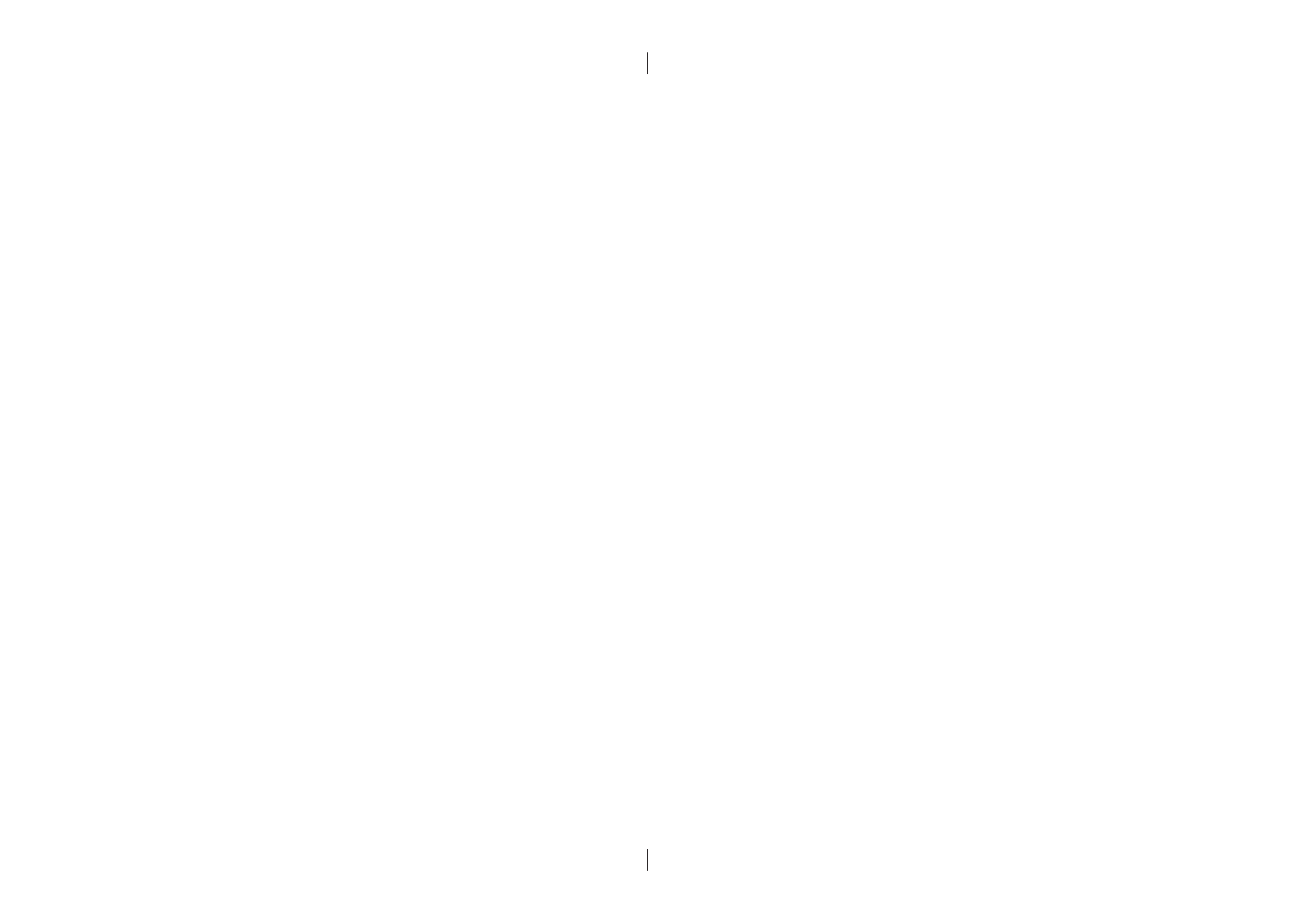|  | DE PAUL SCHOOL, BERHAMPUR-10 |  |
|--|------------------------------|--|
|  |                              |  |

| <b>Months</b> | <b>Topics</b>                                                                                                                                                         |
|---------------|-----------------------------------------------------------------------------------------------------------------------------------------------------------------------|
| October       | My Class:                                                                                                                                                             |
|               | My Class is L.K.G.                                                                                                                                                    |
|               | There are many boys and girls.                                                                                                                                        |
|               | There are many pictures on the walls.                                                                                                                                 |
|               | It is on the ground floor.                                                                                                                                            |
|               | My teacher keeps our books in the cupboard.                                                                                                                           |
| November      | <b>Good Manners While Eating:</b>                                                                                                                                     |
|               | Don't spill food while eating.                                                                                                                                        |
|               | Don't talk while eating.                                                                                                                                              |
|               | Chew your food well.                                                                                                                                                  |
|               | Eat slowly.                                                                                                                                                           |
|               | Don't waste food.                                                                                                                                                     |
| November      | II <sup>nd</sup> UNIT TEST                                                                                                                                            |
| December      | Clean Habits:                                                                                                                                                         |
|               | I must brush my teeth and have a bath<br>everyday.                                                                                                                    |
|               | I must cut my nails and keep them clean.                                                                                                                              |
| January       | Greetings:                                                                                                                                                            |
|               | We must always greet our parents, teachers<br>and elders by saying Good-morning, Good-<br>afternoon, Good-evening and Good-night<br>according to the time of the day. |
|               | <b>Annual Examination</b>                                                                                                                                             |

| L.K.G.                  | DE PAUL SCHOOL, BERHAMPUR-10                        | 1         |
|-------------------------|-----------------------------------------------------|-----------|
|                         | <b>ENGLISH</b>                                      |           |
| <b>BOOKS PRESCRIBED</b> | Kiwi English Reader<br>Arrow Publications Pvt. Ltd. |           |
| <b>Months</b>           | <b>Topics</b>                                       | Page No.  |
| March                   | Pre-writing patterns                                | $7$ to 6  |
| April                   | Learning the alphabets                              |           |
| &                       | small $a - f$                                       | 17 to 28  |
| June                    | Learning the alphabets                              |           |
|                         | small g to I                                        | 29 to 39  |
|                         | <b>IST UNIT TEST</b>                                |           |
| July                    | Learning alphalrts small m-r                        | 42 to 52  |
|                         | Learning alphabets small s to z                     | 55 to 66  |
|                         | Write in capital letters A -Z                       | 70 to 75  |
| August                  | <b>Action words</b>                                 | 76 & 77   |
|                         | Fill in the missing letters                         |           |
|                         | $a - z$ and $A - Z$                                 | 79 & 80   |
| September               | Half Yearly Examination                             |           |
| September               | Opposites                                           | 81        |
|                         | This is/That is                                     | 84        |
| October                 | I am / You are                                      | 85        |
|                         | She / He                                            | 86        |
|                         | Position words                                      | 88        |
| November                | II <sup>nd</sup> UNIT TEST                          |           |
| December                | Reading                                             |           |
|                         | Words with the 'a' sound                            | 90 & 91   |
|                         | Words with the 'e' sound                            | 92 & 93   |
| &                       | Words with the 'i' sound                            | 94 & 95   |
| January                 | Words with the 'o' sound                            | 96 & 97   |
|                         | Words with the 'u' sound                            | 98 & 99   |
|                         | Filling in the missing first                        |           |
|                         | letters in words a-z                                | 100 & 101 |
| February                | <b>Annual Examination</b>                           |           |
|                         |                                                     |           |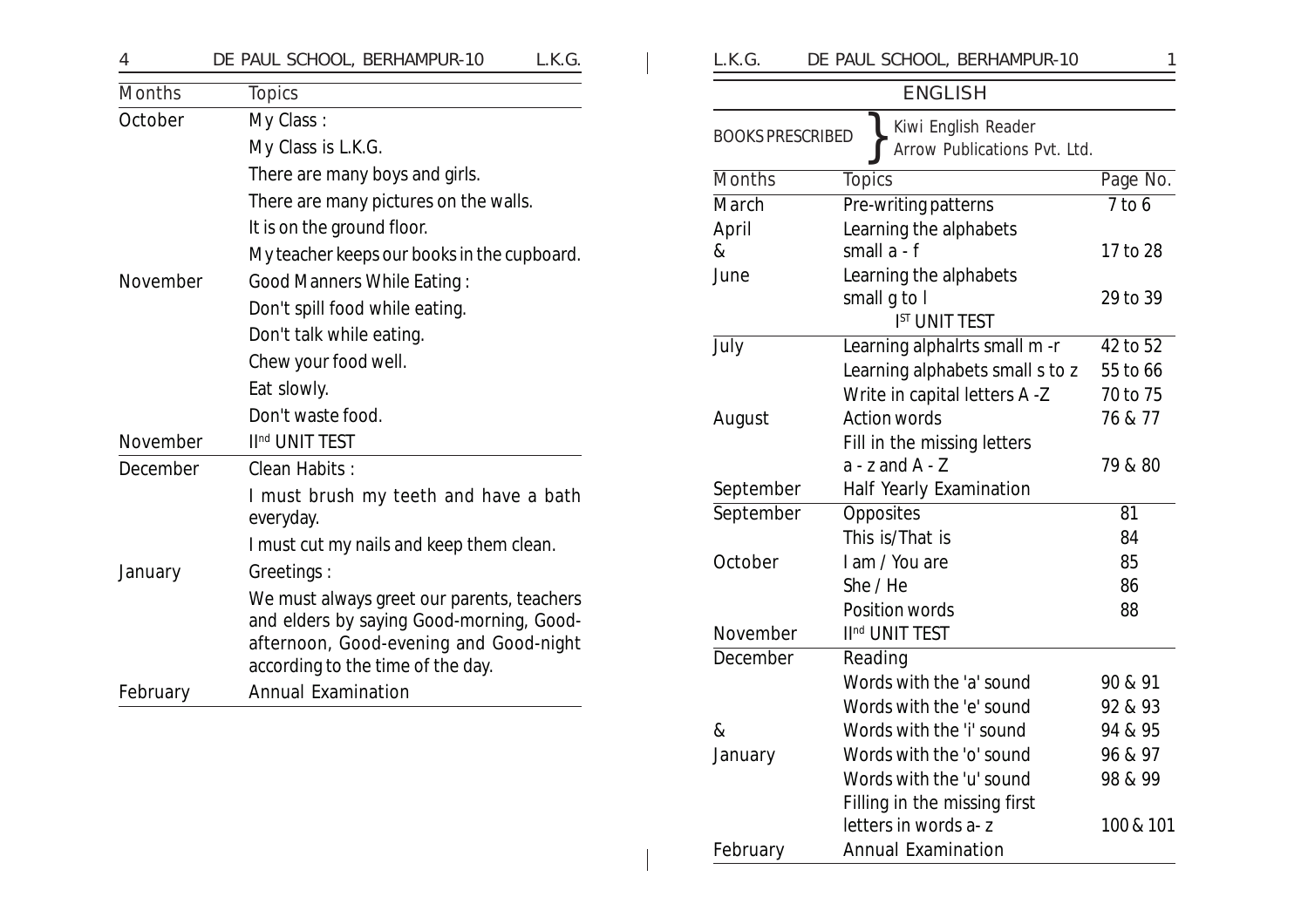| $\overline{c}$          | DE PAUL SCHOOL, BERHAMPUR-10                           | L.K.G.   |
|-------------------------|--------------------------------------------------------|----------|
|                         | <b>ENGLISH COMPANION</b>                               |          |
| <b>BOOKS PRESCRIBED</b> | Kiwi English Companion<br>Arrow Publications Pvt. Ltd. |          |
| <b>Months</b>           | <b>Topics</b>                                          | Page No. |
| July                    | Writing small letters a-z                              | $5 - 30$ |
| August                  | Revision of the alphabet                               | 31       |
| September               | <b>Half Yearly Examination</b>                         |          |
| September               | Writing capital letters next<br>to small letters       | 32       |
|                         | Joining the dots a-z                                   | 35       |
| October                 | Joining the dots A-Z                                   | 36       |
|                         | Rhyming words                                          | 39 & 40  |
| November                | II <sup>nd</sup> UNIT TEST                             |          |
| December                | Reading                                                |          |
|                         | Sentences with words with<br>the 'a' sound             | 41       |
| &                       | Sentences with words with<br>the 'e' sound             | 42       |
| January                 | Sentences with words with<br>the 'i' sound             | 43       |
|                         | Sentences with words with<br>the 'o' sound             | 44       |
|                         | Sentences with words with<br>the 'u' sound             | 45       |
| February                | <b>Annual Examination</b>                              |          |

| L.K.G.                  | DE PAUL SCHOOL, BERHAMPUR-10<br>3           |
|-------------------------|---------------------------------------------|
|                         | <b>ENGLISH CONVERSATION</b>                 |
| <b>BOOKS PRESCRIBED</b> |                                             |
| Months                  | <b>Topics</b>                               |
| March                   | <b>Myself</b>                               |
|                         | My Name is                                  |
|                         | I am four years old.                        |
|                         | I live in Berhampur.                        |
|                         | I Study in De Paul School.                  |
| April                   | My School                                   |
|                         | The name of my school is De Paul School.    |
|                         | It is in Berhampur.                         |
|                         | There are many boys and girls in my School. |
|                         | I love my School very much.                 |
| June                    | <b>IST UNIT TEST</b>                        |
| & July                  | My Teacher:                                 |
|                         | I have a nice teacher.                      |
|                         | She helps me to learn good things.          |
|                         | She teaches me to sing and dance.           |
|                         | I like my teacher.                          |
| August                  | Which class are you studying in ?           |
|                         | I am studying in L.K.G.                     |
|                         | What is the name of your Principal?         |
|                         | My Principal's name is Fr. Saju Antony      |
|                         | What is the name of your teacher?           |
|                         | The name of my teacher is                   |
| September               | Cleanliness of my class room:               |
|                         | Do not scribble on the walls.               |
|                         | Do not scatter bits of paper.               |
|                         | Throw the waste into the dustbin.           |
|                         | Keep the furniture clean.                   |
|                         | <b>Half Yearly Examination</b>              |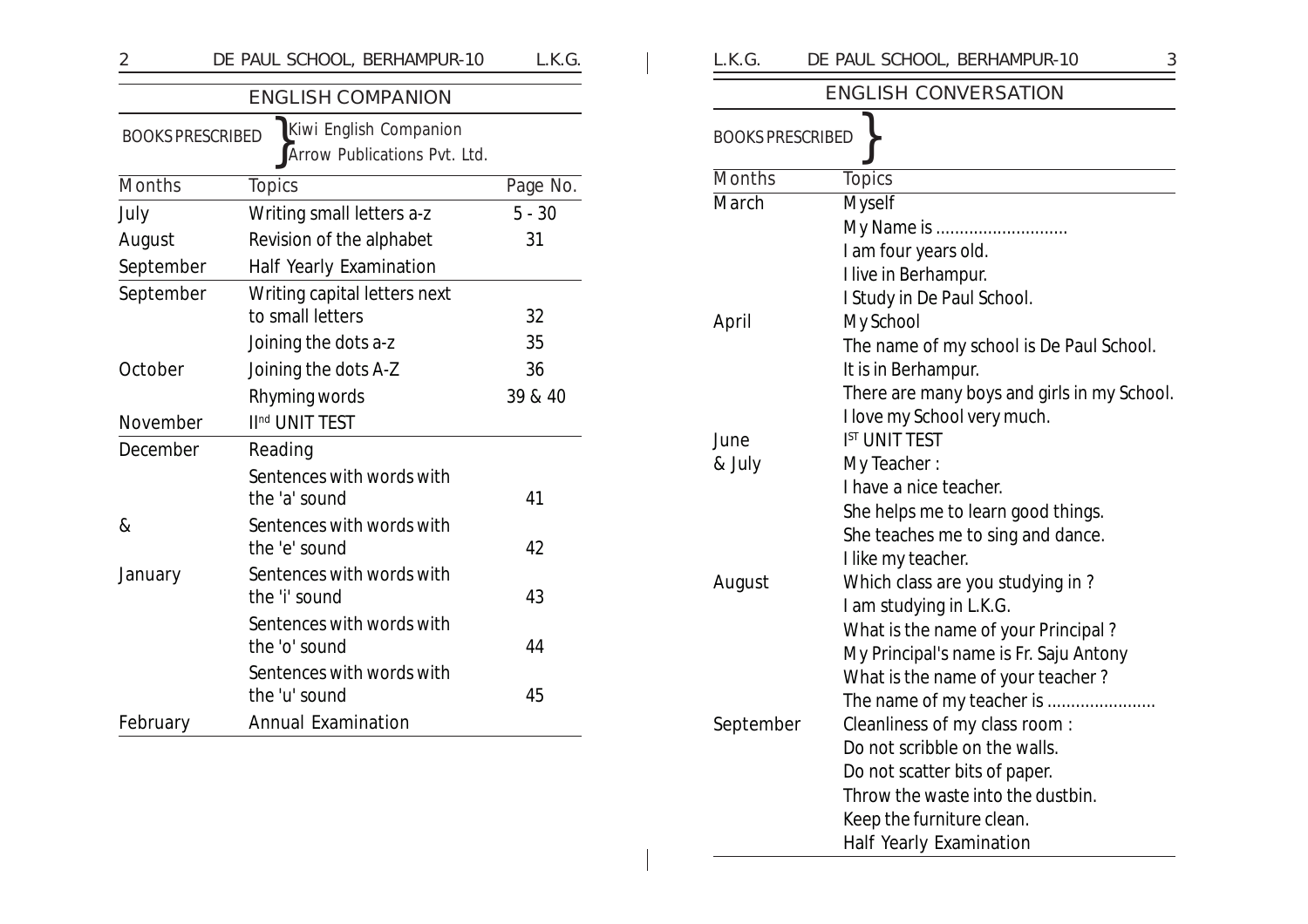| 8                       | DE PAUL SCHOOL, BERHAMPUR-10                                         | L.K.G.    |
|-------------------------|----------------------------------------------------------------------|-----------|
| <b>Months</b>           | <b>Topics</b>                                                        | Page No.  |
|                         | Plants Around us                                                     | 59-66     |
|                         | <b>Healthy Fruits</b>                                                | 67-70     |
|                         | <b>Healthy Vegetables</b>                                            | 71-73     |
| November                | II <sup>nd</sup> UNIT TEST                                           |           |
| December                | Transport                                                            | 74-83     |
|                         | Water                                                                | 84,85     |
| January                 | Seasons (Summer, Rainy, Winter)                                      | 86-90     |
|                         | Day and Night                                                        | 91        |
|                         | Festivals                                                            | 92-96     |
| February                | <b>Annual Examination</b>                                            |           |
|                         | <b>EVS COMPANION</b>                                                 |           |
| <b>BOOKS PRESCRIBED</b> | Kiwi Environmental Studies Companion<br>Arrow Publications Pvt. Ltd. |           |
| <b>Months</b>           | <b>Topics</b>                                                        | Page No.  |
| March                   | I am special                                                         | $5 - 10$  |
| & April                 | <b>Good Habits</b>                                                   | $11 - 16$ |
| June                    | My Family                                                            | 17-19     |
| July                    | <b>IST UNIT TEST</b>                                                 |           |
| July                    | Safety at Home                                                       | 20,21     |
|                         | Sagety at School                                                     | 22        |
| August                  | People who help us                                                   | 23        |
|                         | Animals                                                              | 24-30     |
| September               | Half Yearly Examination                                              |           |
| Septembe                | <b>Birds</b>                                                         | 31,32,33  |
|                         | Insects                                                              | 34-38     |
| October                 | Transport                                                            | 39-43     |
| November                | II <sup>nd</sup> UNIT TEST                                           |           |
| December                | Seasons                                                              | 44-46     |
|                         | Day and Night                                                        | 47        |
| January                 | Festivals                                                            | 48        |
| February                | <b>Annual Examination</b>                                            |           |

| L.K.G.                  | DE PAUL SCHOOL, BERHAMPUR-10                                | 5        |
|-------------------------|-------------------------------------------------------------|----------|
|                         | <b>MATHEMATICS</b>                                          |          |
| <b>BOOKS PRESCRIBED</b> | Kiwi Mathematics<br>Arrow Publications Pvt. Ltd.            |          |
| <b>Months</b>           | <b>Topics</b>                                               | Page No. |
| March                   | <b>Pre Maths Skills</b>                                     | 7,8,9    |
|                         | Same - Different                                            | 10, 11   |
| April                   | Pre Number Concepts                                         | 10, 11   |
| $\&$                    | Numbers: 1 to 5                                             |          |
| June                    | Matching with objects of<br>the same number                 | 27 & 28  |
| July                    | <b>IST UNIT TEST</b>                                        |          |
| August                  | Identifying, colouring<br>nos: 6 to 9, 0, 10                | 29 to 34 |
|                         | <b>Counting and Matching</b><br>numbers 6 to 10 and 1 to 10 | 35 to 37 |
|                         | Writing practise - 1 to 10                                  | 50       |
|                         | Before and after numbers 1 to 10                            | 51&52    |
|                         | <b>Shapes</b>                                               | 53 to 62 |
|                         | Identifying numbers 11 to 20                                | 63&64    |
|                         | Counting the objects and<br>Matching the numbers            | 65&66    |
|                         | Write in words 1 to 10                                      |          |
| September               | Half Yearly Examination                                     |          |
| October                 | Write the numbers 21 to 30                                  | 69 to 71 |
|                         | Write in words: 11 - 15                                     |          |
|                         | Matching the colours and<br>learning the colours            | 72 to 78 |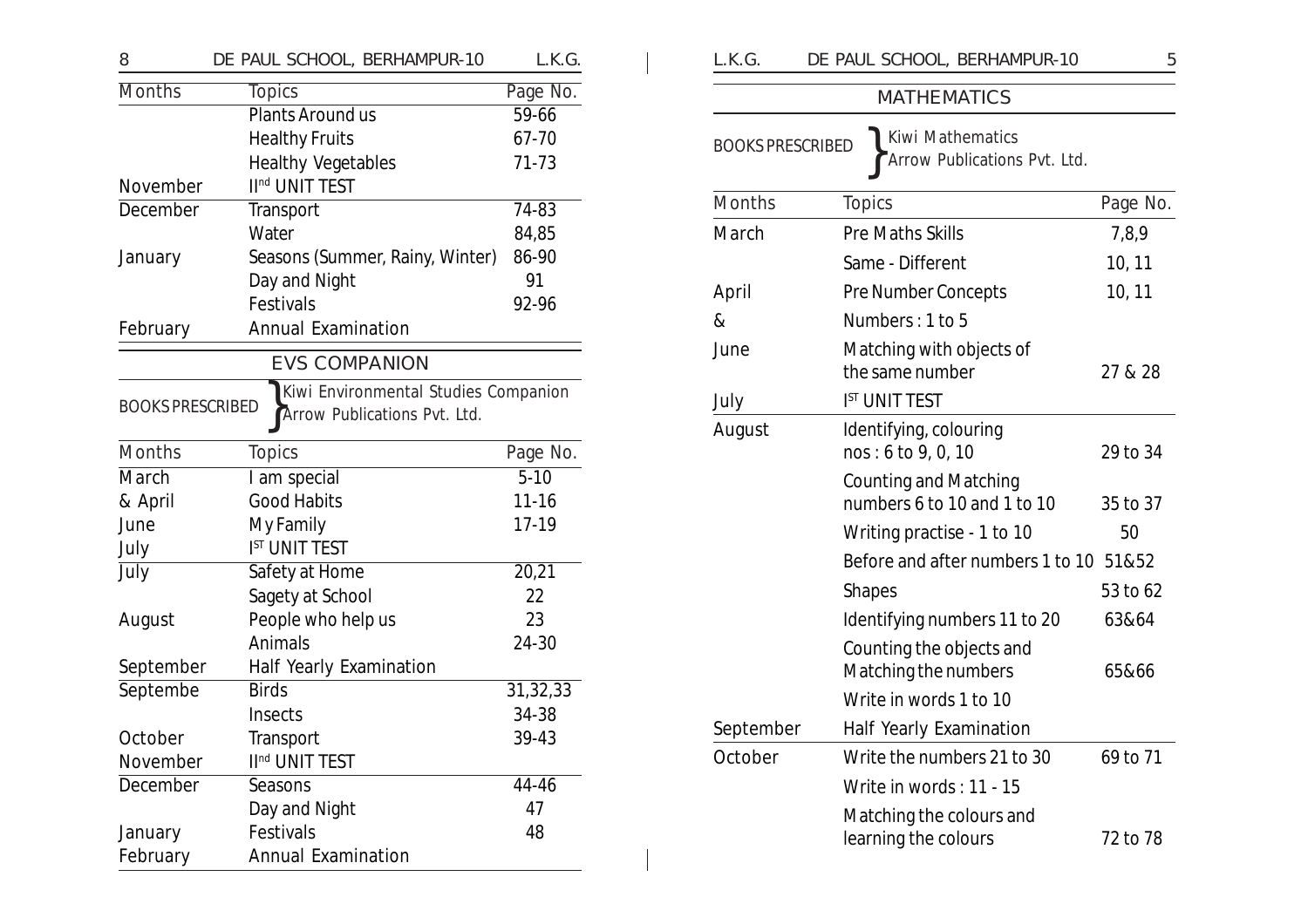| 6                       | DE PAUL SCHOOL, BERHAMPUR-10                                                     | L.K.G.   |
|-------------------------|----------------------------------------------------------------------------------|----------|
| <b>Months</b>           | <b>Topics</b>                                                                    | Page No. |
|                         | Writing nos: 31 to 40                                                            |          |
|                         | Write in words: 11 - 20                                                          |          |
| November                | II <sup>nd</sup> UNIT TEST                                                       |          |
| December                | Position words                                                                   | 84 to 90 |
| &                       | Matching numbers and<br>writing numbers 41 - 50                                  | 91 - 94  |
| January                 | Writing the missing nos. 1-50                                                    |          |
|                         | Puting together                                                                  | 97       |
|                         | Take away                                                                        | 99       |
|                         | After, Between numbers 1 - 50                                                    |          |
| February                | <b>Annual Examination</b>                                                        |          |
| <b>BOOKS PRESCRIBED</b> | <b>MATHEMATICS</b><br>Kiwi Mathematics Companion<br>Arrow Publications Pvt. Ltd. |          |
| Months                  | <b>Topics</b>                                                                    | Page No. |
| March                   | <b>Pre Maths Skills</b>                                                          | 5        |
|                         | Sporting the different                                                           | 6 & 7    |
| April                   | <b>Pre Number Concepts</b>                                                       | 9 to 17  |
| &<br>June<br>July       | Match the numbers<br>with the figures 1 to 5<br>I <sup>ST</sup> UNIT TEST        | 18 to 21 |
| August                  | Count and write                                                                  | 23 & 24  |
|                         | Write the missing no 28                                                          |          |
|                         | <b>Shapes</b>                                                                    | 33 to 42 |
| September               | Half Yearly Examination                                                          |          |

| Months<br><b>Topics</b>                | Page No.                                                                                                                                                    |
|----------------------------------------|-------------------------------------------------------------------------------------------------------------------------------------------------------------|
| October<br>Colours                     | 38 to 42                                                                                                                                                    |
| II <sup>nd</sup> UNIT TEST<br>November |                                                                                                                                                             |
| December<br>Position words             | 45 to 50                                                                                                                                                    |
| Missing nos: 1-50                      | 52                                                                                                                                                          |
| Putting together<br>January            | 53                                                                                                                                                          |
| Take away                              | 55                                                                                                                                                          |
| <b>Annual Examination</b><br>February  |                                                                                                                                                             |
|                                        |                                                                                                                                                             |
| <b>BOOKS PRESCRIBED</b>                |                                                                                                                                                             |
| <b>Months</b><br><b>Topics</b>         | Page No.                                                                                                                                                    |
| About me                               | $7 - 15$                                                                                                                                                    |
| Keeping clean                          | 16,17,18                                                                                                                                                    |
| My toys                                | 19,20                                                                                                                                                       |
| Clothes we wear                        | 21,22,23                                                                                                                                                    |
| <b>Happy Family</b>                    | 24-28                                                                                                                                                       |
| <b>IST UNIT TEST</b>                   |                                                                                                                                                             |
| People who help us                     | 29                                                                                                                                                          |
| Place around us                        | 30, 31, 32, 33                                                                                                                                              |
| My School                              | 34,35,36                                                                                                                                                    |
| Food                                   | 37,38                                                                                                                                                       |
| Safety at Home                         | 39,40,41                                                                                                                                                    |
| Animals                                | 42-46                                                                                                                                                       |
|                                        | 47,48,49                                                                                                                                                    |
| September<br>Half Yearly Examination   |                                                                                                                                                             |
| October<br>Animals in the jungle       | 50-56                                                                                                                                                       |
| <b>Birds</b>                           | 57,58                                                                                                                                                       |
|                                        | DE PAUL SCHOOL, BERHAMPUR-10<br><b>ENVIRONMENTAL STUDIES</b><br>Kiwi Environmental Studies<br>Arrow Publications Pvt. Ltd.<br>Farm Animals and their babies |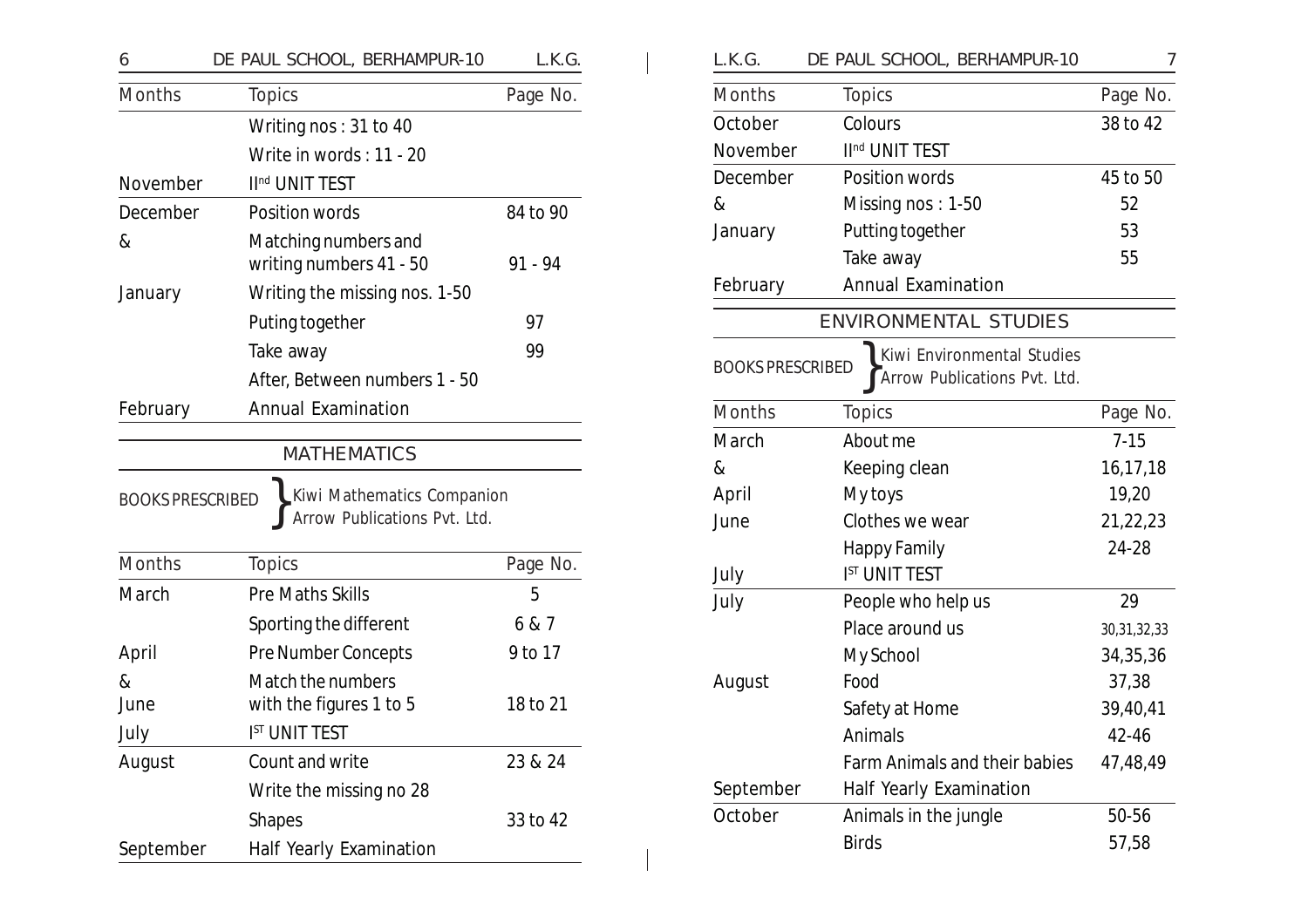| 12              | DE PAUL SCHOOL, BERHAMPUR-10                          | L.K.G.   |  |  |
|-----------------|-------------------------------------------------------|----------|--|--|
| <b>Months</b>   | <b>Topics</b>                                         | Page No. |  |  |
|                 | <b>Matching Game</b>                                  | 32       |  |  |
|                 | Capital and small letters                             |          |  |  |
|                 | U to X, u and z                                       | 33to36   |  |  |
| November        | II <sup>nd</sup> UNIT TEST                            |          |  |  |
| November        | Capital and small letters                             |          |  |  |
|                 | Y and Z, y and z                                      | 37to38   |  |  |
| December        | <b>Revision Time</b>                                  | 39to43   |  |  |
|                 | Fill in the missing alphabets                         |          |  |  |
|                 | A to Z, a to z                                        | 44       |  |  |
| January         | <b>Matching Game</b>                                  | 45 & 46  |  |  |
|                 | Write the small letters                               | 47       |  |  |
|                 | Write the capital letters                             | 48       |  |  |
| February        | <b>Annual Examination</b>                             |          |  |  |
|                 | <b>SPELLINGS</b>                                      |          |  |  |
| Months          | <b>Topics</b>                                         |          |  |  |
| March & April   | Dodging of small letters a-I                          |          |  |  |
| June            |                                                       |          |  |  |
| July            | <b>IST UNIT TEST</b>                                  |          |  |  |
| July            | Cat, rat, cap, fan, tap, jam, jar, bat, bag, lad      |          |  |  |
| August          | red, pet, net, jet, hen, leg, bed, ten, wet, pen      |          |  |  |
| Septembe        | <b>Half Yearly Examination</b>                        |          |  |  |
| <b>October</b>  | pin, tin, zip, dig, pig, bin, fig, kid, nib, big      |          |  |  |
| November        | top, log, dog, box, pot<br>II <sup>nd</sup> UNIT TEST |          |  |  |
| <b>December</b> | dot, jog, cot, fox, hop, ox, zoo, owl, bun, rub       |          |  |  |
| January         | nut, mug, tub, hut, sun, run, jug, pup, cup, up       |          |  |  |
| February        | <b>Annual Examination</b>                             |          |  |  |

aaa

| L.K.G.                      |                      | DE PAUL SCHOOL, BERHAMPUR-10                  | 9               |
|-----------------------------|----------------------|-----------------------------------------------|-----------------|
|                             |                      | <b>STORY</b>                                  |                 |
| <b>BOOKS PRESCRIBED</b>     |                      | Silver Jubilee<br>Asia Book House             |                 |
| <b>Months</b>               | <b>Topics</b>        |                                               | Page No.        |
| March, April                |                      | The Clever little rabbit                      | $\overline{37}$ |
| June                        |                      |                                               |                 |
| July                        |                      | <b>IST UNIT TEST</b>                          |                 |
| July& August                |                      | <b>Two Rooster</b>                            | 38              |
|                             |                      | Half Yearly Examination                       |                 |
| Septembe                    |                      |                                               |                 |
| October &                   |                      | Grapes are Sour<br>II <sup>nd</sup> UNIT TEST | 39              |
| November<br><b>December</b> |                      |                                               |                 |
| & January                   |                      | The Cats and the Monkey                       | 40              |
| February                    |                      | <b>Annual Examination</b>                     |                 |
|                             |                      |                                               |                 |
|                             |                      | <b>RHYMES</b>                                 |                 |
| <b>BOOKS PRESCRIBED</b>     |                      | Silver Jubilee Rhymes<br>Asia Book House      |                 |
| <b>Months</b>               | Sl. No.              | <b>Topics</b>                                 | Page No.        |
| <b>March</b>                | 1                    | Mummy and Daddy                               | 2               |
|                             | 2                    | Johny Johny yes, Papa!                        | 3               |
| April                       | 3                    | Pussy cat Pussy cat                           | 4               |
|                             | 4                    | Are you sleeping!                             | 5               |
| June                        | 5                    | Rain on the green grass!                      | 6               |
|                             | 6                    | <b>Chubby Cheeks!</b>                         | 7               |
| July                        | <b>IST UNIT TEST</b> |                                               |                 |
| <b>July</b>                 | 7                    | Twinkle Twinkle Little star!                  | 8               |
|                             | 8                    | Here we go round the                          |                 |
|                             |                      | Mulberry Bush!                                | 9               |
| August                      | 9                    | London Bridge is falling down                 | 10              |
|                             | 10                   | After A Bath!                                 | 11              |
|                             | 11                   | Butter Fly, Butterfly!                        | 12              |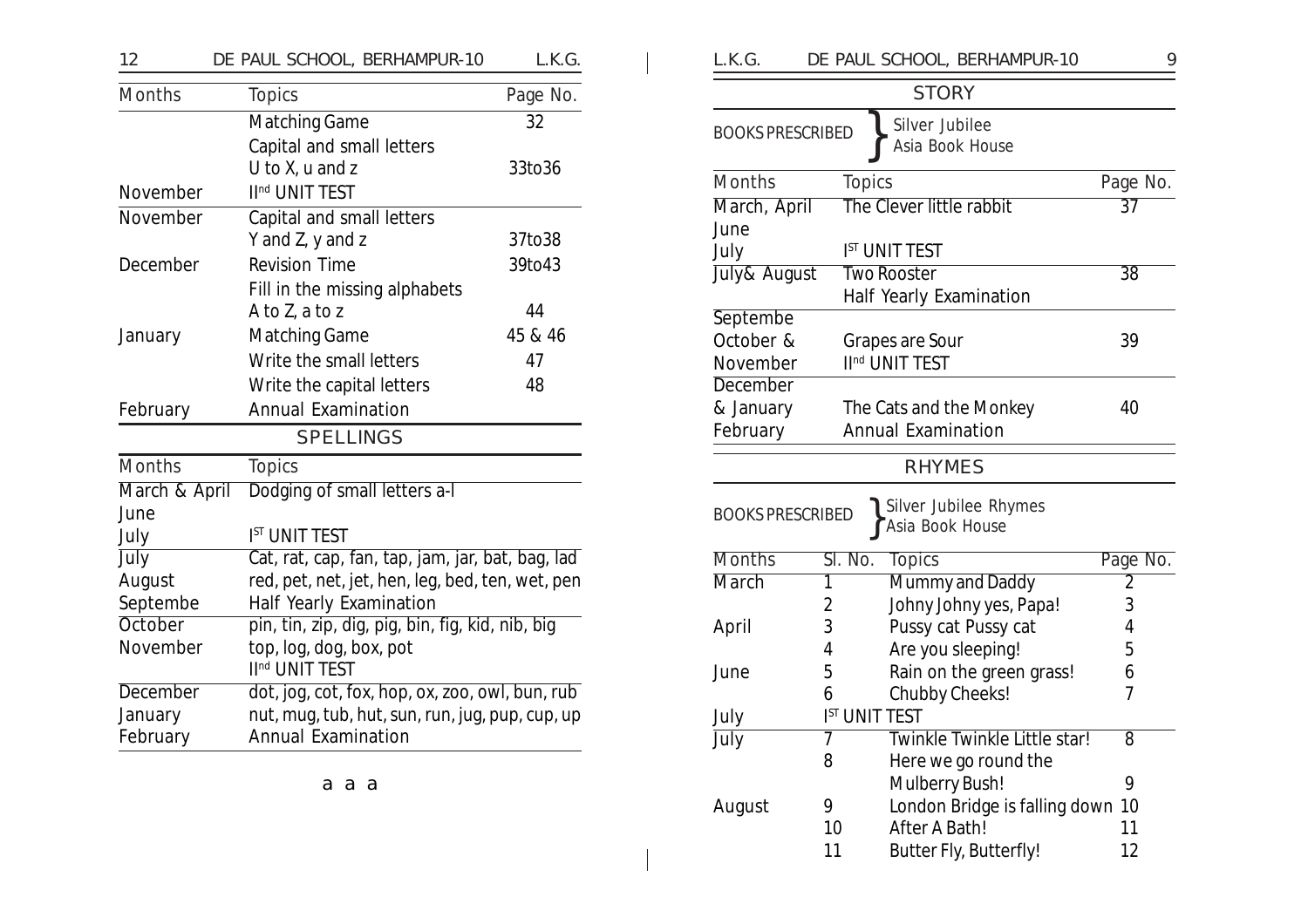| 10                      |                            | DE PAUL SCHOOL, BERHAMPUR-10 | L.K.G.           |
|-------------------------|----------------------------|------------------------------|------------------|
| <b>Months</b>           | Sl. No.                    | <b>Topics</b>                | Page No.         |
|                         | 12                         | Chick, Chick!                | 13               |
|                         | 13                         | Lady Bird!                   | 14               |
| September               |                            | Half Yearly Examination      |                  |
| Septembe                | 14                         | Mummy's Gone To London!      | 15               |
|                         | 15                         | Five Little Soldiers!        | 16               |
| October                 | 16                         | Happy Birthday to you!       | 17               |
|                         | 17                         | Incy Wincy Spider!           | 18               |
|                         | 18                         | Once I saw a Little Bird!    | 19               |
|                         | 19                         | Five Big Tukeys!             | 20               |
| November                | II <sup>nd</sup> UNIT TEST |                              |                  |
| <b>NOvember</b>         | 20                         | There was a little Girl!     | 21               |
| December                | 21                         | Red Sky at Night!            | 22               |
|                         | 22                         | I am a Tea Pot!              | 23               |
|                         | 23                         | Little Betty Blue            | 24               |
| January                 | 24                         | <b>Two Little Ducks</b>      | 25               |
|                         | 25                         | A,B,C                        | 26               |
| February                |                            | <b>Annual Examination</b>    |                  |
|                         |                            | <b>DRAWING</b>               |                  |
| <b>BOOKS PRESCRIBED</b> |                            | Drawing Master<br>Genext     |                  |
| <b>Months</b>           |                            |                              | Page No.         |
| <b>March</b>            |                            |                              | $\overline{182}$ |
| April<br>June           |                            |                              | 3 & 4            |
| July                    |                            | <b>IST UNIT TEST</b>         | 5 & 6            |
| <b>August</b>           |                            |                              | $7$ to 12        |
| September               |                            |                              |                  |
|                         |                            | Half Yearly Examination      |                  |
| October                 |                            |                              | 13 to 18         |
| November                |                            |                              |                  |
|                         |                            | II <sup>nd</sup> UNIT TEST   |                  |

| L.K.G.                                 |               | DE PAUL SCHOOL, BERHAMPUR-10                                         |                      | 11 |
|----------------------------------------|---------------|----------------------------------------------------------------------|----------------------|----|
| Months                                 |               |                                                                      | Page No.             |    |
| <b>December</b><br>January<br>February |               |                                                                      | 19,20&21<br>22,23&24 |    |
|                                        |               | <b>Annual Examination</b>                                            |                      |    |
|                                        |               | <b>WRITING</b>                                                       |                      |    |
| <b>BOOKS PRESCRIBED</b>                |               | Keep it up. Capital & Small<br>Gendxt                                |                      |    |
| <b>Months</b>                          | <b>Topics</b> |                                                                      | Page No.             |    |
| March                                  | strokes       | Vertical and Horizontal Strokes,<br>Right Diagonal and left Diagonal | 03                   |    |
|                                        | Waves         |                                                                      | 04                   |    |
| April                                  |               | Curves: Upwords<br><b>Curves: Downwards</b>                          | 05                   |    |
|                                        |               | Semi - Circular strokes<br><b>Circular Strokes</b>                   | 06                   |    |
| June                                   |               | Practise English Alphabet: Capital                                   |                      |    |
|                                        |               | and small Ato E, a to e                                              | 7to11                |    |
|                                        |               | <b>Revision Time</b>                                                 |                      |    |
| July                                   |               | <b>IST UNIT TEST</b>                                                 |                      |    |
| July                                   |               | Capital letters F to G<br>Small letters f to g                       | 13to17               |    |
|                                        |               | <b>Revision Time</b>                                                 | 18                   |    |
| August                                 |               | <b>Matching Game</b>                                                 | 19                   |    |
|                                        |               | Capital and small letters K to O                                     |                      |    |
|                                        | k to o        |                                                                      | 20 to 24             |    |
| Septembe                               |               | <b>Half Yearly Examination</b>                                       |                      |    |
| October                                |               | <b>Revision Time</b>                                                 | 25                   |    |
|                                        |               | Capital and small letters                                            |                      |    |
|                                        |               | $P$ to $T$ , $p$ to t                                                | 26to30               |    |
|                                        |               | <b>Revision Time</b>                                                 | 31                   |    |
|                                        |               |                                                                      |                      |    |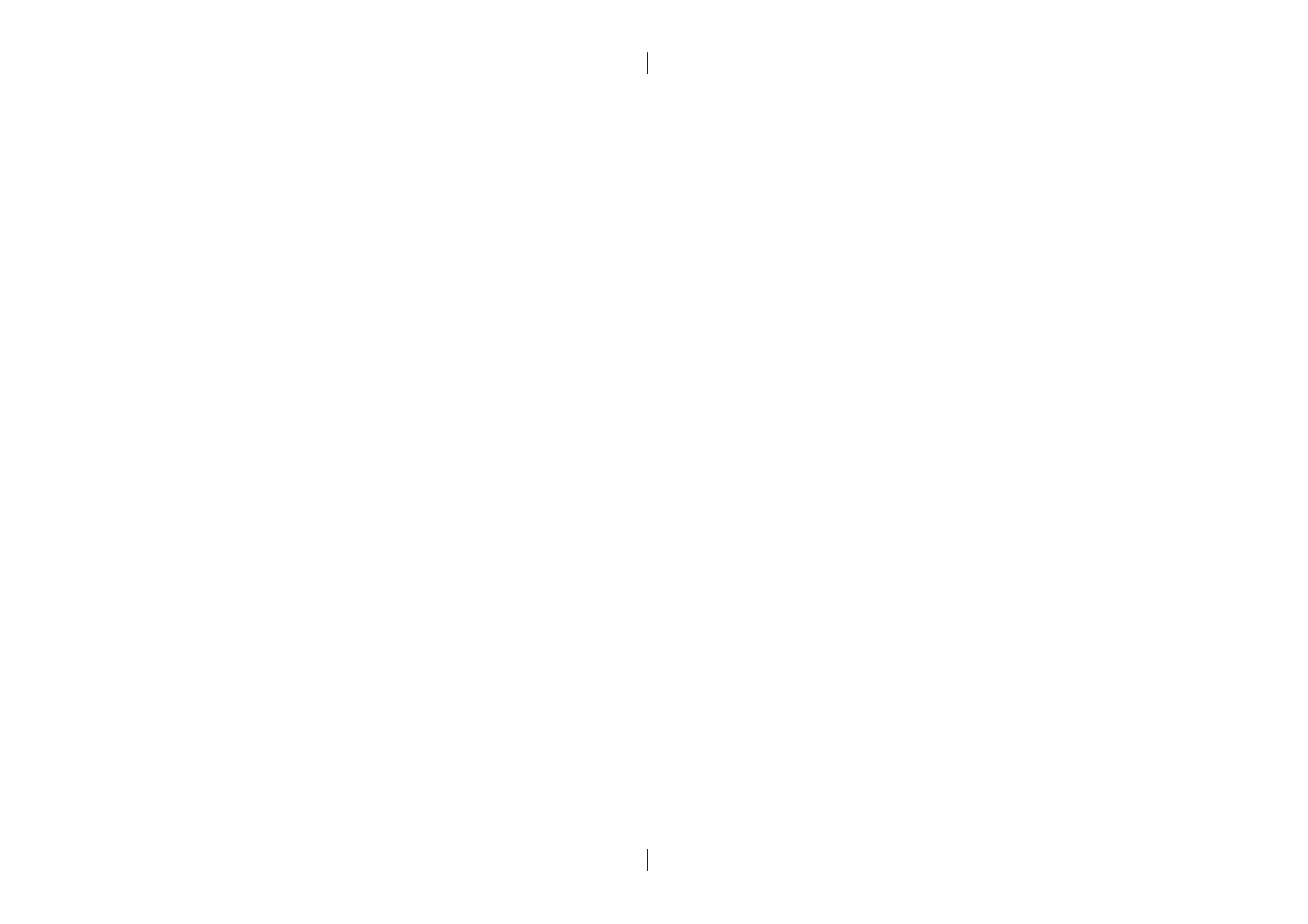| 4                       |        | DE PAUL SCHOOL, BERHAMPUR-10                         |          |                                  | STD-I     |
|-------------------------|--------|------------------------------------------------------|----------|----------------------------------|-----------|
| <b>Months</b>           | L. No. | <b>Topics</b>                                        |          | Page                             |           |
| October                 | 7      | Geometry                                             |          | 102-116                          |           |
|                         |        |                                                      |          |                                  | Table7-8  |
|                         | 8      | <b>Measurements</b>                                  |          | 117-126                          |           |
| November                | 9      | Addition -                                           |          |                                  |           |
|                         |        | Subtraction 1-99                                     |          | 127-154                          |           |
|                         |        | II <sup>nd</sup> UNIT TEST                           |          |                                  |           |
| December                | 10     | Time                                                 |          | 155-161                          |           |
|                         |        |                                                      |          |                                  | Table9-10 |
|                         | 11     | Data Handling                                        |          | 162-167                          |           |
| January                 | 12     | Patterns                                             |          | 168-173                          |           |
| February                |        | Revision                                             |          |                                  |           |
|                         |        | <b>Annual Examination</b>                            |          |                                  |           |
|                         |        | <b>Environment Science</b>                           |          |                                  |           |
|                         |        |                                                      |          |                                  |           |
| <b>BOOKS PRESCRIBED</b> |        | <b>ECO World</b>                                     |          |                                  |           |
|                         |        | Arrow Publications Pvt. Ltd.                         |          |                                  |           |
|                         |        |                                                      |          |                                  |           |
| <b>Months</b>           | Ln.    | <b>Topic</b><br>Environmental                        | Page     | <b>Environmental Studies</b>     |           |
|                         |        | <b>Studies</b>                                       |          | Companion (workbook)             |           |
| March                   |        | Them1 About me                                       | $7 - 24$ | Activity sheet 1,2,3             |           |
|                         |        | Them2 Others in my world                             | 25-38    | Activity sheet 4,5,6             |           |
|                         |        | Them3 My needs - Air                                 | 39-43    | <b>Activity Sheet -7</b>         |           |
| April                   |        | Them4 My needs - water                               | 44-50    | <b>Activity Sheet-8</b>          |           |
| June                    |        | Revision                                             |          |                                  |           |
|                         |        | <b>IST UNIT TEST</b>                                 |          |                                  |           |
| July                    |        | Them5 My needs - Food                                | 51-57    | Activity sheet - 9               |           |
| August                  |        | Them6 My needs - Shelter 58-62                       |          | <b>Activity Sheet-10</b>         |           |
| September               |        | Them7 My needs - Cholthing 63-67                     |          | <b>Activity Sheet - 11</b>       |           |
|                         |        | Half Yearly Examination                              |          |                                  |           |
| October                 |        | Them8 Keeping one self<br>clean, safe and<br>healthy | 68-87    | Activity Sheet - 12,<br>13,14,15 |           |

| STD-I                                                                             | DE PAUL SCHOOL, BERHAMPUR-10<br>1 |                                        |                                          |  |  |
|-----------------------------------------------------------------------------------|-----------------------------------|----------------------------------------|------------------------------------------|--|--|
|                                                                                   |                                   | <b>ENGLISH</b>                         |                                          |  |  |
| <b>English Express</b><br><b>BOOKS PRESCRIBED</b><br>Arrow Publications Pvt. Ltd. |                                   |                                        |                                          |  |  |
| Months                                                                            | Ln.No.                            | <b>English Express</b><br>(Reader - 1) | <b>English Express</b><br>(Work Book -1) |  |  |
| March                                                                             | 1                                 | My first Day<br>at School              | My First Day<br>at School                |  |  |
|                                                                                   | 2                                 | Three little Pigs                      | Three little Pigs                        |  |  |
| April                                                                             | 3                                 | The Elephant and<br>his Friends        | The Elephant and<br>his Friends          |  |  |
|                                                                                   | 4                                 | <b>Little Brown Seeds</b>              | <b>Little Brown Seeds</b>                |  |  |
| June                                                                              |                                   | Revision<br><b>IST UNIT TEST</b>       |                                          |  |  |
| July                                                                              | 5                                 | The enormous<br>Turnip                 | The enormous<br>Turnip                   |  |  |
| August                                                                            | 6                                 | The magic<br>porridge pot              | The magic<br>porridge pot                |  |  |
| September                                                                         | 7                                 | What are<br>Grandmas for?              | What are<br>Grandmas for?                |  |  |
|                                                                                   | 8                                 | The sun and<br>the wind                | The sun and<br>the wind                  |  |  |
|                                                                                   |                                   | <b>Half Yearly Examination</b>         |                                          |  |  |
| October                                                                           | 9                                 | The story of the<br>little red Hen     | The story of the<br>little red Hen       |  |  |
|                                                                                   | 10                                | With a friend                          | With a friend                            |  |  |
| November                                                                          | 11                                | The sky is falling                     | The sky is falling                       |  |  |
|                                                                                   | 12                                | Jack and the<br><b>Beanstalk</b>       | Jack and the<br><b>Beanstalk</b>         |  |  |
| II <sup>nd</sup> UNIT TEST                                                        |                                   |                                        |                                          |  |  |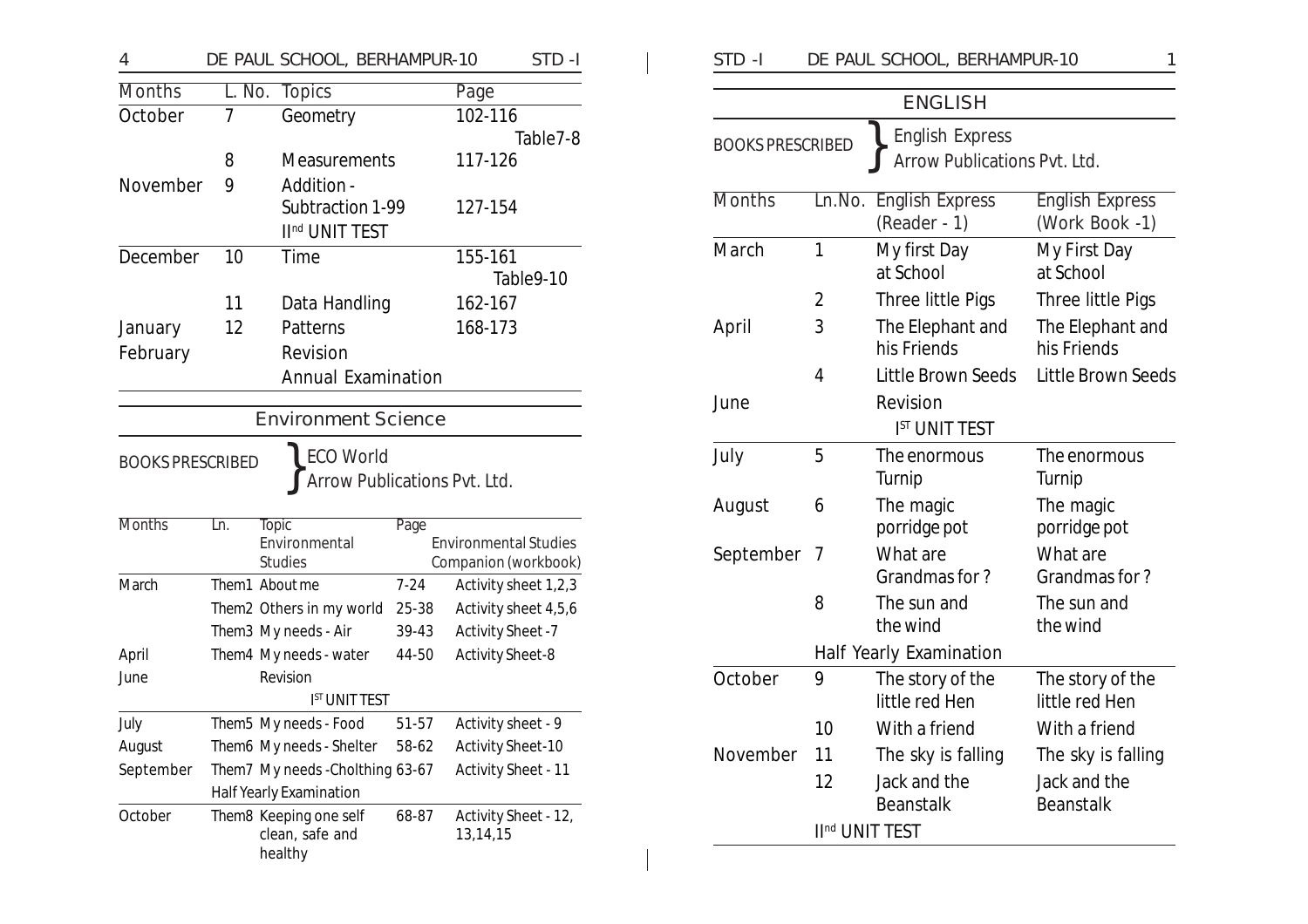| $\overline{2}$          |                | DE PAUL SCHOOL, BERHAMPUR-10                |                        | STD-I               | STD-I                   |                | DE PAUL SCHOOL, BERHAMPUR-10                             |           | 3                    |
|-------------------------|----------------|---------------------------------------------|------------------------|---------------------|-------------------------|----------------|----------------------------------------------------------|-----------|----------------------|
| <b>Months</b>           |                | Ln.No. English Express                      | <b>English Express</b> |                     | <b>Months</b>           | Sl. No.        | <b>Topics</b>                                            |           | Page No.             |
|                         |                | $(Reader - 1)$                              | (Work Book -1)         |                     | October                 | 16             | Prepositions - words                                     |           | 55                   |
| December                | 13             | How I travel                                | How I travel           |                     |                         |                | showing place and position                               |           |                      |
|                         | 14             | The king is missing                         |                        | The king is missing |                         | 17             | Conjunctions - Joining words                             |           | 77                   |
| January                 | 15             | O! Look at the                              | O! Look at the         |                     |                         | 18             | Interjections                                            |           | 80                   |
|                         |                | moon                                        | moon                   |                     | November                | 19             | Word power with nouns                                    |           | 83                   |
| February                |                | <b>Annual Examination</b>                   |                        |                     |                         | 20             | Word power with adjectives<br>II <sup>nd</sup> UNIT TEST |           | 85                   |
|                         |                | <b>ENGLISH GRAMMAR</b>                      |                        |                     | December                | 21             | Word power with verbs                                    |           | 87                   |
| <b>BOOKS PRESCRIBED</b> |                | Perfect Grammar                             |                        |                     |                         | 22             | <b>Expressing yourself</b>                               |           | 90                   |
|                         |                | Arrow Publication Pvt. Ltd.                 |                        |                     |                         | 23             | Writing senten                                           |           | 91                   |
| <b>Months</b>           | Sl. No.        | <b>Topics</b>                               |                        | Page No.            | January                 | 24             | Writing a short paragraph                                |           | 92                   |
| <b>March</b>            |                | English alphabet                            |                        | $\overline{06}$     |                         | 25             | Making cards                                             |           | 94                   |
|                         | 2<br>3         | Articles - a and an<br>Nouns - Naming words |                        | 12<br>15            | February                |                | Revision                                                 |           |                      |
|                         | 4              | Nouns - one and more                        |                        |                     |                         |                | <b>Annual Examination</b>                                |           |                      |
|                         |                | than one                                    |                        | 21                  |                         |                |                                                          |           |                      |
| April                   | 5              | Nouns - Gender                              |                        | 26                  |                         |                |                                                          |           |                      |
|                         | 6              | Pronouns - words in                         |                        |                     |                         |                | <b>MATHEMATICS</b>                                       |           |                      |
|                         |                | place of nouns                              |                        | 29                  | <b>BOOKS PRESCRIBED</b> |                | <b>Inspired Maths</b>                                    |           |                      |
|                         | 7              | Adjectives - Describing words 36            |                        |                     |                         |                | Orient Blackwan                                          |           |                      |
|                         | 8              | Verbs (to be) am, is, are                   |                        | 40                  | <b>Months</b>           |                | L. No. Topics                                            | Page      |                      |
| June                    |                | Revision<br><b>IST UNIT TEST</b>            |                        |                     | March                   | 1              | Numbers 1 - 20                                           | $1-22$    | Table-<br>2,3,4      |
| <b>July</b>             | $\overline{9}$ | Verbs - Actions we Do                       |                        | $\overline{44}$     | April                   | $\overline{2}$ | Numbers 21-100                                           | 23-46     | word &               |
|                         | 10             | Verbs (to have) - have, has                 |                        | 49                  |                         |                |                                                          |           | figures              |
|                         | 11             | Verbs- Actions we are                       |                        |                     | $\&$                    | 3              | Addition 1 - 9                                           | $47 - 63$ | $1 - 100$            |
|                         |                | Doing Now                                   |                        | 53                  | June                    |                |                                                          |           |                      |
| August                  | 12             | Verbs (to be) - was, were                   |                        | 59                  |                         |                | IST UNIT TEST                                            |           |                      |
|                         | 13             | Verbs - Actions we did                      |                        | 62                  | <b>July</b>             | 4              | Subtraction 1-9                                          | $64 - 80$ | Table <sub>5-6</sub> |
| September               | 14             | Verbs - Actions we will do                  |                        | 66                  | August                  | 5              | Addition 1-20                                            | 81-92     |                      |
|                         | 15             | Adverbs - Adding to verbs                   |                        | 70                  | September               | 6              | Subtraction 1-20                                         | 93-100    |                      |
|                         |                | <b>Half Yearly Examination</b>              |                        |                     |                         |                | Half Yearly Examination                                  |           |                      |

| STD-I                   |                | DE PAUL SCHOOL, BERHAMPUR-10                          | 3                    |
|-------------------------|----------------|-------------------------------------------------------|----------------------|
| <b>Months</b>           | Sl. No.        | <b>Topics</b>                                         | Page No.             |
| October                 | 16             | Prepositions - words                                  | 55                   |
|                         |                | showing place and position                            |                      |
|                         | 17             | Conjunctions - Joining words                          | 77                   |
|                         | 18             | Interjections                                         | 80                   |
| November                | 19             | Word power with nouns                                 | 83                   |
|                         | 20             | Word power with adjectives                            | 85                   |
|                         |                | II <sup>nd</sup> UNIT TEST                            |                      |
| December                | 21             | Word power with verbs                                 | 87                   |
|                         | 22             | <b>Expressing yourself</b>                            | 90                   |
|                         | 23             | Writing senten                                        | 91                   |
| January                 | 24             | Writing a short paragraph                             | 92                   |
|                         | 25             | Making cards                                          | 94                   |
| February                |                | Revision                                              |                      |
|                         |                | <b>Annual Examination</b>                             |                      |
|                         |                |                                                       |                      |
|                         |                | <b>MATHEMATICS</b>                                    |                      |
| <b>BOOKS PRESCRIBEI</b> |                | <b>Inspired Maths</b><br>Orient Blackwan              |                      |
| <b>Months</b>           | L. No.         | <b>Topics</b><br>Page                                 |                      |
| March                   | $\overline{1}$ | Numbers 1 - 20<br>$1 - 22$                            | Table-<br>2,3,4      |
| April                   | 2              | Numbers 21-100<br>23-46                               | word &               |
|                         |                |                                                       | figures              |
| &                       | 3              | Addition 1 - 9<br>47-63                               | $1 - 100$            |
| June                    |                |                                                       |                      |
|                         |                | I <sup>ST</sup> UNIT TEST<br>Subtraction 1-9<br>64-80 | Table <sub>5-6</sub> |
| July<br><b>August</b>   | 4<br>5         | Addition 1-20<br>81-92                                |                      |
| September               | 6              | Subtraction 1-20<br>93-100                            |                      |
|                         |                | <b>Half Yearly Examination</b>                        |                      |
|                         |                |                                                       |                      |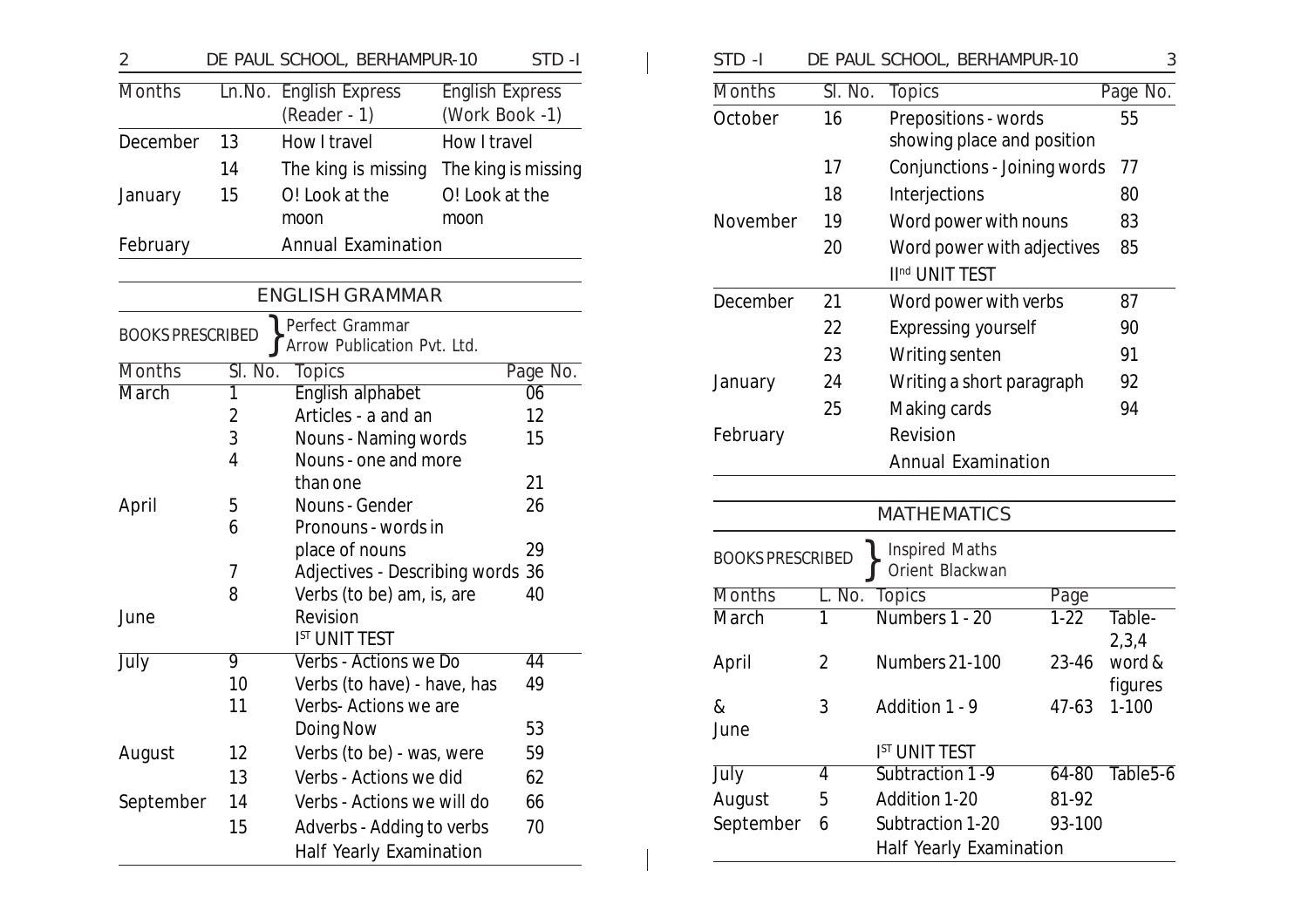| 8        |                         | DE PAUL SCHOOL, BERHAMPUR-10      |                | STD-I              |
|----------|-------------------------|-----------------------------------|----------------|--------------------|
| Months   | $\overline{\mathsf{W}}$ | <b>@c of undin</b><br>iÿòZýlaӳXeY | ùû âc<br>jÉtòò | ùûeM^û<br>gìlâûgjò |
| November | ⊻                       | ÛV-7                              |                |                    |
|          |                         | $7 - 13 \nightharpoonup W - 8$    |                |                    |
|          |                         | ứV-9                              |                |                    |
|          |                         | ûV - 10                           |                |                    |
|          |                         | ûV - 11                           |                |                    |
|          |                         | $\hat{W}$ - 12                    |                |                    |
|          |                         | ûV - 13                           |                |                    |
|          |                         | II <sup>nd</sup> UNIT TEST        |                |                    |
| December | ⊻                       | ûV - 14                           |                | 41 eê 50           |
|          |                         | 14-20 ûV - 15                     |                |                    |
|          |                         | ûV - 16                           |                |                    |
|          |                         | ûV - 17                           |                |                    |
|          |                         | ûV - 18                           |                |                    |
|          |                         | ûV - 19                           |                |                    |
|          |                         | ûV - 20                           |                |                    |
| January  | ⊻ُ                      | ûV - 21                           |                |                    |
|          |                         | $21 - 25$ $\dot{a}V - 22$         |                |                    |
|          |                         | $\hat{N}$ - 23                    |                |                    |
|          |                         | ûV - 24                           |                |                    |
|          |                         | ûV - 25                           |                |                    |
| February |                         | <b>Annual Examination</b>         |                |                    |

| STD-I                                    |                |                                                            | DE PAUL SCHOOL, BERHAMPUR-10                | 5                                                    |
|------------------------------------------|----------------|------------------------------------------------------------|---------------------------------------------|------------------------------------------------------|
| <b>Months</b>                            | Ln.            | <b>Topic</b><br>Environmental<br><b>Studies</b>            | Page                                        | <b>Environmental Studies</b><br>Companion (workbook) |
| November                                 |                | Them9 Places in<br>neighbourhood                           | 88-97                                       | Activity Sheet - 16, 17                              |
|                                          |                | Them10 Plants                                              | 98-110                                      | Activity Sheet-18,19                                 |
|                                          |                | Them11 Animals                                             |                                             | 111-115 Activity Sheet-20                            |
|                                          |                | II <sup>nd</sup> UNIT TEST                                 |                                             |                                                      |
| December                                 |                | Them12 Transport                                           |                                             | 116-121 Activity Sheet-21                            |
|                                          |                | Them13 Communication                                       |                                             | 122-125 Activity Sheet-22                            |
| January                                  |                | Them14 The world<br>around me<br>(Sun, moon and the stars) |                                             | 126-136 Activity Sheet-23                            |
| February                                 |                | <b>Annual Examination</b>                                  |                                             |                                                      |
|                                          |                |                                                            | <b>HINDI</b>                                |                                                      |
| <b>BOOKS PRESCRIBED</b><br><b>Months</b> | Ln.            | represiver                                                 | Kohinoor Publication Pvt. Ltd.<br>repetiver | <b>valign:</b>                                       |
|                                          |                | <b>Idibidee</b>                                            | <b>RHAG</b>                                 | recording                                            |
| March                                    | 1              | <b>Deget Change</b>                                        | <b>YERRA CEDY</b>                           | Pg. $1 - \overline{12}$                              |
|                                          | $\overline{2}$ | <b>HARRICARED</b>                                          |                                             |                                                      |
|                                          | 3              | CREARING                                                   |                                             |                                                      |
| April                                    | 4              | <b>GERIGERIGER</b>                                         | ♠                                           | Pg. 13-15                                            |
|                                          | 5              | jedezkrietéber                                             |                                             |                                                      |
|                                          | 6              | Yestetcretectc                                             |                                             |                                                      |
| June                                     |                | Revision                                                   | <b>IST UNIT TEST</b>                        |                                                      |
| July                                     | 7              | 电                                                          | In3 <b>CESEEB</b>                           | Pg. 16-20                                            |
| August                                   | 8              | Healeder                                                   |                                             |                                                      |
|                                          | 9              | <b>Wakter</b>                                              |                                             |                                                      |
| September 10                             |                | <b>CESSERIES</b>                                           |                                             |                                                      |
|                                          | 11             | <b>KARP</b>                                                |                                             |                                                      |
|                                          |                |                                                            | <b>Half Yearly Examination</b>              |                                                      |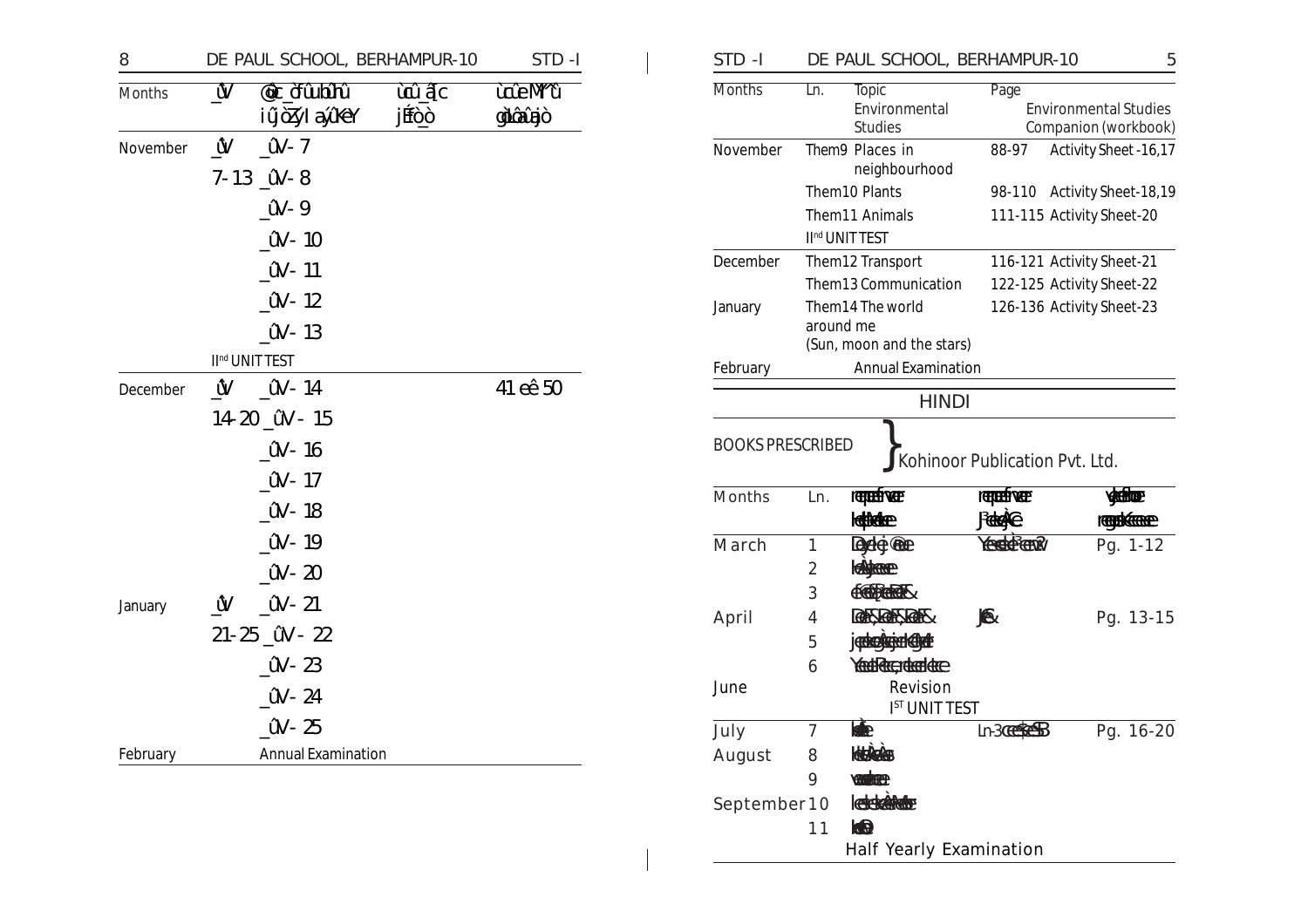| 6                       |          | DE PAUL SCHOOL, BERHAMPUR-10 |                                                 | STD-I            |
|-------------------------|----------|------------------------------|-------------------------------------------------|------------------|
| <b>Months</b>           | Ln.      | reprefixer                   | reprefixer                                      | <b>Reference</b> |
|                         |          | <b>Idibidee</b>              | <b>Red</b>                                      | recording        |
| October                 | 12       | <b>CREEKCHICATORY</b>        | In465 200 Pg. 21-26                             |                  |
|                         | 13       | <b>ABERARDERINGER</b>        | <b>Ln-5MagDeay deteile</b>                      |                  |
| November 14             |          | <b>Concidence</b>            | In6dradeddeceme                                 |                  |
|                         | 15       | <b>REFERENCE</b>             | In7Learchedrete                                 |                  |
|                         |          |                              | In8 <b>ScALexeticA</b>                          |                  |
|                         |          |                              | In9latter Followe                               |                  |
|                         |          | II <sup>nd</sup> UNIT TEST   |                                                 |                  |
| December 17             |          | <b>READER</b>                | In-10 consider Pg. 27-32                        |                  |
|                         | 18       | yRekeradd                    | Ln-11 Schenreschchadenstago                     |                  |
| January                 | 19       | Kerceje                      | In-12Geins Deckerent Ago<br>In-13. Let be earch |                  |
|                         |          |                              | In-14 <del>desdag</del> e                       |                  |
|                         |          |                              | In-15 Negoura fer                               |                  |
|                         |          |                              | In-16 Debestes dillese                          |                  |
| February                |          | Revision                     |                                                 |                  |
|                         |          | <b>Annual Examination</b>    |                                                 |                  |
|                         |          |                              |                                                 |                  |
|                         |          | <b>ODIA</b>                  |                                                 |                  |
| <b>BOOKS PRESCRIBED</b> |          |                              | @c_òfûulaîhû-iûjòZýlayîkéY-"V                   |                  |
|                         |          | Kalyani Publications         |                                                 |                  |
| <b>Months</b>           | Ŵ        | <b>acc of Culting</b>        | ùùâc                                            | ùûeM^û           |
|                         |          | iűöZýlaűKéY                  | jÉôò                                            | gilânîgiò        |
| March                   | <u>Ŵ</u> | Qaòù Nolkj                   | $@$ – $J$                                       | 1@5              |
|                         | $1 - 6$  | ûV - 1                       |                                                 |                  |
|                         |          | _ûV – 2                      |                                                 |                  |
|                         |          | $N-3$                        |                                                 |                  |
|                         |          | $\mathbf{W} - 4$             | $K - T$                                         | 6 cê 10          |
|                         |          | $\hat{W}$ -5                 |                                                 |                  |
|                         |          | $\hat{W}$ -6                 |                                                 |                  |
|                         |          |                              |                                                 |                  |

| Months    | Ŵ        | <b>acc of Culting</b>          | ùoù âc | ùûeM^û    |
|-----------|----------|--------------------------------|--------|-----------|
|           |          | iÿòZýlaӳXeY                    | jftoo  | gìlânûgiò |
| April     | Ŵ        | ûV-7                           | Py-f   |           |
|           |          | $7-11$ $\omega$ -8             |        |           |
|           |          | ûV-9                           |        |           |
|           |          | $\mathsf{\hat{U}}$ V – 10      |        |           |
|           |          | ûV - 11                        |        |           |
| June      |          | Revision                       |        |           |
|           |          | <b>IST UNIT TEST</b>           |        |           |
| July      | Ŵ        | ûV - 1                         |        | 31 eê 40  |
|           |          | 12-18 ûV - 13                  |        |           |
|           |          | $\mathcal{C}N$ – 14            |        |           |
|           |          | $\mathsf{\hat{U}}$ V – 15      |        |           |
|           |          | $\mathsf{\hat{U}}$ V – 16      |        |           |
| August    | Ŵ        | ûV - 18                        |        | 21 eê 30  |
|           |          | 18-21 ûV - 19                  |        |           |
|           |          | ûV - 20                        |        |           |
|           |          | ûV - 21                        |        |           |
| September | Revision |                                |        |           |
|           |          | <b>Half Yearly Examination</b> |        |           |
| October   | Ŵ        | ûV - 1                         |        | 31 eê 40  |
|           |          | $1-6$ $\mu$ V-2                |        |           |
|           |          | $\mathsf{W-}3$                 |        |           |
|           |          | $\mathsf{W}-4$                 |        |           |
|           |          | $\mathsf{W-5}$                 |        |           |
|           |          | $\hat{W}$ -6                   |        |           |
|           |          |                                |        |           |

DE PAUL SCHOOL, BERHAMPUR-10

 $STD - I$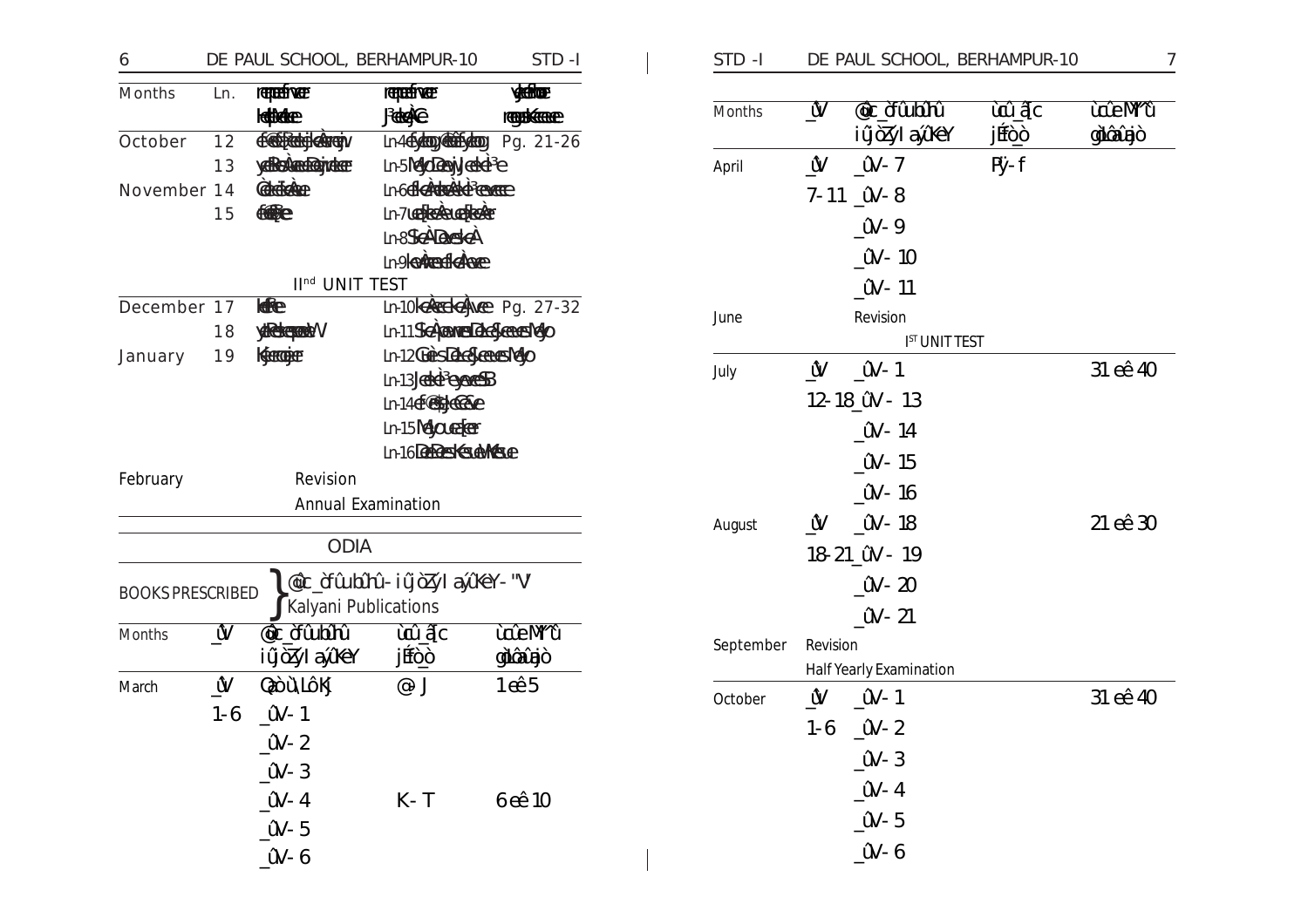| 12                      |         | DE PAUL SCHOOL, BERHAMPUR-10                                | STD-I     |
|-------------------------|---------|-------------------------------------------------------------|-----------|
| <b>Months</b>           | Sl. No. | <b>Topics</b>                                               | Page No.  |
| September               | 17      | <b>Wheels and Vehicles</b>                                  | 36        |
|                         | 18      | Carts and Cycles                                            | 38        |
|                         | 19      | Grdgets                                                     | 40        |
|                         |         | Test Paper - 1                                              | 59,60     |
|                         |         | Half Yearly Examination                                     |           |
| October                 | 20      | Craft from waste                                            | 42        |
|                         | 21      | People who help us                                          | 44        |
| &                       | 22      | <b>Headwear and Footwear</b>                                | 46        |
|                         | 23      | Being safe                                                  | 48        |
| November                | 24      | Life skills                                                 | 50        |
|                         | 25      | <b>Public Places</b>                                        | 52        |
|                         | 26      | Being kind and caring                                       | 54        |
|                         | 27      | Help the earth                                              | 56        |
|                         |         | II <sup>nd</sup> UNIT TEST                                  |           |
| December                |         | Test Paper - 2                                              | $61 - 62$ |
| January                 |         | Revision                                                    |           |
| February                |         | Revision                                                    |           |
|                         |         | <b>Annual Examination</b>                                   |           |
|                         |         | FUN WITH WORDS (FWW)                                        |           |
| <b>BOOKS PRESCRIBED</b> |         | <b>Vocabulary Practice</b><br>Learners publishing Pvt. Ltd. |           |
| <b>Months</b>           | L. No.  | <b>Topics</b>                                               | Page No.  |
| March                   | 1       | Alphabetical order                                          | $4-6$     |
| &                       | 2.      | Rhyming words                                               | $7 - 10$  |
|                         | 3.      | More than one                                               | $11 - 16$ |
| April                   | 4.      | Opposites                                                   | $17 - 20$ |
|                         | 5.      | Similar words                                               | 21-22     |
| June                    |         | Revision                                                    |           |
|                         |         | <b>IST UNIT TEST</b>                                        |           |

| STD -I                  |         | DE PAUL SCHOOL, BERHAMPUR-10                              | 9               |  |  |
|-------------------------|---------|-----------------------------------------------------------|-----------------|--|--|
|                         |         | <b>COMPUTER</b>                                           |                 |  |  |
| <b>BOOKS PRESCRIBED</b> |         | Techbrain Computer Science<br>Arrow Publication Pvt. Ltd. |                 |  |  |
| <b>Months</b>           | Sl. No. | <b>Topics</b>                                             | Page No.        |  |  |
| March                   | 1       | <b>Machines</b>                                           | 06              |  |  |
| April                   | 2       | Computer -<br>An eletronic Machine<br>15                  |                 |  |  |
| June                    |         | Revision<br><b>IST UNIT TEST</b>                          |                 |  |  |
| July                    | 3       | Parts of a computer                                       | 26              |  |  |
| August                  | 4       | Working with computers                                    | 36              |  |  |
| September               | 5       | 45<br>Keyboard                                            |                 |  |  |
|                         |         | Half Yearly Examination                                   |                 |  |  |
| October                 | 6       | Operating a mouse                                         | 60              |  |  |
| November                | 7       | Know your computer                                        | 68              |  |  |
|                         |         | II <sup>nd</sup> UNIT TEST                                |                 |  |  |
| December                | 8       | Note pad                                                  | 77              |  |  |
| January                 | 9       | Drawing with MS Paint                                     | 83              |  |  |
| February                |         | Revision                                                  |                 |  |  |
|                         |         | <b>Annual Examination</b>                                 |                 |  |  |
|                         |         | MORAL SCIENCE (ORAL)                                      |                 |  |  |
| <b>BOOKS PRESCRIBED</b> |         | Celebrate life<br><b>Global Publishing House</b>          |                 |  |  |
| <b>Months</b>           | Sl. No. | <b>Topics</b>                                             | Page No.        |  |  |
| <b>March</b>            | 1.      | God made us all                                           | $\overline{05}$ |  |  |
|                         | 2.      | Our happy home                                            | 10              |  |  |
| April<br>June           | 3.      | We are wonderful<br>Revision                              | 15              |  |  |
|                         |         | <b>IST UNIT TEST</b>                                      |                 |  |  |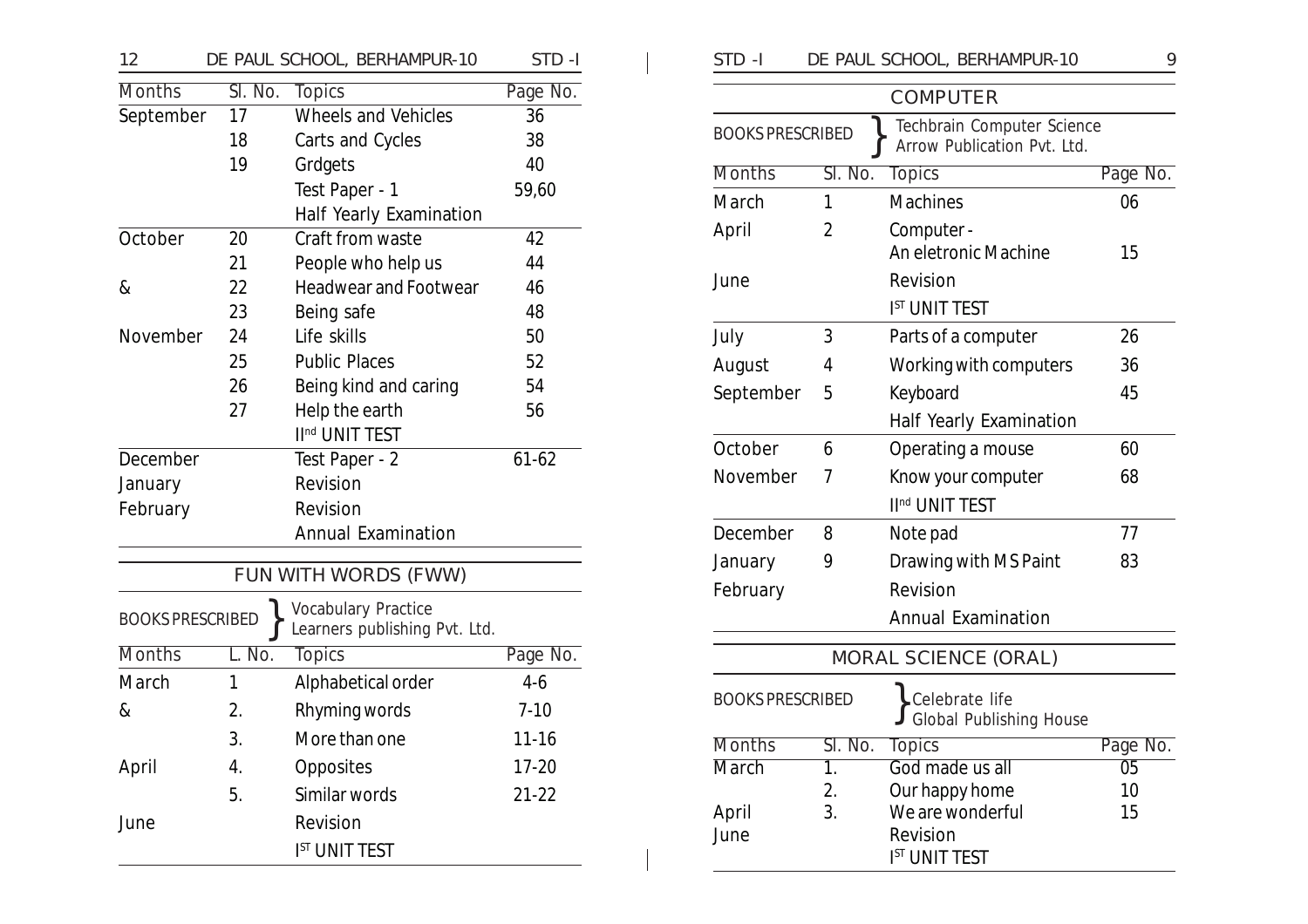| 10                      |                      |                                              | DE PAUL SCHOOL, BERHAMPUR-10                                                                   |           | STD-I              |
|-------------------------|----------------------|----------------------------------------------|------------------------------------------------------------------------------------------------|-----------|--------------------|
| <b>Months</b>           | Sl. No.              | <b>Topics</b>                                |                                                                                                |           | Page No.           |
| July                    | 4.                   | Let's be friends                             |                                                                                                |           | 21                 |
| August                  | 5                    |                                              | Our lovely neighbours                                                                          |           | 26                 |
| September               |                      |                                              |                                                                                                |           |                    |
|                         |                      |                                              | Half Yearly Examination                                                                        |           |                    |
| October                 | 6.                   |                                              | Living together is happiness                                                                   |           | 30                 |
|                         | 7.                   | Happy Birthday                               |                                                                                                |           | 35                 |
| November                | 8.                   | <b>Be Obedient</b>                           |                                                                                                |           | 40                 |
|                         |                      | II <sup>nd</sup> UNIT TEST                   |                                                                                                |           |                    |
| December                | 9.                   |                                              | Plants and animals                                                                             |           |                    |
|                         |                      | are our friends                              |                                                                                                |           | 45                 |
| January                 | 10.                  | Let's make the world                         |                                                                                                |           |                    |
|                         |                      | beautiful                                    |                                                                                                |           | 50                 |
| February                | Revision             |                                              |                                                                                                |           |                    |
|                         |                      |                                              | <b>Annual Examination</b>                                                                      |           |                    |
|                         |                      | <b>ABACUS</b>                                |                                                                                                |           |                    |
| <b>BOOKS PRESCRIBED</b> |                      |                                              | Abacus <sup>+</sup> (Little Champs)<br>Level: 1A, 1B, and 2B<br><b>Global Publishing House</b> |           |                    |
| <b>Months</b>           |                      | Level - $1A$ (C.W.)                          |                                                                                                |           | Level - $1B(H.w.)$ |
| March                   | of Abacus.           | Parts of Abacus,<br>Identification of beads, | Draw the beads and rules                                                                       | Practice  |                    |
|                         | Page No.             |                                              |                                                                                                | Page No   |                    |
| April                   | $4 - 16$             |                                              |                                                                                                | $4 - 16$  |                    |
| June                    | $17 - 21$            |                                              |                                                                                                | $17 - 21$ |                    |
|                         | <b>IST UNIT TEST</b> |                                              |                                                                                                |           |                    |
| August                  | $22 - 40$            |                                              |                                                                                                | $22 - 40$ |                    |
| September               | $41 - 47$            |                                              |                                                                                                | $41 - 47$ |                    |
|                         |                      | Half Yearly Examination                      |                                                                                                |           |                    |

| STD-I                   |                          | DE PAUL SCHOOL, BERHAMPUR-10       | 11                 |  |  |  |
|-------------------------|--------------------------|------------------------------------|--------------------|--|--|--|
| <b>Months</b>           |                          | Level - $2A$ (C.W.)                | Level - $2B(H.w.)$ |  |  |  |
| October                 | $4 - 16$                 | $4 - 16$                           |                    |  |  |  |
| November                | $17 - 33$                | $17 - 33$                          |                    |  |  |  |
|                         |                          | II <sup>nd</sup> UNIT TEST         |                    |  |  |  |
| December                |                          |                                    |                    |  |  |  |
| January                 | 34-48                    | 34-48                              |                    |  |  |  |
| February                |                          | <b>Annual Examination</b>          |                    |  |  |  |
|                         | <b>GENERAL KNOWLEDGE</b> |                                    |                    |  |  |  |
| <b>BOOKS PRESCRIBED</b> |                          | That's Right<br>Orient Black Swan  |                    |  |  |  |
| <b>Months</b>           | Sl. No.                  | <b>Topics</b>                      | Page No.           |  |  |  |
| March                   | 1.                       | <b>Unmatched in Nature</b>         | 05                 |  |  |  |
|                         | 2.                       | Fruits and vegetables              | 06                 |  |  |  |
| &                       | 3.                       | <b>Animals and Birds</b>           | 08                 |  |  |  |
|                         | 4.                       | <b>Flowers</b>                     | 10                 |  |  |  |
| April                   | 5.                       | Paper animals                      | 12                 |  |  |  |
|                         | 6.                       | Insects                            | 14                 |  |  |  |
|                         | 7.                       | <b>Nocturnal Animals</b>           | 16                 |  |  |  |
|                         | 8.                       | Sumbols of India                   | 18                 |  |  |  |
| June                    | 9.                       | <b>Traditional Dishes of India</b> | 20                 |  |  |  |
| &                       | 10                       | Mounments and statues              | 22                 |  |  |  |
| July                    | 11                       | The earth                          | 24                 |  |  |  |
|                         | 12                       | <b>Nursery Rhymes</b>              | 26                 |  |  |  |
|                         |                          | I <sup>st</sup> UNIT TEST          |                    |  |  |  |
| <b>August</b>           | 13                       | <b>Fairy Tales</b>                 | 28                 |  |  |  |
|                         | 14                       | Superherrs                         | 30                 |  |  |  |
| &                       | 15                       | Games we play                      | 32                 |  |  |  |
|                         | 16                       | <b>Sports Harores</b>              | 34                 |  |  |  |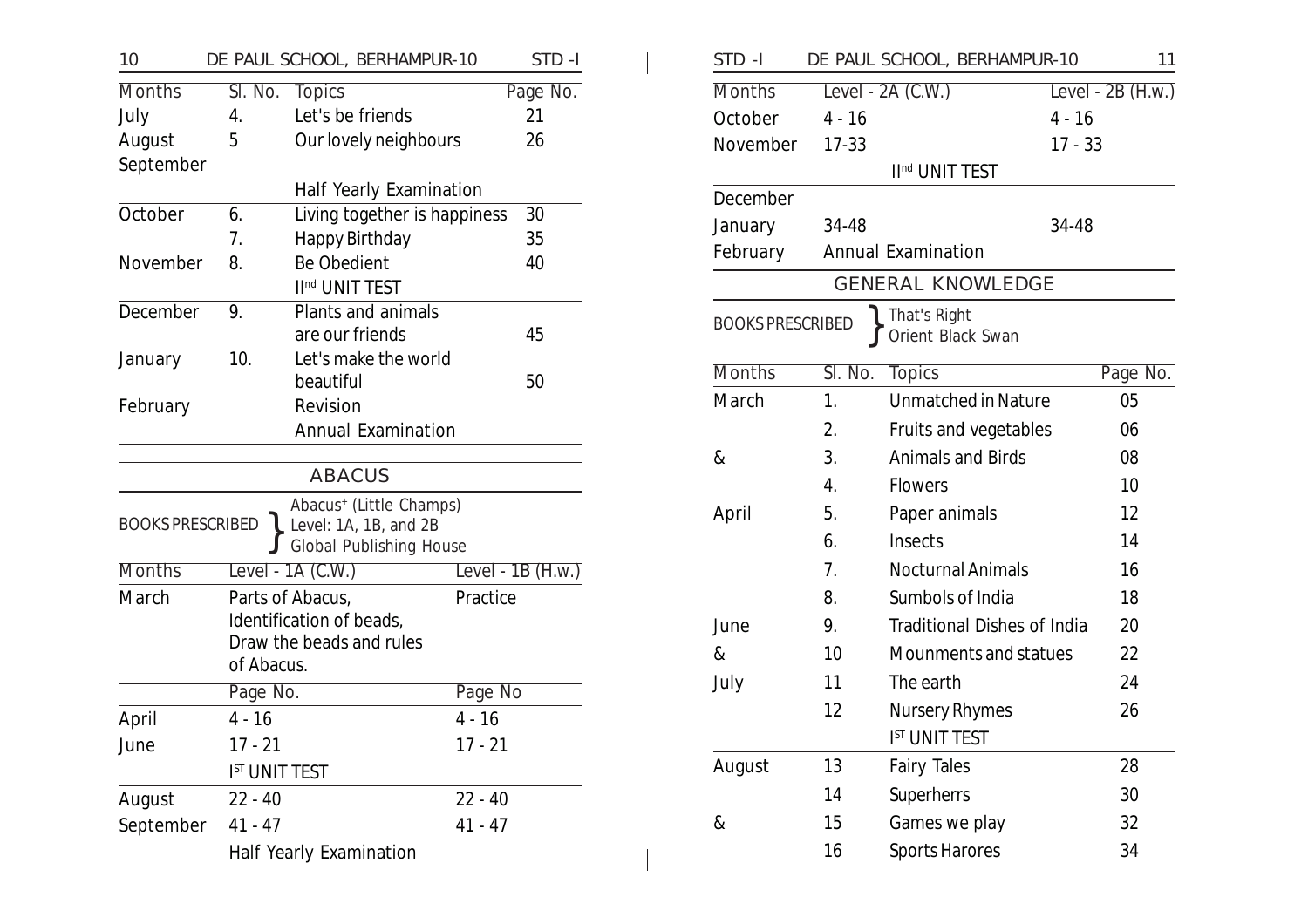| STD-I                   |               | DE PAUL SCHOOL, BERHAMPUR-10        | 13        |
|-------------------------|---------------|-------------------------------------|-----------|
| <b>Months</b>           | L. No.        | <b>Topics</b>                       | Page No.  |
| July                    | 6.            | Comparing                           | $23 - 24$ |
| August                  | 7.            | Compound words                      | $25 - 28$ |
|                         | 8.            | Using words correctly               | $29 - 32$ |
| September               | 9.            | <b>Sound Alikes</b>                 | $33 - 36$ |
|                         |               | Half Yearly Examination             |           |
| October                 | 10.           | Our body                            | $37 - 38$ |
|                         | 11.           | What I can do                       | $39 - 40$ |
|                         | 12.           | Colours and shapes                  | 41 - 45   |
| November                | 13            | Around the house                    | $46 - 47$ |
|                         | 14            | People at work                      | $48 - 50$ |
|                         |               | II <sup>nd</sup> UNIT TEST          |           |
| December                | 15            | Animals                             | $51 - 53$ |
|                         | 16            | More about animals                  | $54 - 56$ |
| January                 | 17            | Food                                | $57 - 58$ |
|                         | 18            | Days, Months and Seasons            | 59-63     |
| February                |               | Revision                            |           |
|                         |               | <b>Annual Examination</b>           |           |
|                         |               |                                     |           |
|                         |               | <b>DRAWING</b>                      |           |
| <b>BOOKS PRESCRIBED</b> |               | Little Bear<br>Creative Art & Craft |           |
| <b>Months</b>           | <b>Topics</b> |                                     | Page No.  |
| March                   |               | <b>Primary Colours</b>              | 03        |
| &                       | Circle (ball) |                                     | 04        |
| April                   |               | Triangle (Boat)                     | 05        |
|                         | Square (Kite) |                                     | 06        |
|                         |               | Rectangle (Board)                   | 07        |
|                         | Sun           |                                     | 08        |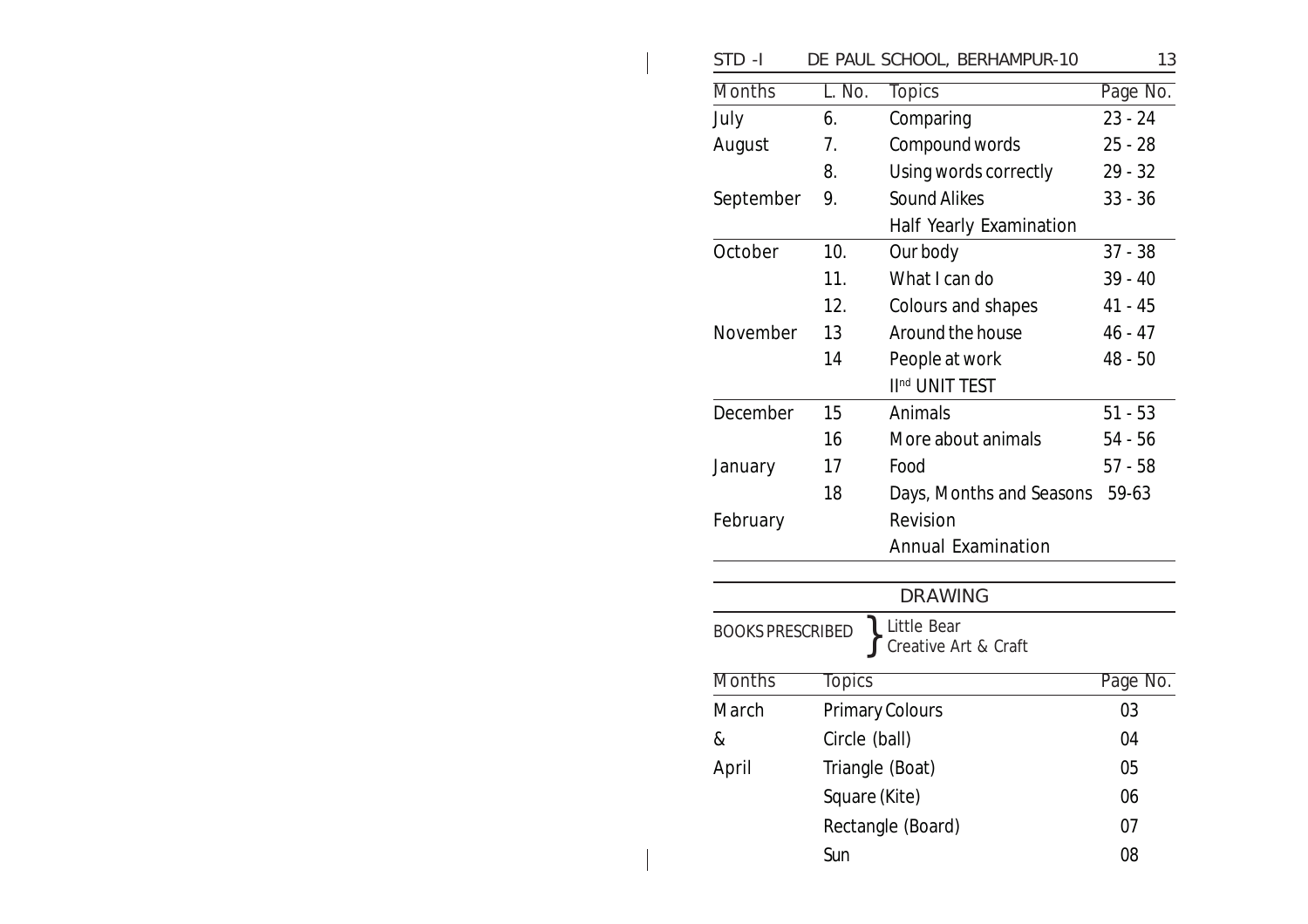| 14            | DE PAUL SCHOOL, BERHAMPUR-10 | STD-I    | STD-I                   |                | DE PAUL SCHOOL, BERHAMPUR-10                      | 15                     |
|---------------|------------------------------|----------|-------------------------|----------------|---------------------------------------------------|------------------------|
| <b>Months</b> | <b>Topics</b>                | Page No. |                         |                | <b>SPEAK ENGLISH</b>                              |                        |
| June          | Mango                        | 09       |                         |                |                                                   |                        |
|               | Fish                         | 10       | <b>BOOKS PRESCRIBED</b> |                | Orient Black Swan                                 |                        |
| $\&$          | Flower                       | 11       | <b>Months</b>           | L. No.         | <b>Topics</b>                                     | Page No.               |
|               | <b>IST UNIT TEST</b>         |          | March                   | $\mathbf{1}$   | Hellow                                            | 01                     |
| July          | Hut                          | 12       | April                   | 2              | This is my friend                                 | 06                     |
|               | Umbrella                     | 13       | June                    | 3              | $Tm$                                              | 12                     |
| August        | Hippopotamus                 | 14       | July                    | 4              | What are you doing?                               | 19                     |
| $\&$          | Patten Drawing               | 15       | August                  | 5              | "Can you help me?"                                | 26                     |
| September     | Bell                         | 16       | September               | 6              | 'I' am going to school                            | 33                     |
|               | Christmas Tree               | 17       | October                 | $\overline{7}$ | "This is a "                                      | 41                     |
|               | Rainbow                      | 18       | December                |                | <b>Assessment Corner</b>                          | 47                     |
|               | Half Yearly Examination      |          | & January               |                |                                                   |                        |
| October       | Cake                         | 19       |                         |                | <b>CURSIVE WRITING</b>                            |                        |
| $\&$          | Carterpillar                 | 20       |                         |                | <b>BOOKS PRESCRIBED \ Strings Cursive Writing</b> |                        |
| November      | Grapes                       | 21       |                         |                | Arrow Publication Pvt. Ltd.                       |                        |
|               | Balloon                      | 22       | <b>Months</b>           | L. No.         |                                                   | Page No.               |
|               | II <sup>nd</sup> UNIT TEST   |          | March                   |                |                                                   | $1 - 4$                |
| December      | Pumpkin                      | 23       | & April                 |                |                                                   | $5 - 8$                |
|               | Colour Code                  | 24       | June                    |                |                                                   | $9 - 12$               |
| January       | CD - Face                    | 26       | & July                  |                |                                                   | $13 - 15$              |
| $\&$          | Lady bird                    |          | August<br>& September   |                |                                                   | $16 - 19$<br>$20 - 22$ |
| February      | (Bindi Pasting)              | 27       | October                 |                |                                                   | $23 - 25$              |
|               | Practice Page                |          | & November              |                |                                                   | $26 - 29$              |
|               | (Bindi Pasting)              |          | December                |                |                                                   | $34 - 40$              |
|               | Aeroplane                    | 28       | & January               |                |                                                   |                        |
|               | (Origani)                    |          |                         |                | <b>Annual Examination</b>                         |                        |
|               | <b>Annual Examination</b>    |          |                         |                | a a a                                             |                        |

| STD -I                  |        | DE PAUL SCHOOL, BERHAMPUR-10                                                       | 15        |
|-------------------------|--------|------------------------------------------------------------------------------------|-----------|
|                         |        | <b>SPEAK ENGLISH</b>                                                               |           |
| <b>BOOKS PRESCRIBED</b> |        | Orient Black Swan                                                                  |           |
| <b>Months</b>           | L. No. | <b>Topics</b>                                                                      | Page No.  |
| March                   | 1      | Hellow                                                                             | 01        |
| April                   | 2      | This is my friend                                                                  | 06        |
| June                    | 3      | $Tm$                                                                               | 12        |
| July                    | 4      | What are you doing?                                                                | 19        |
| August                  | 5      | "Can you help me?"                                                                 | 26        |
| September               | 6      | 'I' am going to school                                                             | 33        |
| October                 | 7      | "This is $a_{\dots}$ "                                                             | 41        |
| December                |        | <b>Assessment Corner</b>                                                           | 47        |
| & January               |        |                                                                                    |           |
|                         |        | <b>CURSIVE WRITING</b>                                                             |           |
|                         |        | <b>BOOKS PRESCRIBED \ Strings Cursive Writing</b><br>f Arrow Publication Pvt. Ltd. |           |
| <b>Months</b>           | L. No. |                                                                                    | Page No.  |
| March                   |        |                                                                                    | $1 - 4$   |
| & April                 |        |                                                                                    | $5 - 8$   |
| June                    |        |                                                                                    | $9 - 12$  |
| & July                  |        |                                                                                    | $13 - 15$ |
| August                  |        |                                                                                    | $16 - 19$ |
| & September             |        |                                                                                    | $20 - 22$ |
| October                 |        |                                                                                    | $23 - 25$ |
| & November              |        |                                                                                    | $26 - 29$ |
| December                |        |                                                                                    | $34 - 40$ |
| & January               |        |                                                                                    |           |
|                         |        | <b>Annual Examination</b>                                                          |           |
|                         |        | a<br>a<br>а                                                                        |           |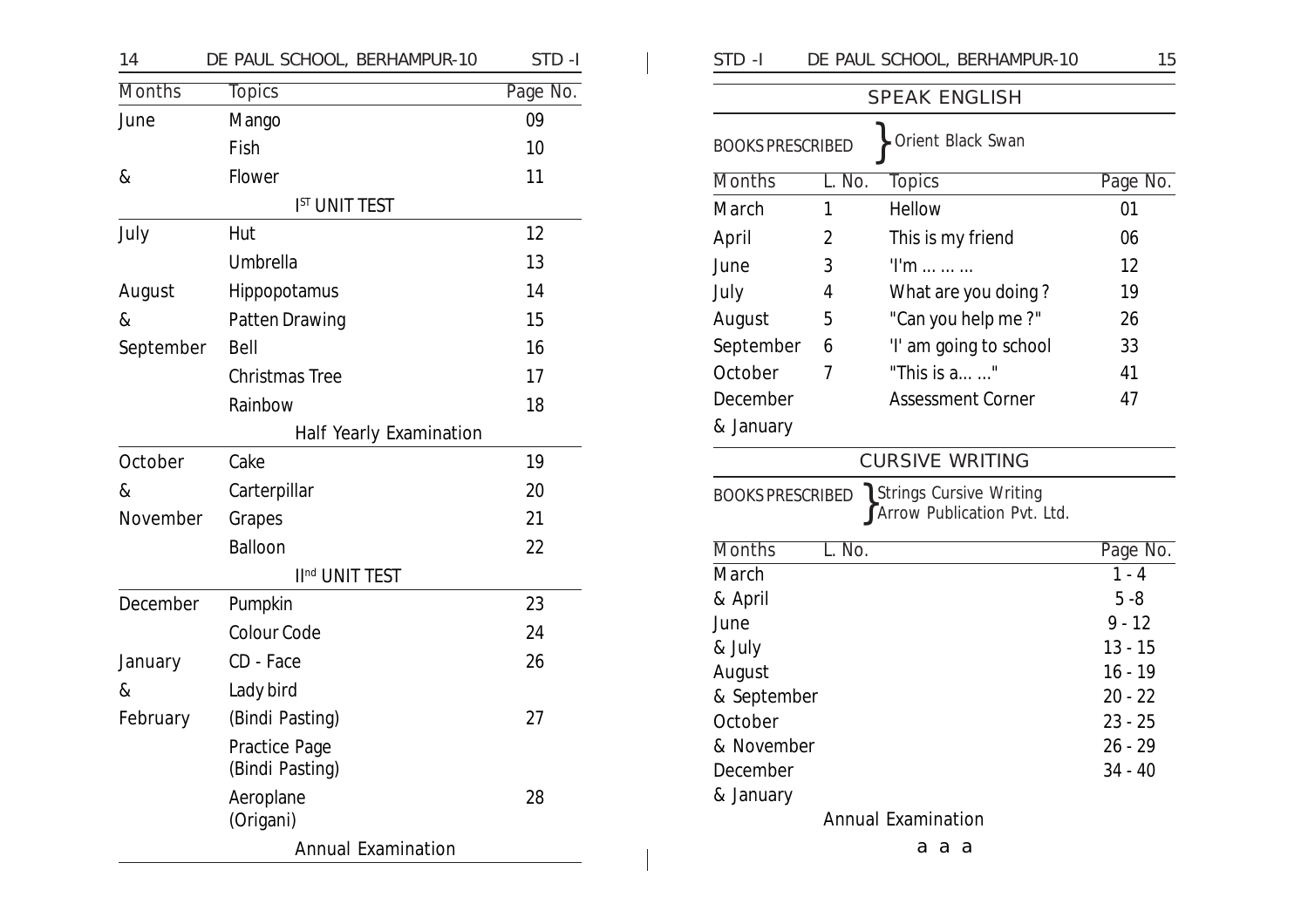| 4                             |                           |                                  | DE PAUL SCHOOL, BERHAMPUR-10                                          |                | STD - VIII                         |  |
|-------------------------------|---------------------------|----------------------------------|-----------------------------------------------------------------------|----------------|------------------------------------|--|
|                               |                           |                                  | <b>ODIA</b>                                                           |                |                                    |  |
|                               |                           | <b>BOOKS PRESCRIBED</b>          | Appydaddycty (pass) {Uasycipti<br>1<br>y yuzydy Yae yaeyy QAO ty<br>2 |                |                                    |  |
| $\overline{\vec{\mathbf{u}}}$ |                           | $M\circ I \rightharpoonup \circ$ | avûkeY                                                                |                | $\overline{d}$ ûl $\overline{Z}$ â |  |
| <b>QQ</b>                     |                           | 1 aeleojõoû                      | <u>iùayûeòZ-385</u>                                                   | 7              | ЧŒ                                 |  |
|                               |                           |                                  | iùaûyûeòZ-386                                                         |                | <u>â]</u> û^gòlKu^òKUKê            |  |
| Gâf                           | 2                         | Ría^_âaîj                        | $\frac{\partial 7}{\partial 4}$ - 406                                 | $\overline{2}$ | ÊûeZûùK¦â_ûAñ                      |  |
|                               |                           |                                  |                                                                       |                | Rfäukê Za                          |  |
| ÊЙ                            |                           |                                  | @gâoiõtgû]^-429                                                       | 3              | ùKômi di Liûn bâche                |  |
|                               |                           |                                  | <b>dXo@@ABCDE</b>                                                     |                | GKandup@YebiZoo                    |  |
|                               |                           |                                  | <b>IST UNIT TEST</b>                                                  |                |                                    |  |
| REGIA                         | $\overline{3}$            | <b>Licular Xia</b>               | GK ASKEY                                                              | 3              | <i><u><b>ùgM/ùe022</b></u></i> ae  |  |
|                               |                           |                                  | iùaîyeòZ-387                                                          |                | book                               |  |
| @MÁ                           | 4                         | albVí                            | iùayeàZ-387                                                           |                | 4 ZOOZEŠieùDoKoKee                 |  |
|                               |                           |                                  | <u>aò aiZ - 397</u>                                                   | 5              | Micealicaico                       |  |
| $\{\hat{O}(\hat{C})\}\$       |                           |                                  | <b>GXOKLMN</b>                                                        |                | <u>û</u> Añie_•u                   |  |
|                               |                           |                                  | <b>GLO</b>                                                            |                | <b>Yokkê Zâùflö</b>                |  |
|                               |                           |                                  | <b>Half Yearly Examimation</b>                                        |                |                                    |  |
| <b>Titlie</b> 1               |                           | <b>BEZEL</b>                     | <u>âZòg+</u> -406, 407 1                                              |                | <u> என்ப் சூடு</u>                 |  |
| $\hat{\text{ub}}$ e 2         |                           | C}k i «û^                        | bờ Ü@[ð-409, 410 2                                                    |                | cűöK_ZäXűeMäÿK                     |  |
|                               |                           |                                  | iùaûyûeòZ-387                                                         |                | ÿaî_ûAñiµîWeê                      |  |
|                               |                           |                                  | eXjoP,QRSWyXy                                                         |                | ZÖ                                 |  |
|                               |                           |                                  |                                                                       | 3              | ]ứe_ửYô_[eKûU                      |  |
|                               |                           |                                  | II <sup>nd</sup> UNIT TEST                                            |                |                                    |  |
|                               |                           | Wjaire 1. gi <u>û</u> aîûn       | $2200+ -408,409$                                                      |                |                                    |  |
| Ricari                        |                           |                                  |                                                                       | 1              | Zêc@ke_û^úd                        |  |
|                               |                           |                                  | bò^Ü@[ð-411                                                           |                | Rkù-ûMûY_ûAñRk                     |  |
|                               |                           |                                  |                                                                       |                | ù ứMCN @] ở Kî Giú                 |  |
|                               |                           |                                  |                                                                       |                | <b>Yokkê_Zâùflö</b>                |  |
|                               |                           | ùa@ai2 aadulMZ                   | æ`@@ 178                                                              |                | 5 Êü Úyjói µ\gòÁPCe                |  |
|                               |                           |                                  | <b>GLO</b>                                                            | 6              | ahorXGae<br>êrleftbledae           |  |
|                               |                           |                                  | $dX$ $-Z$ [\], ^                                                      |                |                                    |  |
|                               |                           |                                  |                                                                       |                | @`@`j`Zo`u`Aaû uê<br>Zâùflö        |  |
|                               |                           |                                  |                                                                       |                |                                    |  |
|                               | <b>Annual Examination</b> |                                  |                                                                       |                |                                    |  |

|                         |          | <b>ENGLISH LANGUAGE</b>                                      |                                                                                                                                                                                                                                          |
|-------------------------|----------|--------------------------------------------------------------|------------------------------------------------------------------------------------------------------------------------------------------------------------------------------------------------------------------------------------------|
| <b>BOOKS PRESCRIBED</b> |          | (Senior)<br><b>GOOD LUCK Publishers</b>                      | Basic English Grammar & Composition                                                                                                                                                                                                      |
| <b>Months</b>           | Ln. No.  | Grammar Topic                                                | Essay & Letter                                                                                                                                                                                                                           |
| March                   | L.10     | Tense and their                                              | Write a letter to your<br>1.                                                                                                                                                                                                             |
| &<br>April              | L. 11    | Uses - I<br>Tense and their<br>Uses - II                     | friend who is<br>discouraged by his<br>failure in the<br>examination Encourage<br>not to lose heart.                                                                                                                                     |
| June                    | L.13     | Agreement of the verb<br>with the subject.                   | Think of a a time<br>2.<br>when you achieved a<br>personal goal. Say why<br>the goal was important<br>and how you achieved it.                                                                                                           |
| & July                  |          | IST UNIT TEST                                                | An Inter - House Ouiz is<br>3.<br>going to be organised in<br>your school. You are the<br>Activity Inchange of your<br>school. Draft a notice<br>informing the students,<br>giving other relevant<br>details. (50 words)                 |
| <b>August</b>           | $L - 40$ | Transformation                                               | Write an application to<br>4.                                                                                                                                                                                                            |
| &                       |          | of sentences                                                 | Principal of your school<br>to provide you another<br>games period weekly.                                                                                                                                                               |
| September               | L - 41   | Transformation of<br>simple, Compound<br>& complex sentences | Informal E_mail: The<br>5.<br>bomb blast in Sarojini<br>Nagar snuffed out a<br>number of lives. You<br>send an e-mail to your<br>friend to inform that his<br>father has sustained<br>minor injuries and is at<br>present out of danger. |
| October                 | $L - 20$ | The correct use of<br>Prepositions                           | Formal E_mail: As<br>6.<br>Principal of your School,<br>draft an e_mail to staff<br>and students about the<br>rescheduling of winter<br>break.                                                                                           |
|                         |          | <b>Half Yearly Examimation</b>                               |                                                                                                                                                                                                                                          |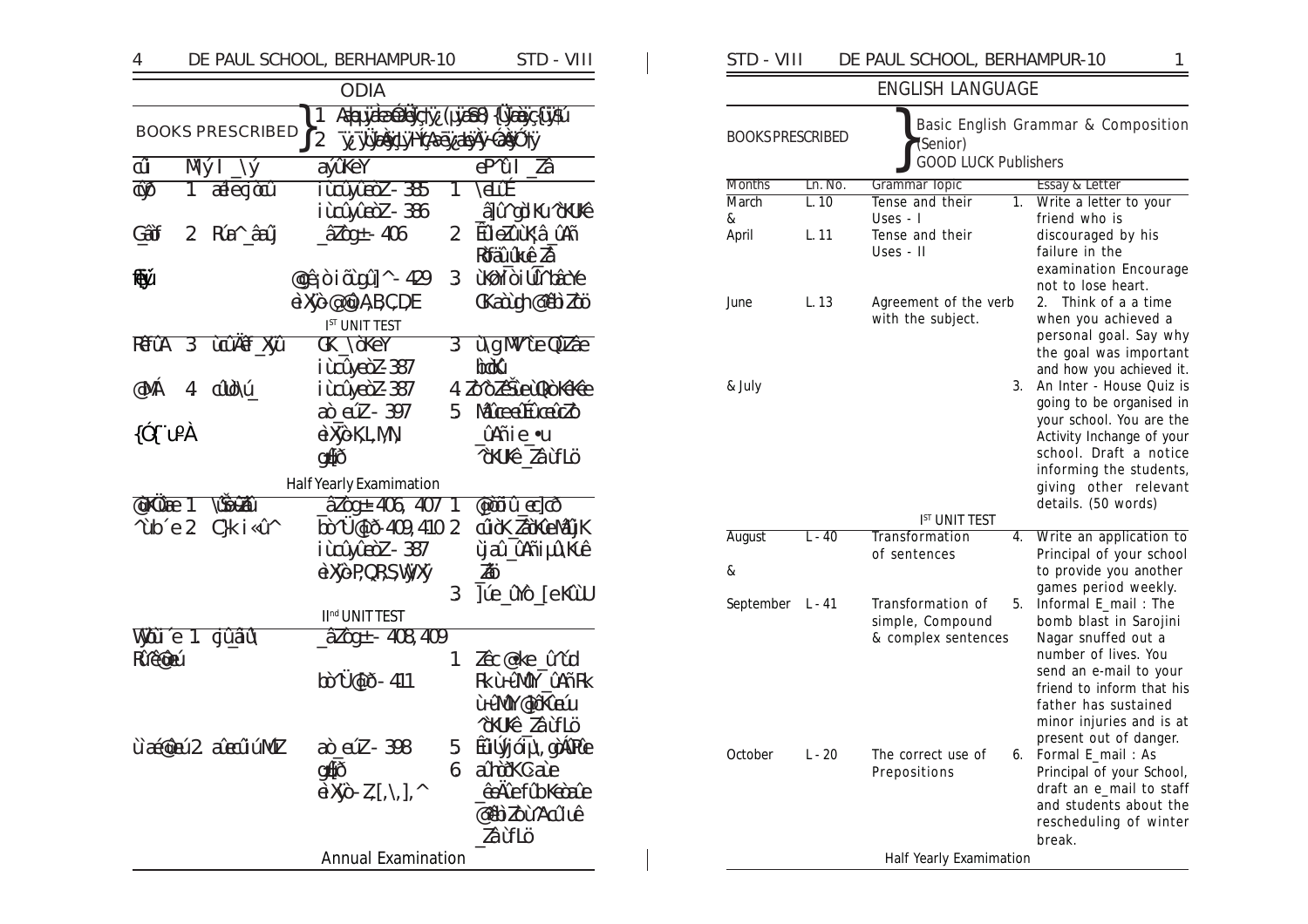| $\overline{2}$ |          | DE PAUL SCHOOL, BERHAMPUR-10   |    | STD - VIII                                                          | STD - VIII              |    | 3<br>DE PAUL SCHOOL, BERHAMPUR-10                                |
|----------------|----------|--------------------------------|----|---------------------------------------------------------------------|-------------------------|----|------------------------------------------------------------------|
| <b>Months</b>  | Ln. No.  | <b>Grammar Topic</b>           |    | <b>Essay &amp; Letter</b>                                           |                         |    | ENGLISH - II                                                     |
| November       | $L - 14$ | Active & Passive voice         |    | 7. Science makes the<br>world a better place to<br>live in Discuss. | <b>BOOKS PRESCRIBED</b> |    | New Oxford Modern English<br>New Oxford Modern English Work Book |
| December       | $L - 15$ | Comparison of                  |    |                                                                     |                         |    |                                                                  |
|                |          | adjectives                     | 8. | As school SPR of your                                               | Months                  |    | Main Course Book                                                 |
|                |          |                                |    | school, draft a notice in<br>50 words for the school                | March                   |    |                                                                  |
|                | $L - 12$ | Conditional                    |    | notice-board inviting                                               | &                       |    | The World Renowned Nose                                          |
|                |          | Sentences                      |    | the names of                                                        | April                   | 3. | Last lesson of the Afternoon (Poem)                              |
|                | $L - 02$ | Conjunctions                   |    | volunteers to visit the<br>old age home, from                       | June                    | 4. | A Boy's Best Friend                                              |
|                |          |                                |    | Classes 8 - 10.                                                     |                         |    |                                                                  |
|                |          | II <sup>nd</sup> UNIT TEST     |    |                                                                     | & July                  |    |                                                                  |
| January        | $L - 42$ | Direct & Indirect              | 9. | Technical gadgets have                                              |                         |    | <b>IST UNIT TEST</b>                                             |
|                | Speech.  |                                |    | improved the quality of                                             | August                  | 5. | The West Wind                                                    |
|                |          |                                |    | human life. Give your<br>views for or against the<br>statement.     | &                       | 6. | B. Wordsworth                                                    |
|                |          |                                |    |                                                                     | September 7.            |    | If (Poem)                                                        |
| February       | $L - 28$ | <b>Phrasal Verbs</b>           |    | 10. Write a letter the Mayor                                        |                         | 8. | The Adventure of the Dying Detective                             |
|                |          |                                |    | of your city objecting to<br>the construction of a                  |                         |    | <b>Half Yearly Examination</b>                                   |
|                |          |                                |    | market near your school.                                            | October                 |    |                                                                  |
|                | $L - 10$ | Transrormation of<br>Sentences |    |                                                                     | November 9.             |    | 'Where the Mind is without fear (Poem)                           |
|                |          | <b>Annual Examination</b>      |    |                                                                     |                         |    | December 10. A shot in the Dark Saki                             |

|                         |                     | 110222010021, 221111111011011                                                |  |  |
|-------------------------|---------------------|------------------------------------------------------------------------------|--|--|
|                         |                     | <b>ENGLISH - II</b>                                                          |  |  |
| <b>BOOKS PRESCRIBED</b> |                     | New Oxford Modern English<br>1.<br>New Oxford Modern English Work Book<br>2. |  |  |
| <b>Months</b>           |                     | <b>Main Course Book</b>                                                      |  |  |
| March                   |                     |                                                                              |  |  |
| &                       | 1.                  | The World Renowned Nose                                                      |  |  |
| April                   | 3.                  | Last lesson of the Afternoon (Poem)                                          |  |  |
| June                    | 4.                  | A Boy's Best Friend                                                          |  |  |
| & July                  |                     |                                                                              |  |  |
|                         |                     | <b>IST UNIT TEST</b>                                                         |  |  |
| August                  | 5.                  | The West Wind                                                                |  |  |
| &                       | 6.<br>B. Wordsworth |                                                                              |  |  |
| September 7.            |                     | If (Poem)                                                                    |  |  |
|                         | 8.                  | The Adventure of the Dying Detective                                         |  |  |
|                         |                     | <b>Half Yearly Examination</b>                                               |  |  |
| October                 |                     |                                                                              |  |  |
| November 9.             |                     | 'Where the Mind is without fear (Poem)                                       |  |  |
|                         |                     | December 10. A shot in the Dark Saki                                         |  |  |
|                         |                     | II <sup>nd</sup> UNIT TEST                                                   |  |  |
|                         |                     | Books Prescribed: (The Merchant of Venice) Beeta Pub.                        |  |  |
| January                 |                     | The Merchant of Venice<br>Act - I, Scene- I (Line 1 to 115)                  |  |  |
|                         |                     | Daffodil (Poem)                                                              |  |  |
| February                |                     | The Merchant of Venice<br>Act - I, Scene - I (Line 115 to 185)               |  |  |
|                         |                     | Revision                                                                     |  |  |
|                         |                     | <b>Annual Examination</b>                                                    |  |  |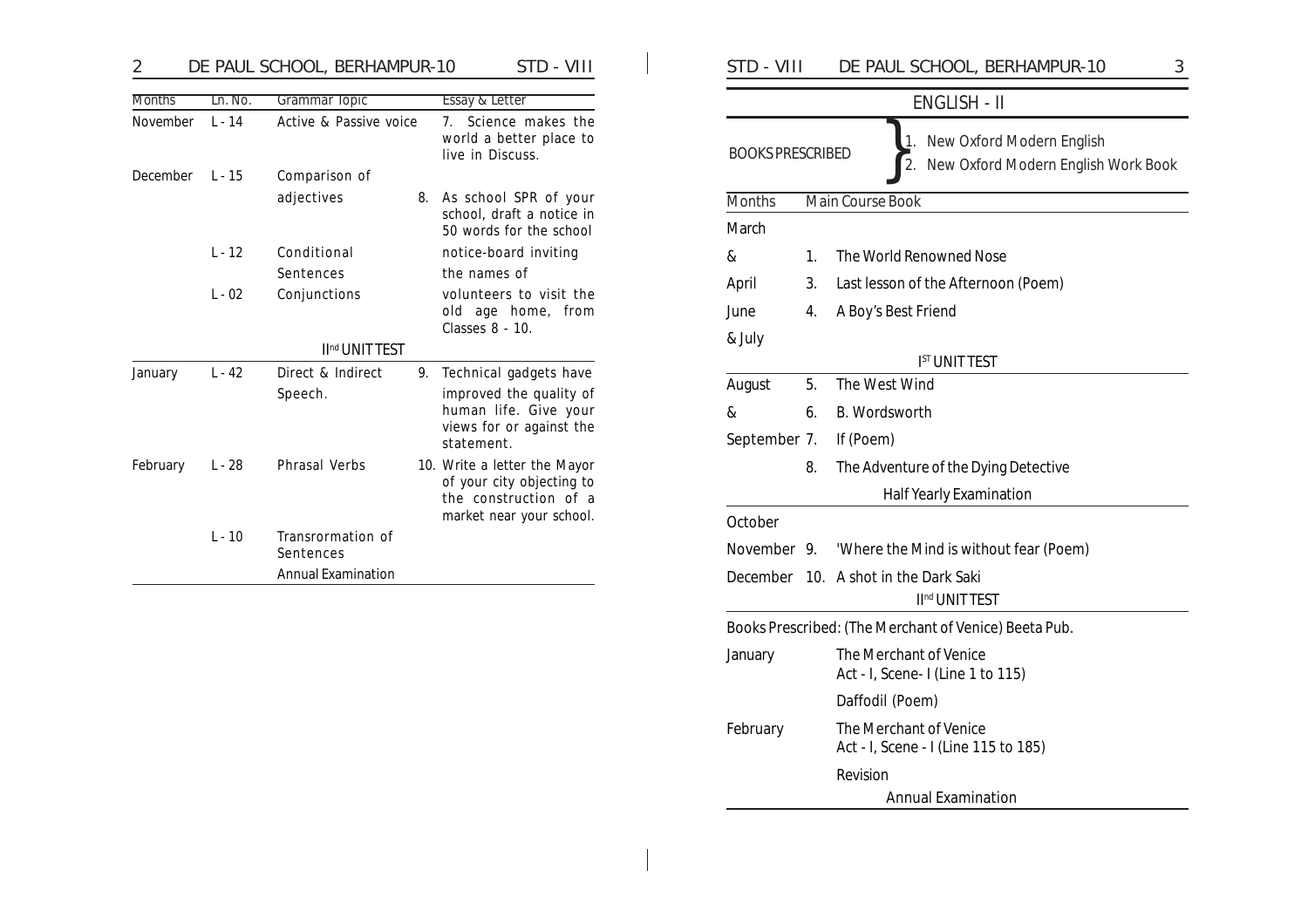| 8                   |                         | DE PAUL SCHOOL, BERHAMPUR-10                                                            | STD - VIII                     |
|---------------------|-------------------------|-----------------------------------------------------------------------------------------|--------------------------------|
|                     |                         | <b>HISTORY &amp; CIVICS</b>                                                             |                                |
|                     | <b>BOOKS PRESCRIBED</b> |                                                                                         |                                |
| March<br>to         | $L-1$                   | Declire of the Mughal<br>Empire                                                         | (Hist.)                        |
| June                | $L-2$                   | Rise of Autonomous<br>Regional Kingdoms                                                 | (Hist.)                        |
|                     | $L-1$                   | India's Foreign Policy                                                                  | (Civics)                       |
| July                |                         | 1 <sup>ST</sup> UNIT TEST                                                               |                                |
| July<br>to<br>Sept. | L-4<br>$L-5$<br>$L - 4$ | Conquest of Bengal<br>Expankesion of British Rule<br>United Nations Organisation        | (Hist.)<br>(Hist.)<br>(Civics) |
| Sept.               |                         | <b>Half Yearly Examination</b>                                                          |                                |
| Oct.                | $L-6$                   | Impact of British Rule on India.                                                        | (Hist.)                        |
| to                  | $L-7$                   | Socio and Religious Reforms                                                             | (Hist.)                        |
| Nov.                | $L-3$                   | Overpopulation and Rule Poverty (Civics)                                                |                                |
| Nov.                |                         | 2 <sup>ND</sup> UNIT TEST                                                               |                                |
|                     |                         | IX <sup>th</sup> class History & Civics Book<br>History & Civics for I.C.S.E. Class - 9 |                                |
| Dec.<br>to          |                         | The Harappan Civilisation<br>The Vedic India                                            | (Hist.)<br>(Hist.)             |
| Feb.                |                         | Constitution                                                                            | (Civics)                       |
| Feb.                |                         | <b>Annual Examination</b>                                                               |                                |

 $\overline{\phantom{a}}$ 

| STD - VIII          |                                                                                                                                                                                                                                                                                                   | DE PAUL SCHOOL, BERHAMPUR-10                                                                                              | 5                                               |
|---------------------|---------------------------------------------------------------------------------------------------------------------------------------------------------------------------------------------------------------------------------------------------------------------------------------------------|---------------------------------------------------------------------------------------------------------------------------|-------------------------------------------------|
|                     |                                                                                                                                                                                                                                                                                                   | <b>HINDI</b>                                                                                                              |                                                 |
|                     | <b>BOOKS PRESCRIBED</b>                                                                                                                                                                                                                                                                           | Sahaj Hindi Vyakran and Rachana - 8<br>Nandini - 8 [Inspiration] [Kohinoor pub]<br>Nandini - 8 Work Book                  |                                                 |
| <b>Months</b>       | <b><i>Jekelice</i></b>                                                                                                                                                                                                                                                                            | HS-Efecto-Degres                                                                                                          | <b>YERRIET</b>                                  |
| March               | <b>Help3 Idmeep Ieoniche</b><br>Pg. -20 [1-14]<br>Pg-29 (netest@)                                                                                                                                                                                                                                 | died befahren ste                                                                                                         | 1<br><b>CHANCES AC</b><br>relations<br>(ende)   |
|                     |                                                                                                                                                                                                                                                                                                   |                                                                                                                           | 5<br>Sepen<br><b>(dace)</b>                     |
| to<br>April<br>June | Here Selecter Pg. 57-58(1-15)<br><b>FREED</b><br>Pg. -59 (1-26)<br>SkeAMeyo Pg. -60(1-18)<br>nected confexed core (1-18)<br>eftebien <sub>30</sub><br><b>Le RFe Li Fransıldı</b><br>Le exerked e (I, II) Pg. 85-86<br>ECHALES ECHORGET @REEPO. 106, 1234<br>De Pereln-14<br>CHANGE CAB<br>Pg. 156 | Degle crette<br><b>LEBRECHSANTISTE</b><br>圈<br><b>CHOCKALLERCHAND</b><br>圈<br>pexcerCulation Getai<br>Canstrammere actual |                                                 |
|                     | <b>CEUTELE CIVES DELESPO 160-161 (1-25)</b>                                                                                                                                                                                                                                                       |                                                                                                                           | <b>StrektberGretpHe</b><br>idendeel (Cabildee)  |
| July                | usscheffele et Westabeng-167(1-6)<br>Idrack dekant (d)                                                                                                                                                                                                                                            | Icinca-Kantiefcketter                                                                                                     |                                                 |
|                     | Pg. -20 [15-28]                                                                                                                                                                                                                                                                                   |                                                                                                                           | <b>Strektier Greek die</b><br>idendes (Getties) |
|                     | meberCePg-30-31(2,3)<br>Decided carer 56(1630)                                                                                                                                                                                                                                                    |                                                                                                                           | (OpenE)                                         |
|                     |                                                                                                                                                                                                                                                                                                   | <b>IST UNIT TEST</b>                                                                                                      |                                                 |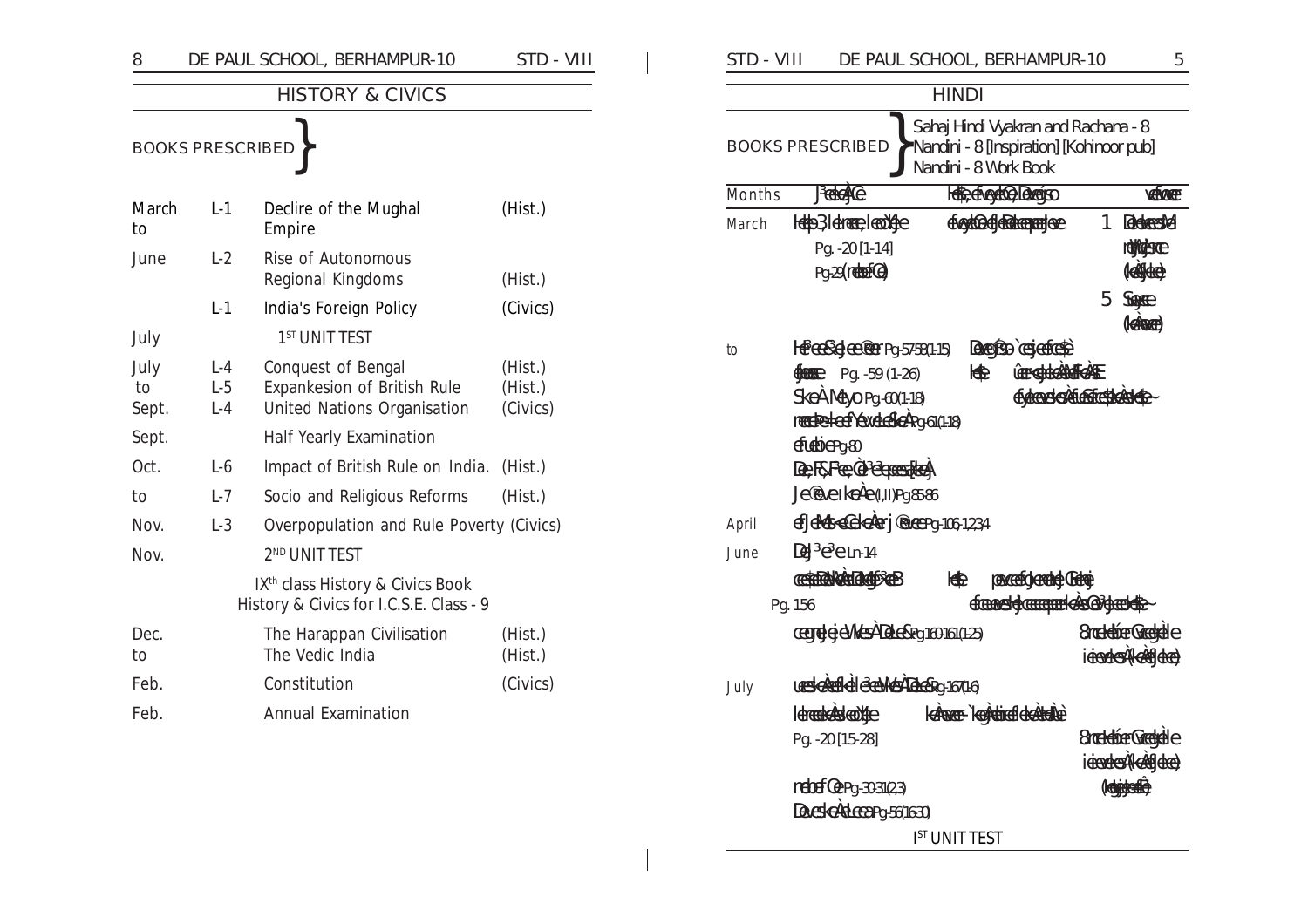### DE PAUL SCHOOL, BERHAMPUR-10 STD - VIII 6 **Jetek**le HSe cheydole Dogiso **VERONEE Months HRENBET** diedder wir Musica Ore 8 reterance August residente **CHATGHCAGES** Pg. -58 (16-30) ef beesserg. 59(27-52) Schlap  $\mathbb{R}$ **REEDERRETHESIGER**  $\mathsf{to}$ ER POLICE VARIANCE Pg. -60 (19-36) **REFERENCE CHECKER CA** 18 CRANE Sept. efebiePa81 **(doce)** Le enepg. 86 (I, II,) ef Lates edej @eepg-106-107(1-5) ndeserele elephoneesteder Educative Boy-156-157(1-45) jessee froute **CETTE HE'S EXERC** 761-163(26-50) UESCREFFEI | CENTER DECRY-167-168(7-12) Half Yearly Examination **SA** Idmanuster Yeb Deverse Hennacement  $11.$ Oct. **Reference Control** Pg. -20-21 [29-43] **ESE(CARKER)** nebert CePa-32-33 **Rocketter HenthARdcardutes** discribed dels 12 years Pg. -56-57 (31-45) **RECORDED** rosobbeseigHeadeA **RESERVED** to ksynthie Bette **KAEdice** Pg. -58 (31-45)  $\frac{4}{2}$  Pg. -59 (53-78) **Concerto** SkeAMeyo Pg. 60-61 (37-54) medeeled Texteled a hq. 62(3553) Yesterned chedde Hepederjuane Nov. Pg-74(23) (FLEET, DEELEET, FIGAE) **VEST** Correspondent Pg. -81 Je<sup>®</sup>eve Pg. -86(2) i, ii, iii **EXPORTER Pg. -163-165 (51-75)**

2<sup>ND</sup> Unit Test

| STD - VIII |                                                               | DE PAUL SCHOOL, BERHAMPUR-10                |                                 |              | 7              |
|------------|---------------------------------------------------------------|---------------------------------------------|---------------------------------|--------------|----------------|
| Months     | <b>Jetek@</b>                                                 | HS-ETOOD-DOCKS                              |                                 |              | <b>YEKKER</b>  |
| Dec.       |                                                               | <b>Devetores dec</b> Pg. -157 (46-90) 18    |                                 | CHC(Coto)    |                |
|            |                                                               | dramskolde Pg. -21 (49-58)                  |                                 |              |                |
|            | nderfærg-33-34                                                |                                             |                                 |              |                |
|            | <b>Decident CEP</b> 9-57(4660)                                |                                             |                                 |              |                |
| Jan.       | <b>RESERVED:</b> Pg. -58 (46-60)                              |                                             |                                 |              |                |
|            | ef buresca Pg. - 59-60 (79-103)                               |                                             |                                 |              |                |
|            | SkeAMeyo Pg.-61(55-72)                                        |                                             |                                 |              |                |
|            |                                                               | nected efféxeted cPg.62(5470)               |                                 |              |                |
|            |                                                               | Yeele@behat%eng.754) Historiedestationed    |                                 |              |                |
|            | (CENCLEAR) CENTER)                                            |                                             | <b>CHAMPACKE</b>                |              |                |
|            |                                                               | GEBRUES GATCHIE POSIERGEGAGE CIJOAS GEGALES |                                 |              |                |
| to         | $J$ e ${}^{\circ}$ e $\sim$ e $\sim$ Pg. -86-87(2) $i$ v,v,vi |                                             | <b>Regiresse</b>                | <b>(100)</b> |                |
|            | Hetabel chetabl                                               | keilanger- het en aanjonge                  |                                 |              |                |
| Feb.       | Education Pg. - 107 (6-10)                                    |                                             |                                 |              |                |
|            |                                                               |                                             | He par member of the set of the |              |                |
|            |                                                               |                                             | CONCRETER ACTION ACTION         |              |                |
|            |                                                               | DeMegxmesMegxPg.-157(91-135)                |                                 |              | 1 degens       |
|            | FRIGGIERE                                                     |                                             |                                 |              | <b>FORGHOS</b> |
|            |                                                               | <b>CETERIORS</b> Pg. -165-166 (76-100)      |                                 |              | <b>KABAR</b>   |
|            |                                                               | <b>URGERICULARER</b> Pg. - 168-169 (19-24)  |                                 |              |                |
|            |                                                               | Annual Examination                          |                                 |              |                |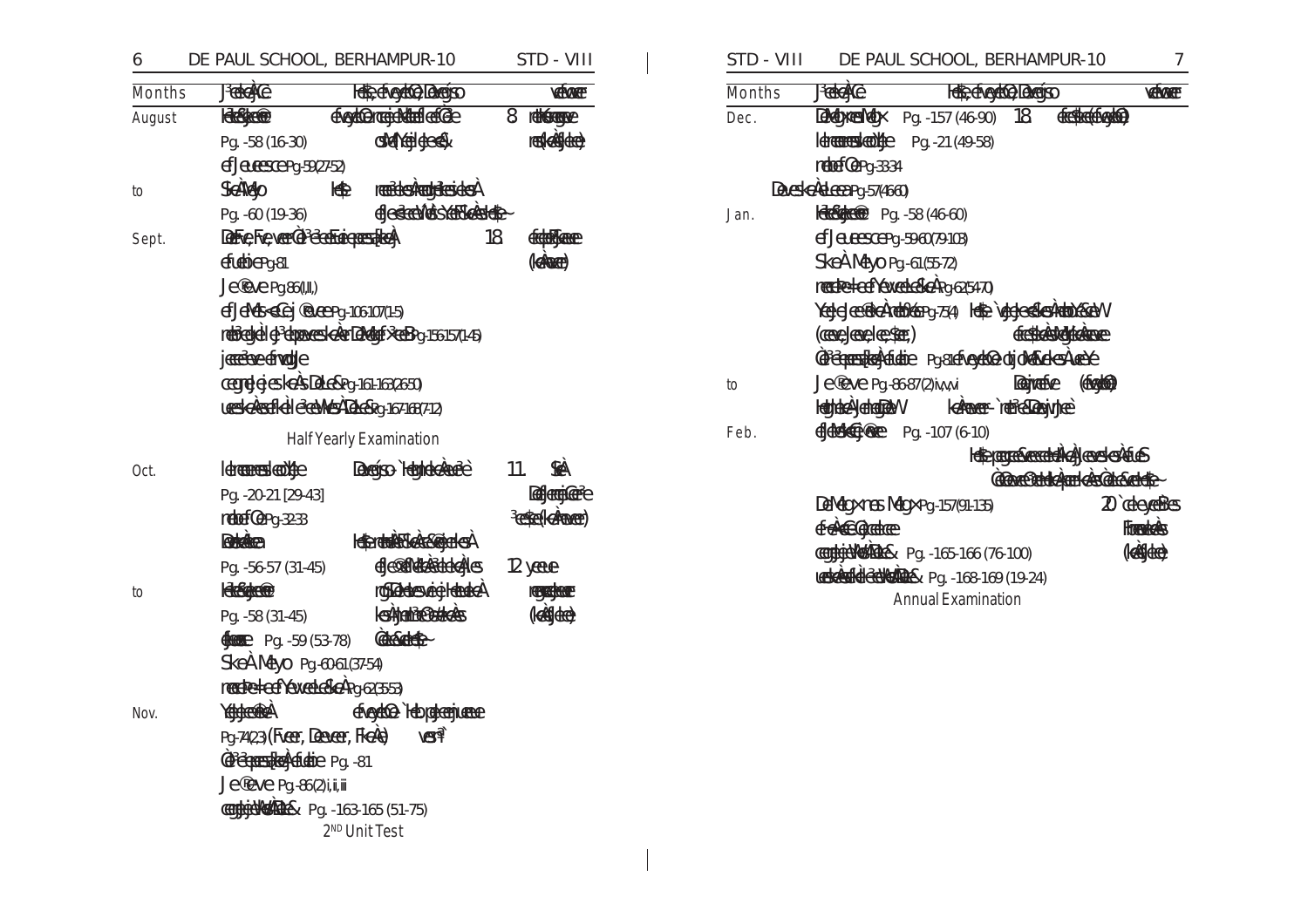| 12            |                         | DE PAUL SCHOOL, BERHAMPUR-10<br>STD - VIII                     | STD - VIII    |                         | DE PAUL SCHOOL, BERHAMPUR-10<br>9                |
|---------------|-------------------------|----------------------------------------------------------------|---------------|-------------------------|--------------------------------------------------|
|               |                         | <b>CHEMISTRY</b>                                               |               |                         | <b>GEOGRAPHY</b>                                 |
|               | <b>BOOKS PRESCRIBED</b> | Simplified Middle School Chemistry<br><b>Allied Publishers</b> |               | <b>BOOKS PRESCRIBED</b> | PEARSON PUB.                                     |
| <b>Months</b> | <b>Chapters</b>         | <b>Topics</b>                                                  | <b>Months</b> | <b>Chapters</b>         | <b>Topics</b>                                    |
| March         | $1 - B$                 | Atoms and Molecules                                            |               |                         |                                                  |
| April         | $1-D$                   | Basic Chemistry - Terminology and<br>Reaction                  | March         | 8                       | Europe - Land, Climate and Natura<br>Vegetation. |
| June          |                         | Revision                                                       | April         | 9                       | Europe: Resources and their utilisation          |
| July          |                         | 1 <sup>st</sup> Unit Test                                      | & June        |                         | Continue                                         |
| July          | 07                      | Metals                                                         | July          |                         | Revision & 1 <sup>st</sup> Unit Test             |
| August        | 08                      | Hydrocarbons - An elementary Study                             | July          | 12                      | India: Location and Physical Features            |
| September     |                         | Revision Half - Yearly Examination                             | Aug.          | 13                      | India - Climate and Natural Vegetation.          |
| October       | 06                      | Electrolysis                                                   |               |                         | Map work - Europe Physical map practice          |
| November      | 04                      | Oxygen                                                         | September     |                         | Revision & Half - Yearly Examination             |
|               |                         | Revision 2 <sup>nd</sup> Unit Test                             | October       | 10                      | Asia - Land, Climate and Natura                  |
|               |                         | Volume I of Std. - IX                                          |               |                         | Vegetation.                                      |
| December      | 02                      | Study of Gas Laws.                                             | November      | 11.                     | Asia - Resources and their utilisation.          |
| January       | 04                      | Language of Chemistry                                          |               |                         | Revision and 2nd Unit Test                       |
| February      |                         | <b>Annual Examination</b>                                      |               |                         | Frank Geography - Class IXth Part - I Book       |
|               |                         |                                                                | December      | 7.                      | Volcanoes                                        |
|               |                         |                                                                |               | 15.                     | Types of Pollution                               |

| STD - VIII    | DE PAUL SCHOOL, BERHAMPUR-10<br>9       |                                                                                    |  |  |  |  |
|---------------|-----------------------------------------|------------------------------------------------------------------------------------|--|--|--|--|
|               |                                         | <b>GEOGRAPHY</b>                                                                   |  |  |  |  |
|               | <b>BOOKS PRESCRIBED</b><br>PEARSON PUB. |                                                                                    |  |  |  |  |
| <b>Months</b> | <b>Chapters</b>                         | <b>Topics</b>                                                                      |  |  |  |  |
| March         | 8                                       | Europe - Land, Climate and Natural<br>Vegetation.                                  |  |  |  |  |
| April         | 9                                       | Europe: Resources and their utilisation.                                           |  |  |  |  |
| & June        |                                         | Continue                                                                           |  |  |  |  |
| July          |                                         | Revision & 1 <sup>st</sup> Unit Test                                               |  |  |  |  |
| July          | 12                                      | India: Location and Physical Features                                              |  |  |  |  |
| Aug.          | 13                                      | India - Climate and Natural Vegetation.<br>Map work - Europe Physical map practice |  |  |  |  |
| September     |                                         | Revision & Half - Yearly Examination                                               |  |  |  |  |
| October       | 10                                      | Asia - Land, Climate and Natural<br>Vegetation.                                    |  |  |  |  |
| November      | 11.                                     | Asia - Resources and their utilisation.                                            |  |  |  |  |
|               |                                         | <b>Revision and 2nd Unit Test</b>                                                  |  |  |  |  |
|               |                                         | Frank Geography - Class IXth Part - I Book                                         |  |  |  |  |
| December      | 7.                                      | Volcanoes                                                                          |  |  |  |  |
|               | 15.                                     | Types of Pollution                                                                 |  |  |  |  |
| January       | 16.                                     | Sources of Pollution<br>Map work - Asia Physical                                   |  |  |  |  |
| February      |                                         | Revision & Annual Examination                                                      |  |  |  |  |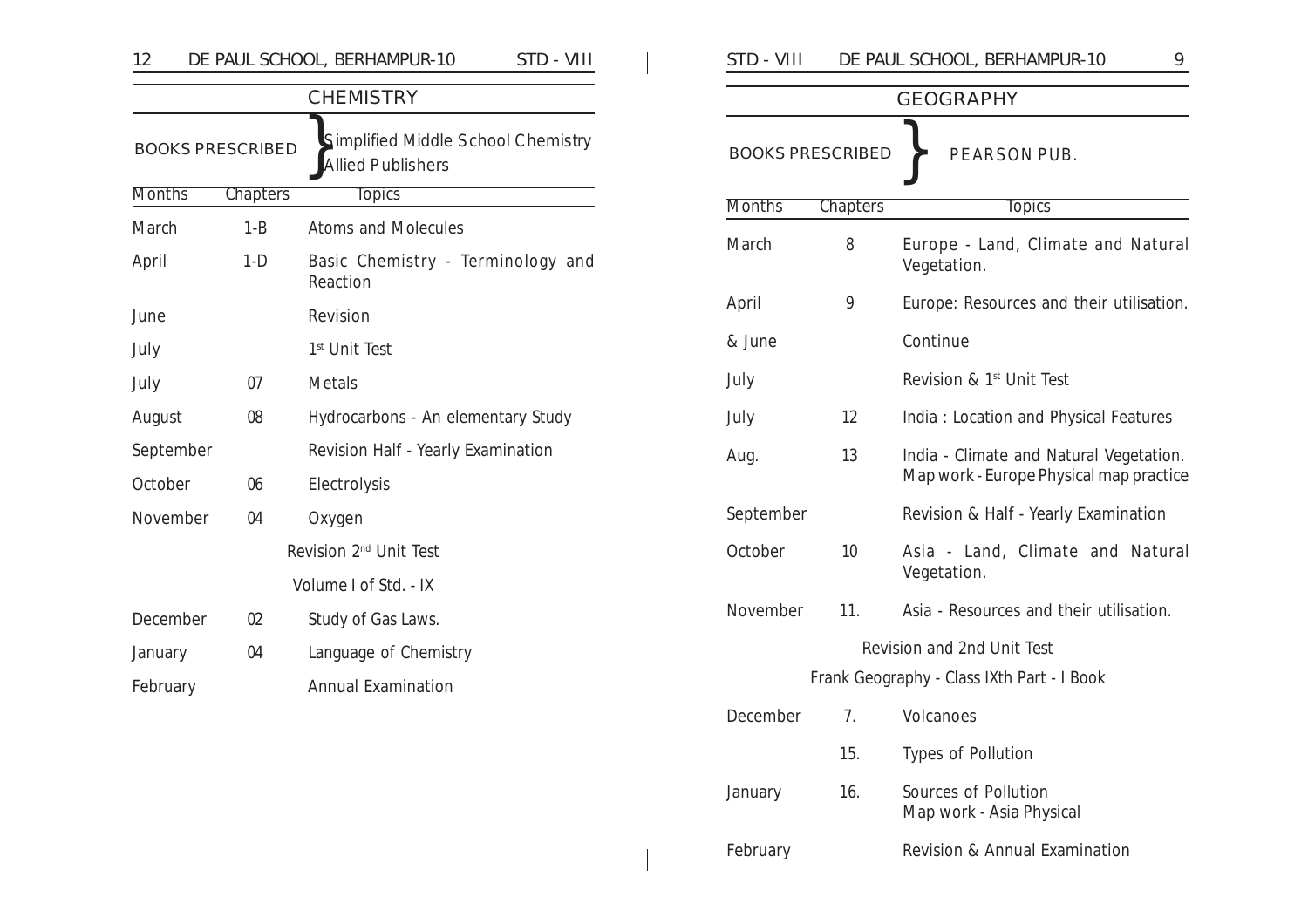| 10                      | DE PAUL SCHOOL, BERHAMPUR-10<br>STD - VIII              | <b>STD</b>  |
|-------------------------|---------------------------------------------------------|-------------|
|                         | <b>MATHEMATICS</b>                                      |             |
|                         | ICSE Mathamatics for Class - 8                          |             |
| <b>BOOKS PRESCRIBED</b> | <b>BHARATI BHAWAN</b>                                   | <b>BOC</b>  |
| <b>Months</b>           | <b>Topics</b>                                           |             |
| <b>March</b>            | <b>Rational Numbers</b>                                 | Mon         |
|                         | Ratio and proportion                                    | Maro        |
| April                   | Fundamental Concepts and operations                     |             |
|                         | (Algebra) - 1C, 1D, 1E                                  | April       |
|                         | Factorisation                                           |             |
| June                    | Quadrilaterals                                          | June        |
|                         | <b>Constrution Exerise -5B</b>                          |             |
|                         | Derimeter and Area                                      | July        |
|                         | 1 <sup>st</sup> Unit Test                               |             |
| July                    | Powers and Roots                                        | Augu        |
|                         | The unitary methood                                     | Sept        |
| August                  | Percentage                                              |             |
|                         | Exponents                                               | Octo        |
| September               | Linear equations and Inequations                        |             |
|                         | Construction - Exercise - 5C, 5D                        | <b>Nove</b> |
|                         | <b>Statistics</b>                                       |             |
|                         | Half - Yearly Examination                               |             |
| October                 | Speed, Time and Distance                                |             |
|                         | Simultaneous Linear Equations                           | Dece        |
| November                | Graphs                                                  |             |
|                         | Relation and Mapping                                    | Janua       |
|                         | Circle<br>Volume and surface Area of cuboids            |             |
|                         | 2 <sup>nd</sup> Unit Test                               |             |
|                         | (Concise Mathematics for Class - IX (Selina Publishers) |             |
| December                | Expansions, Exercise 4B, 4C, 4D                         |             |
|                         | Simultaneous linear equation,<br>Exercise -             |             |
|                         | 6B, 6C, 6D, 6E, 6F                                      |             |
| January                 | Triangles, Exercise - 9A, 9B                            |             |
|                         | Rectilinear Figures,                                    |             |
|                         | Exercise - 14A, 14B, 14C                                |             |
| February                | Area and Perimeter of Plane Figures                     |             |
|                         | Exercise - 20A, 20B, 20C                                |             |
|                         | <b>Annual Examination</b>                               |             |

| STD - VIII              |          | DE PAUL SCHOOL, BERHAMPUR-10<br>11                                           |
|-------------------------|----------|------------------------------------------------------------------------------|
|                         |          | <b>PHYSICS</b>                                                               |
| <b>BOOKS PRESCRIBED</b> |          | Innovative Physical Text cum<br>Work Book (Class - 8)<br>Concise Physics - I |
| <b>Months</b>           | Chapters | <b>Topics</b>                                                                |
| March                   | 02       | Refraction of Light                                                          |
| April                   | 03       | Lenses and Optical Instruments                                               |
| June &                  |          | 1 <sup>st</sup> Unit Test                                                    |
| July                    | 04       | Heat                                                                         |
| August                  | 08       | More about Energy                                                            |
| September               |          | Revision Half - Yearly Examination                                           |
| <b>October</b>          | 09       | <b>Static Electricity</b>                                                    |
| November                | 10       | Magnetism and Electricity                                                    |
|                         |          | Revision 2 <sup>nd</sup> Unit Test<br>Book Vol -I of Std. IX                 |
| December                | 01       | Measurment and Estimation                                                    |
| January                 | 03       | Motion in one Dimension                                                      |
|                         |          | Annual Examination                                                           |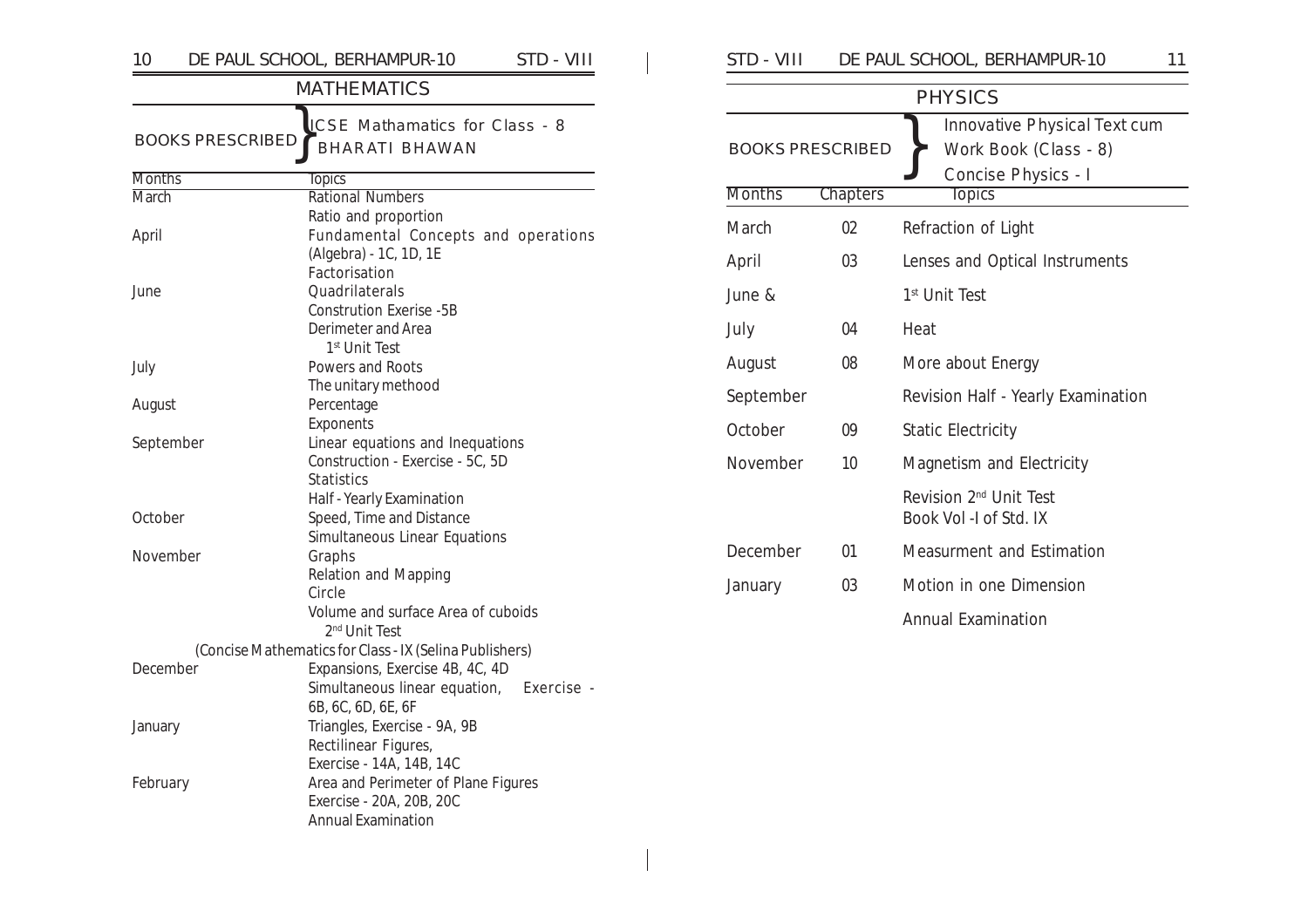| 16                                                                              | DE PAUL SCHOOL, BERHAMPUR-10                 | STD - VIII   |  |  |  |  |  |
|---------------------------------------------------------------------------------|----------------------------------------------|--------------|--|--|--|--|--|
|                                                                                 | <b>GENERAL KNOWLEDGE</b>                     |              |  |  |  |  |  |
| Knowledge Ahead<br><b>BOOKS PRESCRIBED</b><br>Publisher: Olient Black Swan      |                                              |              |  |  |  |  |  |
| April                                                                           | Living things                                |              |  |  |  |  |  |
| to                                                                              | Science                                      | Pg. 1 to 28  |  |  |  |  |  |
| June                                                                            | India                                        |              |  |  |  |  |  |
| July                                                                            | Revision and examintion $(1st$ Unit Test)    |              |  |  |  |  |  |
| July                                                                            | The world                                    |              |  |  |  |  |  |
| to                                                                              | Art                                          | Pg. 29 to 56 |  |  |  |  |  |
| September                                                                       | Legend, Myth and Religion                    |              |  |  |  |  |  |
| September                                                                       | Revision and examination (Half yearly exam.) |              |  |  |  |  |  |
| October                                                                         | Entertainment                                |              |  |  |  |  |  |
| to                                                                              | Sports                                       | Pg. 57 to 83 |  |  |  |  |  |
| November<br>Language & Literature<br>Revision and examination $(2nd$ Unit Test) |                                              |              |  |  |  |  |  |
| December                                                                        |                                              |              |  |  |  |  |  |
| to                                                                              | Revision                                     | Pg. 1 to 83  |  |  |  |  |  |
| February                                                                        | <b>Annual Examination</b>                    |              |  |  |  |  |  |

| STD - VIII              |                 | DE PAUL SCHOOL, BERHAMPUR-10<br>13                                  |
|-------------------------|-----------------|---------------------------------------------------------------------|
|                         |                 | <b>BIOLOGY</b>                                                      |
| <b>BOOKS PRESCRIBED</b> |                 | I.C.S.E. Biology (Candid Pub.)<br>Concise Biology - I (Selina Pub.) |
| <b>Months</b>           | <b>Chapters</b> | <b>Topics</b>                                                       |
| March & April           | 01              | The Circulatory System                                              |
| June                    | 02              | Plants: Absorption, conduction, Ascent<br>of Sap, Transpiration     |
| July                    |                 | 1 <sup>st</sup> Unit Test                                           |
| July                    | 05              | Growth and Development in Various<br>Organisms.                     |
| August &                | 06              | Life Processes - Control and Coordination                           |
| September               |                 | Half - Yearly Examination                                           |
| October                 | 04              | Germination of seeds                                                |
| November                | 07              | Health and Hygiene                                                  |
|                         |                 | 2 <sup>nd</sup> Unit Test (Class - 9 Book)                          |
| December                | 02              | Cell: The unit of life                                              |
| January                 | 05              | The Flower                                                          |
| February                | 06              | Pollnation and fertilization<br>Annual Examination                  |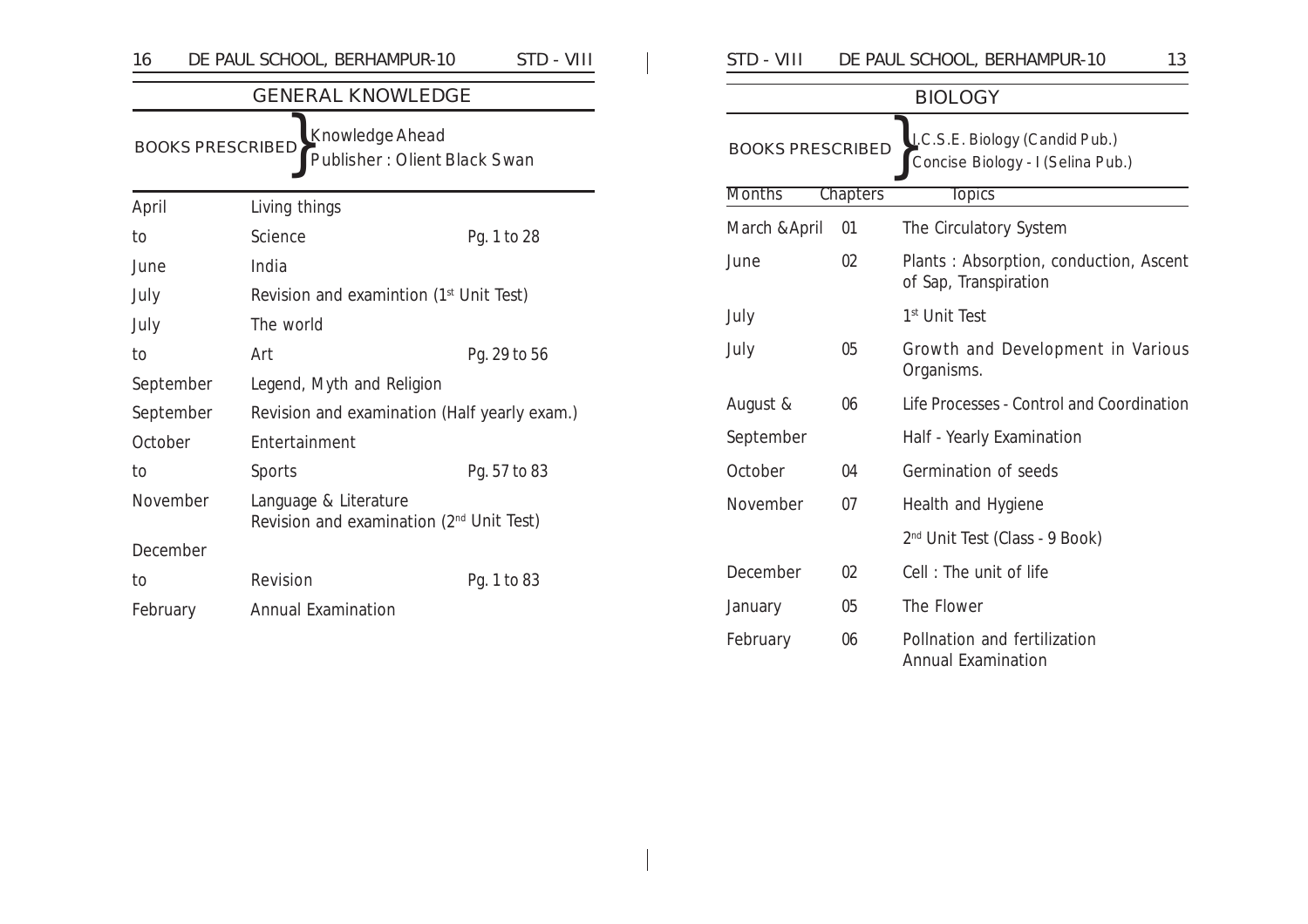|                           |                                                                           | <b>MORAL SCIENCE</b>             |  |  |  |
|---------------------------|---------------------------------------------------------------------------|----------------------------------|--|--|--|
|                           | "Wings of Life"<br><b>BOOKS PRESCRIBED</b><br><b>Publication: PEARSON</b> |                                  |  |  |  |
| Months                    | Chapter                                                                   | <b>Topic</b>                     |  |  |  |
| March                     | 1.                                                                        | <b>Understanding Others</b>      |  |  |  |
| & April                   | 2.                                                                        | Choose wisely                    |  |  |  |
| June                      | 3.                                                                        | Work is worship                  |  |  |  |
|                           |                                                                           | <b>First Unit Test</b>           |  |  |  |
| July                      | 4.                                                                        | I know I can Resolve             |  |  |  |
|                           | 5.                                                                        | Focus on Growth                  |  |  |  |
| August                    | 6.                                                                        | Learn to face challenges         |  |  |  |
|                           |                                                                           | Half - Yearly Examination        |  |  |  |
| October                   | 7 <sub>1</sub>                                                            | Celebrating oneness              |  |  |  |
| November                  | 8.                                                                        | Our social Responsibility        |  |  |  |
|                           | 9.                                                                        | Steps towards Growth             |  |  |  |
|                           |                                                                           | <b>Second Unit Test</b>          |  |  |  |
| December                  | 10.                                                                       | Being a leader                   |  |  |  |
| January                   | 11.                                                                       | Functions and Charts in MS-Excel |  |  |  |
| February                  | 12.                                                                       | The Need of the Hour             |  |  |  |
| <b>Annual Examination</b> |                                                                           |                                  |  |  |  |

| STD - VIII<br>DE PAUL SCHOOL, BERHAMPUR-10<br>14 |         |                                                |  | STD - VIII               |         | DE PAUL SCHOOL, BERHAMPUR-10<br>15     |
|--------------------------------------------------|---------|------------------------------------------------|--|--------------------------|---------|----------------------------------------|
|                                                  |         | <b>MORAL SCIENCE</b>                           |  |                          |         | <b>COMPUTER</b>                        |
| <b>BOOKS PRESCRIBED</b>                          |         | "Wings of Life"<br><b>Publication: PEARSON</b> |  | <b>BOOKS PRESCRIBED</b>  |         | Petabyte - 8<br>Publisher: Inspiration |
| Months                                           | Chapter | Topic                                          |  | Months                   | Chapter | Topic                                  |
| March                                            | 1.      | <b>Understanding Others</b>                    |  | March                    | 01      | Microsoft Office Publisher             |
| & April                                          | 2.      | Choose wisely                                  |  | April                    | 02      | Learning Front Page                    |
| June                                             | 3.      | Work is worship                                |  | June                     | 03      | <b>Blogs</b>                           |
|                                                  |         | <b>First Unit Test</b>                         |  |                          |         | 1 <sup>st</sup> Unit Test              |
| July                                             | 4.      | I know I can Resolve                           |  | July                     | 07      | Networking                             |
|                                                  | 5.      | Focus on Growth                                |  |                          | 08      | Adobe Photoshop                        |
| August                                           | 6.      | Learn to face challenges                       |  | August                   | 09      | Mobile Communication and Bluetooth     |
|                                                  |         | Half - Yearly Examination                      |  |                          | 10      | Virus                                  |
| October                                          | 7.      | Celebrating oneness                            |  |                          |         | Half - Yearly Examination              |
| November                                         | 8.      | Our social Responsibility                      |  | October                  | 11      | Comparisons in Blue J                  |
|                                                  | 9.      | Steps towards Growth                           |  | November                 | 12      | Repeat Control Structure               |
|                                                  |         | <b>Second Unit Test</b>                        |  |                          | 13      | In-Built Functions in Java             |
| December                                         | 10.     | Being a leader                                 |  |                          |         | 2 <sup>nd</sup> Unit Test              |
| January                                          | 11.     | Functions and Charts in MS-Excel               |  | <b>Books Prescribed:</b> |         | Computer Application (IX)              |
| February                                         | 12.     | The Need of the Hour                           |  |                          |         | Publisher: Swaraswati                  |
|                                                  |         | Annual Examination                             |  | December                 | 08      | Spread Sheet Basic                     |
|                                                  |         |                                                |  | January                  | 09      | Functions and Charts in MS-Excel       |
|                                                  |         |                                                |  | February                 |         | Functions and Charts in MS-Excel       |
|                                                  |         |                                                |  |                          |         | <b>Annual Examination</b>              |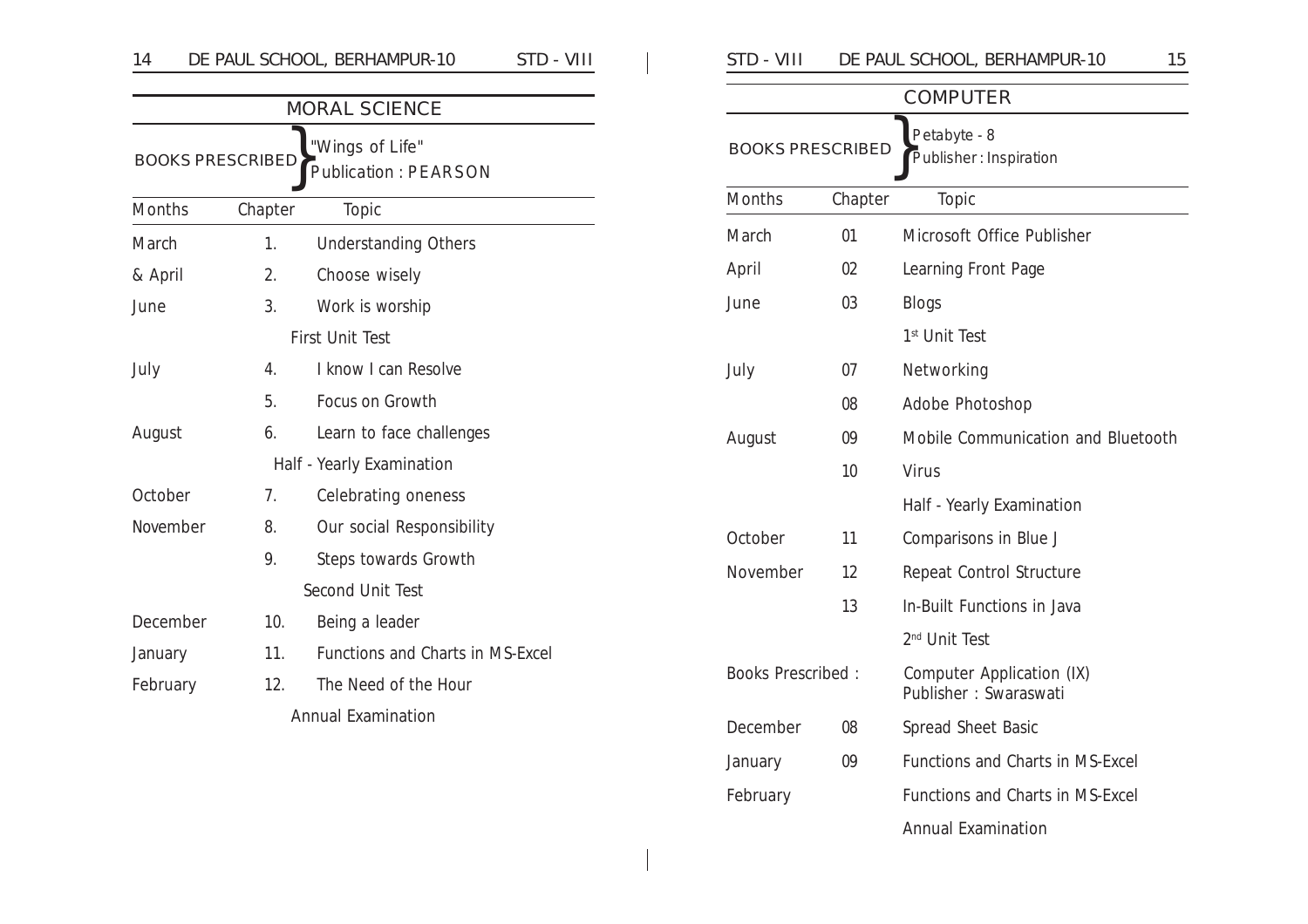| DE PAUL SCHOOL, BERHAMPUR-10<br>STD - VIII<br>20 |                           |                                  |                          |  | STD - VIII              | DE PAUL SCHOOL, BERHAMPUR-10 | 17 |
|--------------------------------------------------|---------------------------|----------------------------------|--------------------------|--|-------------------------|------------------------------|----|
| <b>VEDIC MATH</b>                                |                           |                                  |                          |  |                         | LNW (Word Perfect Spelling)  |    |
| <b>BOOKS PRESCRIBED</b>                          |                           | Level $3(A,B)$<br>Level $4(A,B)$ |                          |  | <b>BOOKS PRESCRIBED</b> |                              |    |
| <b>Months</b>                                    | L.No.<br>Level - 3        | Page No.<br>Level $3(A)$         | Page No.<br>Level $3(B)$ |  | Months                  | <b>Topics</b>                |    |
| March                                            |                           |                                  |                          |  | March &                 | Parts of Speech              |    |
|                                                  |                           | $5-27$                           |                          |  | April                   | Types of Words               |    |
| & April                                          | $1 - 15$                  |                                  | $5-27$                   |  | 1st Unit Test           |                              |    |
| 1 <sup>st</sup> Unit Test<br>June                |                           |                                  |                          |  | July                    | <b>Silent Letters</b>        |    |
| to                                               | 19-29                     | 28-54                            | 28-53                    |  | August                  | Word Building                |    |
| August                                           |                           |                                  |                          |  |                         | Half - Yearly Examination    |    |
| Half - Yearly Examination                        |                           |                                  |                          |  | October                 | Roots and Affixes            |    |
|                                                  | Level - 4                 | Level $4(A)$                     | Level $4(B)$             |  | November                | <b>Word Stories</b>          |    |
| September                                        | $L 4 (A) 1-8$             | $3 - 21$                         |                          |  |                         | 2nd Unit Test                |    |
| to November                                      | $L 4 (B) 1-9$             |                                  | $3-21$                   |  | January                 | Useful Information           |    |
|                                                  | 2 <sup>nd</sup> Unit Test |                                  |                          |  | February                | Some Misused Words           |    |
| December                                         | L 4 (A) 9-19              | 22-54                            |                          |  |                         | <b>Annual Examination</b>    |    |
| & January                                        | $L 4 (B) 10-23$           |                                  | 22-54                    |  |                         |                              |    |
| February                                         | Revision                  |                                  |                          |  |                         |                              |    |

Annual Examination

|                               | SID - VIII<br>DE PAUL SCHOOL, BERHAMPUR-10 |  |  |  |  |  |
|-------------------------------|--------------------------------------------|--|--|--|--|--|
|                               | LNW (Word Perfect Spelling)                |  |  |  |  |  |
|                               | <b>BOOKS PRESCRIBED</b>                    |  |  |  |  |  |
| <b>Months</b>                 | <b>Topics</b>                              |  |  |  |  |  |
| March &<br>Parts of Speech    |                                            |  |  |  |  |  |
| April                         | Types of Words                             |  |  |  |  |  |
|                               | 1st Unit Test                              |  |  |  |  |  |
| <b>Silent Letters</b><br>July |                                            |  |  |  |  |  |
| Word Building<br>August       |                                            |  |  |  |  |  |
|                               | Half - Yearly Examination                  |  |  |  |  |  |
| October                       | Roots and Affixes                          |  |  |  |  |  |
| November                      | <b>Word Stories</b>                        |  |  |  |  |  |
|                               | 2nd Unit Test                              |  |  |  |  |  |
| January                       | Useful Information                         |  |  |  |  |  |
| February                      | Some Misused Words                         |  |  |  |  |  |
|                               | <b>Annual Examination</b>                  |  |  |  |  |  |
|                               |                                            |  |  |  |  |  |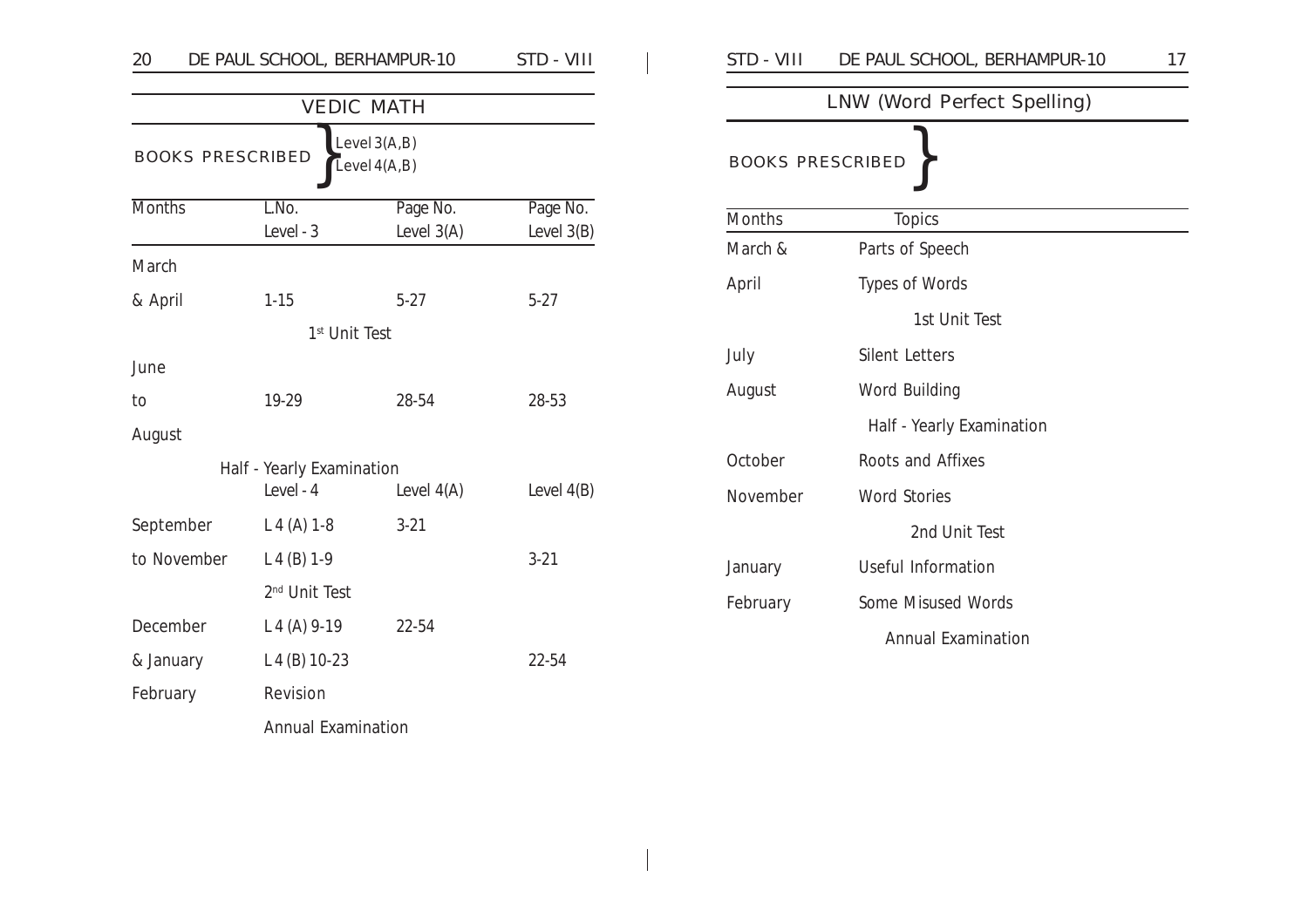| 18                    | DE PAUL SCHOOL, BERHAMPUR-10                                                                                                                                                                               | STD - VIII |
|-----------------------|------------------------------------------------------------------------------------------------------------------------------------------------------------------------------------------------------------|------------|
|                       | <b>DRAWING</b>                                                                                                                                                                                             |            |
|                       | <b>BOOKS PRESCRIBED</b><br>Spiff, A Book of Art & Craft                                                                                                                                                    |            |
| <b>Months</b>         | Topic                                                                                                                                                                                                      | Page No.   |
| March                 | Introduction of Art<br>(What is art, Elements of Artitic)                                                                                                                                                  | 05-11      |
| April                 | Still Life<br>(Light & shade, Pen with ink, light &<br>shade, Pencil study, Acrhlic colour)                                                                                                                | 12-19      |
|                       | <b>Flowers</b><br>(Without tracing with Transporent<br>colour, Penline, Pen with ink, wash technique)                                                                                                      | $20 - 25$  |
| June                  | Animals<br>(Elephant pencil shading, ink pen, Phino,<br>oxen (Bruesh with ink) lion (water colour)<br>Bird - Ink pen, pencil shading, Brush & Ink                                                          | $26 - 33$  |
| July                  | 1st Unit Test                                                                                                                                                                                              |            |
| August &<br>September | Human Body<br>(Hand-construction with pencil,<br>Holding, hants, legs & feet, Head,<br>Hair styles, Ideal proportion at Ages of<br>Human body, facial Expressions. Pencil<br>study, woman churning better. | 34-47      |
|                       | Half - Yearly Examination                                                                                                                                                                                  |            |
| October               | Portrait<br>(Portrait - pencil, chareoal with cotton,<br>Ink pen, Ink & brush, stippling teehnique<br>transporent colour, pencil colour study)                                                             | 48-61      |
|                       | Cortoons<br>(What is cortoon, what is caricature)                                                                                                                                                          | $62 - 63$  |

 $\overline{1}$  $\overline{\phantom{a}}$ 

| STD - VIII | DE PAUL SCHOOL, BERHAMPUR-10 | 19 |
|------------|------------------------------|----|
|------------|------------------------------|----|

| <b>Months</b> | <b>Topic</b>                                                                                                                                                                         | Page No. |
|---------------|--------------------------------------------------------------------------------------------------------------------------------------------------------------------------------------|----------|
| November      | Landscape<br>(Ink pen, Texture with ink pen,<br>pencil shading, charcoal, pencil<br>colour, wash techniqur study,<br>poster colour, water colouring,<br>knife painting live drawing. | 64-81    |
|               | 2nd Unit Test                                                                                                                                                                        |          |
| December      | Design & Deeor<br>(Paper collage, photo collage,<br>(life of man), thumb painting with<br>blowing technique impression printing,<br>pastel colouring                                 | 82-87    |
| January       | <b>Applied Designing</b><br>(Book cover Desinging, Letters in Graph)                                                                                                                 | 88-89    |
| February      | Project work<br>(Lily flower making, making a recyeled<br>kaloidrecope, freendship Braeelet,<br>Glittery chris tmas pine cones, funseagar<br>cookie ornament                         | 90-96    |

Annual Examination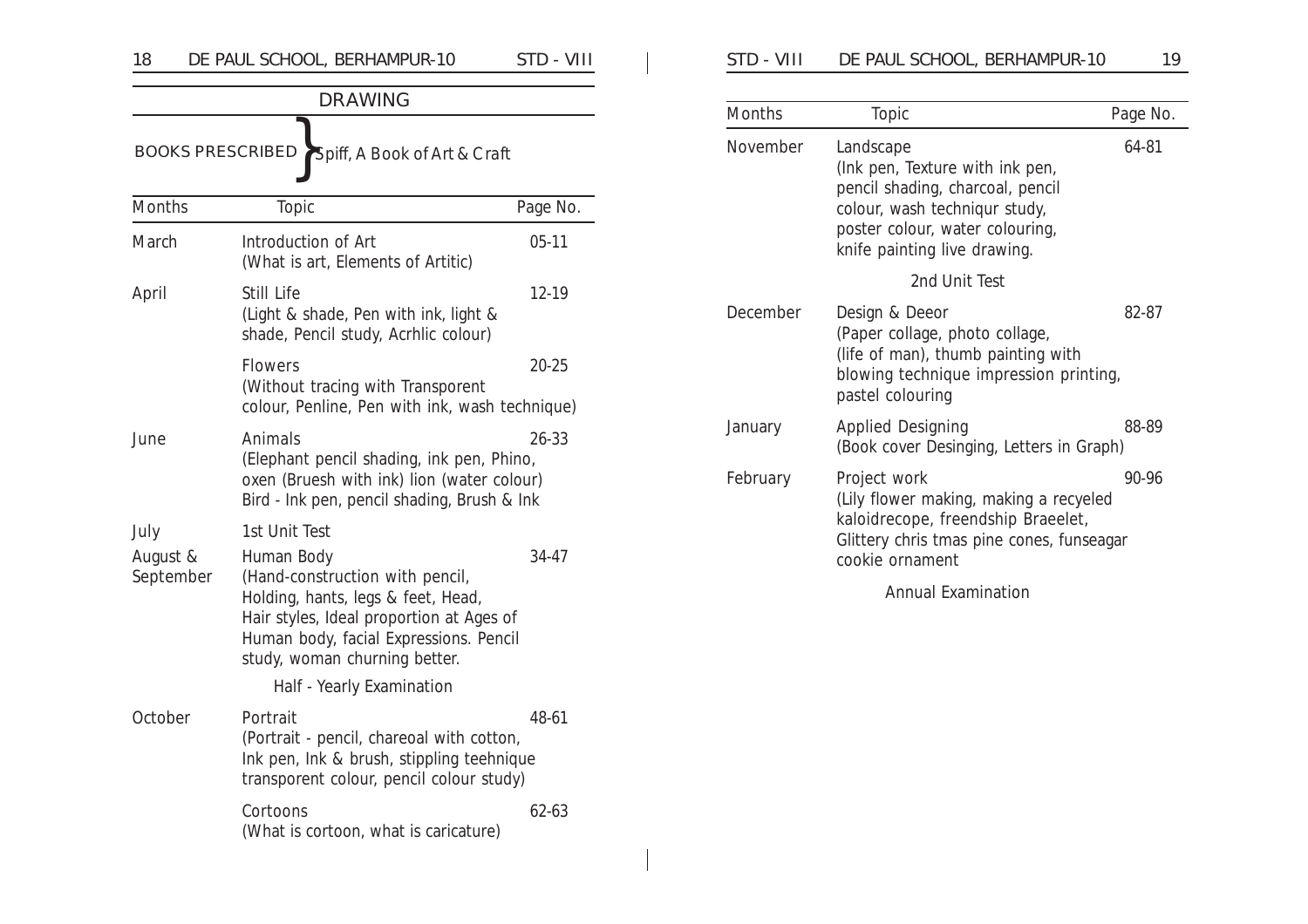| VIII<br>DE PAUL SCHOOL, BERHAMPUR-10<br>$T$ D -<br>$\cap$<br>∠∠ | DE PAUL SCHOOL, BERHAMPUR-10<br>STD | $\bigcap$ |
|-----------------------------------------------------------------|-------------------------------------|-----------|
|-----------------------------------------------------------------|-------------------------------------|-----------|

|                                                         |     | <b>DEBATE</b>                                                                  |
|---------------------------------------------------------|-----|--------------------------------------------------------------------------------|
| <b>BOOKS PRESCRIBED</b>                                 |     | School Debate Book<br>Prabhat Paperbacks                                       |
| <b>Months</b>                                           |     | Topic                                                                          |
| March &                                                 | 1.  | Brain drain is a national loss                                                 |
| April                                                   | 2.  | Television is affecting society adversely.                                     |
| June<br>3.                                              |     | Child labour is a social evil, which needs to be<br>eradicated                 |
|                                                         | 4.  | Beauty contests should be banned.                                              |
|                                                         |     | 1 <sup>st</sup> Unit Test                                                      |
| July                                                    | 5.  | Money is the root cause of unhappiness                                         |
| August<br>6.                                            |     | Casteism should be abolished in India.                                         |
|                                                         | 7.  | Should there be reservation in India?                                          |
| September<br>8.<br>Are we happier than our forefathers? |     |                                                                                |
|                                                         |     | Half - Yearly Examination                                                      |
| October                                                 | 9.  | Should military education be made compulsory?                                  |
|                                                         | 10. | Tradition hinders progress.                                                    |
| November                                                | 11. | Are we growing more superstitious?                                             |
|                                                         |     | 2 <sup>nd</sup> Unit Test                                                      |
| December                                                | 12. | Beauty contest should be banned                                                |
|                                                         | 13. | Is examination real test of merit?                                             |
| January                                                 | 14. | Should students join politics?                                                 |
|                                                         | 15. | Capital punishment should be banned                                            |
| February                                                | 16. | Female foeticide should be curbed through religious<br>sanctions, not by laws. |
|                                                         |     | <b>Annual Examination</b>                                                      |
|                                                         |     | ааа                                                                            |

| STD - VIII<br>DE PAUL SCHOOL, BERHAMPUR-10 |
|--------------------------------------------|
|--------------------------------------------|

|                         |                                     | <b>ALTERNATIVE ENGLISH</b>           |  |
|-------------------------|-------------------------------------|--------------------------------------|--|
| <b>BOOKS PRESCRIBED</b> |                                     | New Gul Mohar                        |  |
|                         |                                     | Orient                               |  |
| <b>Months</b>           | L.No.                               | Topic                                |  |
| March                   | 1.                                  | Anne Bakes a cake                    |  |
| &                       | In the Bazaars of Hyderabad. (Poem) |                                      |  |
| April                   | 2.                                  | Saving the Gharial                   |  |
| July                    |                                     | 1 <sup>st</sup> Unit Test            |  |
| August                  | 3.                                  | Gogol's First Day                    |  |
| &                       |                                     | The lost Dances of Cranes (Poem)     |  |
| September               | 4.                                  | The Last class                       |  |
|                         |                                     | Unfolding Bad (Poem)                 |  |
|                         | 5.                                  | The Narayanpur Incident              |  |
|                         | 6.                                  | Can Animals Reason?                  |  |
| October                 |                                     | Half - Yearly Examination            |  |
| November &              |                                     | The Elephant and the Tragopan        |  |
| December                | 7.                                  | Coming Howm to Delhi                 |  |
|                         |                                     | What the Mind is withour Fear (Poem) |  |
|                         | 8.                                  | Owens vs Master Race                 |  |
|                         |                                     | 2 <sup>nd</sup> Unit Test            |  |
| January                 | 9.                                  | A Night to Forget                    |  |
| &                       |                                     | A Poison Tree                        |  |
| February                | 10.                                 | Darjeeling                           |  |
|                         | 11.                                 | <b>Body line</b>                     |  |
|                         |                                     | All the world's a stage (Poem)       |  |
|                         | 12.                                 | The Merchant of Vemice               |  |
|                         |                                     | <b>Annual Examination</b>            |  |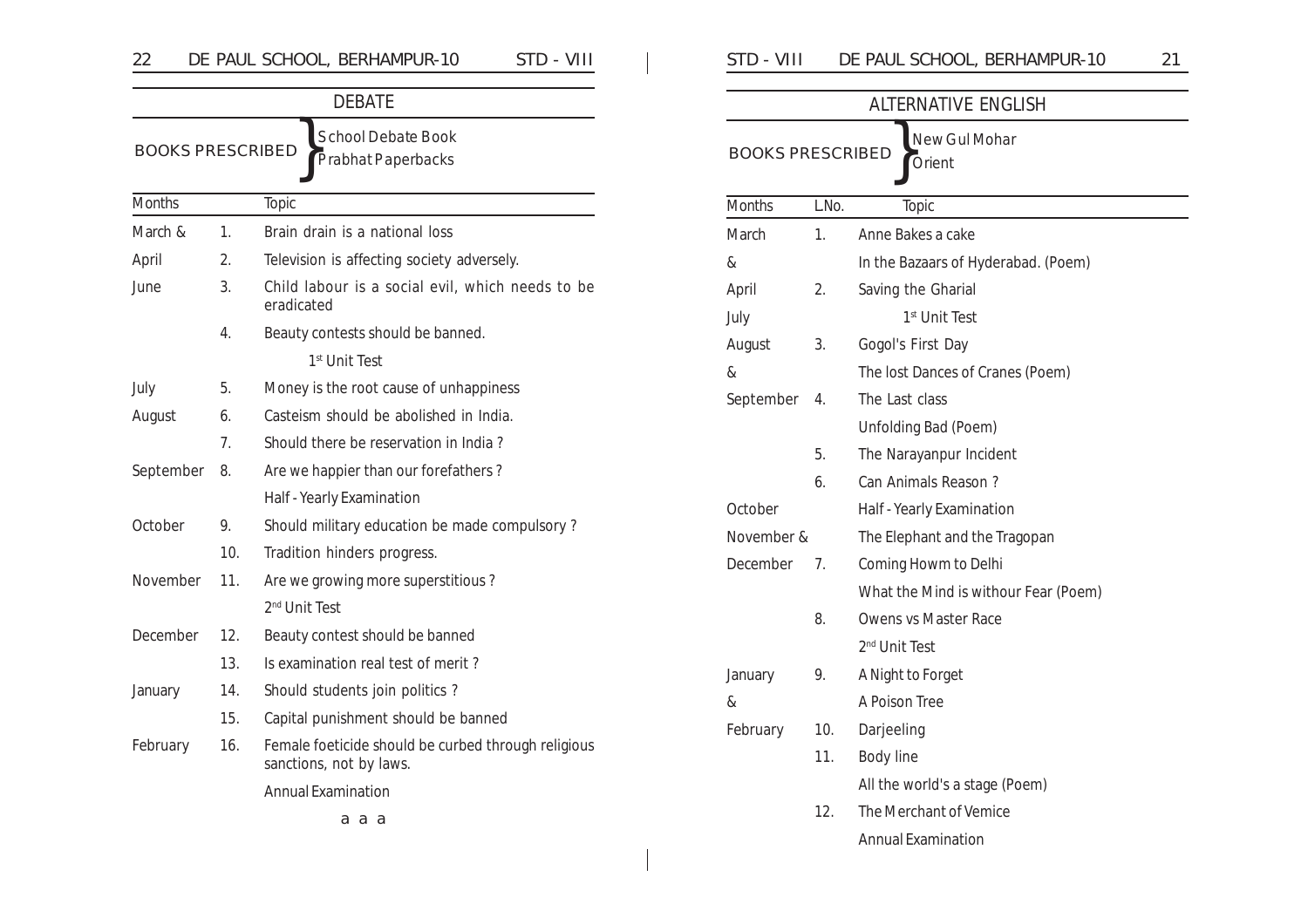|                         |                 | <b>DEBATE</b>                                                                  |
|-------------------------|-----------------|--------------------------------------------------------------------------------|
| <b>BOOKS PRESCRIBED</b> |                 | <b>School Debate Book</b><br>Prabhat Paperbacks                                |
| <b>Months</b>           |                 | Topic                                                                          |
| March &                 | 1.              | Brain drain is a national loss                                                 |
| April                   | 2.              | Television is affecting society adversely.                                     |
| June                    | 3.              | Child labour is a social evil, which needs to be<br>eradicated                 |
|                         | 4.              | Beauty contests should be banned.                                              |
|                         |                 | 1 <sup>st</sup> Unit Test                                                      |
| July                    | 5.              | Money is the root cause of unhappiness                                         |
| August                  | 6.              | Casteism should be abolished in India.                                         |
|                         | 7 <sub>1</sub>  | Should there be reservation in India?                                          |
| September               | 8.              | Are we happier than our forefathers?                                           |
|                         |                 | Half - Yearly Examination                                                      |
| October                 | 9.              | Should military education be made compulsory?                                  |
|                         | 10 <sub>1</sub> | Tradition hinders progress.                                                    |
| November                | 11.             | Are we growing more superstitious?                                             |
|                         |                 | 2 <sup>nd</sup> Unit Test                                                      |
| December                | 12.             | Beauty contest should be banned                                                |
|                         | 13.             | Is examination real test of merit?                                             |
| January                 | 14.             | Should students join politics?                                                 |
|                         | 15.             | Capital punishment should be banned                                            |
| February                | 16.             | Female foeticide should be curbed through religious<br>sanctions, not by laws. |
|                         |                 | <b>Annual Examination</b>                                                      |
|                         |                 | ааа                                                                            |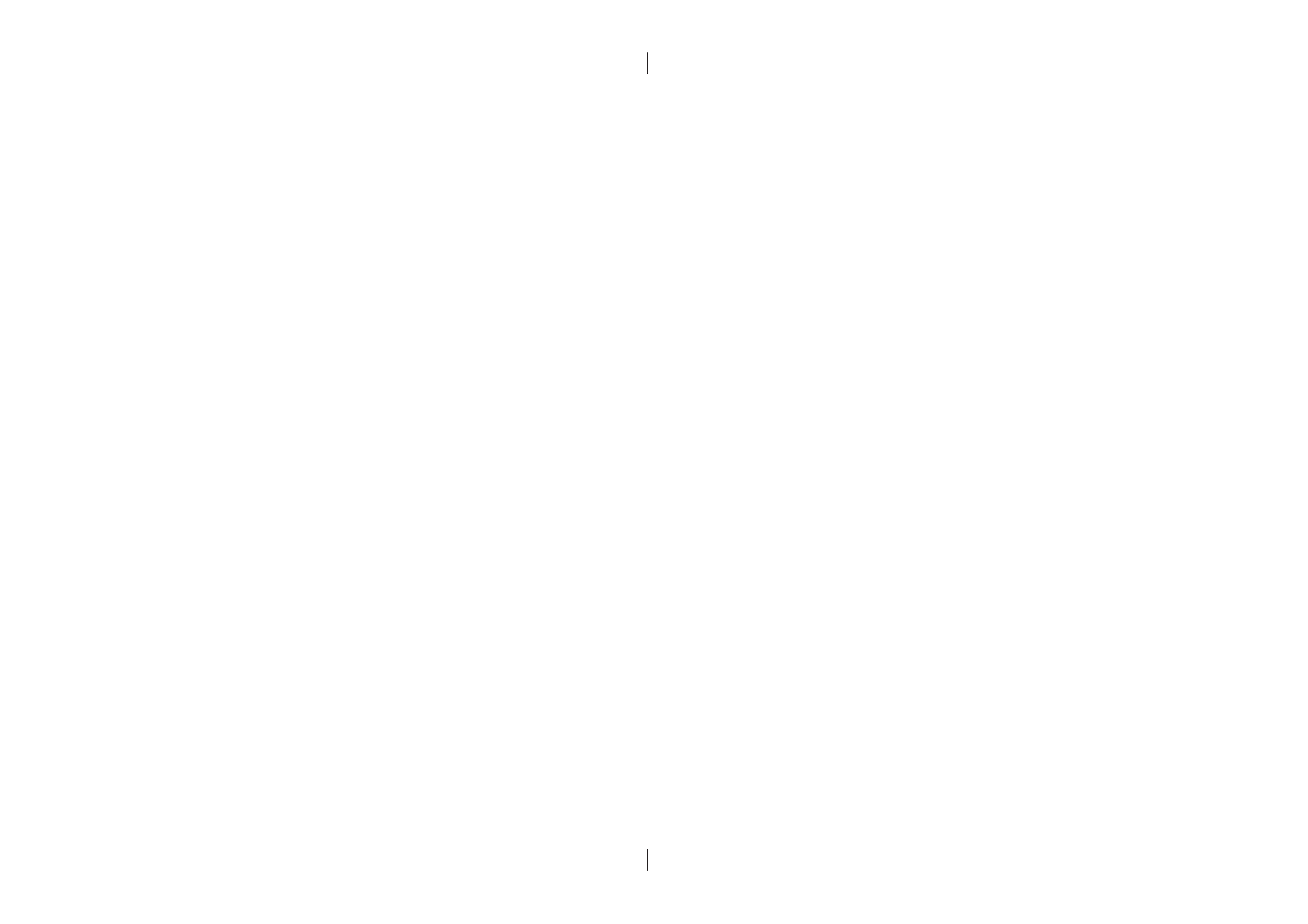## 4 DE PAUL SCHOOL, BERHAMPUR-10 STD - VII

| Months  | Content             | <b>Chapters</b>           | <b>Topics</b>            |
|---------|---------------------|---------------------------|--------------------------|
|         | December Arithmetic | 6                         | Profit and Loss          |
|         |                     | <b>2ND UNIT TEST</b>      |                          |
|         | December Arithmetic | 3                         | Speed, Distance and Time |
|         | Algebra             | 6                         | Formulae                 |
|         | Algebra             | 7                         | Equation and Inequations |
|         | Algebra             | 8.                        | Graphs                   |
| January | Geometry            | 6                         | Congruency of Triangles  |
|         | Geometry            | 7                         | Polygons                 |
|         | Mensuration         | $\overline{2}$            | Volume and Surface Area  |
| Febuary | <b>Statistics</b>   | 1                         | Statistics               |
|         |                     | <b>Annual Examination</b> |                          |

| STD - VII               |      | DE PAUL SCHOOL, BERHAMPUR-10<br>1                            |  |  |  |  |
|-------------------------|------|--------------------------------------------------------------|--|--|--|--|
|                         |      | <b>ENGLISH LANGUAGE</b>                                      |  |  |  |  |
| <b>BOOKS PRESCRIBED</b> |      | Basic English Grammar & Composition<br>Good Luck Publication |  |  |  |  |
| <b>Months</b>           | Unit | Topic                                                        |  |  |  |  |
| March                   | 01   | The sentences                                                |  |  |  |  |
| &                       | 02   | Kinds of sentances                                           |  |  |  |  |
| April                   | 05   | The Noun: Knds of Nouns                                      |  |  |  |  |
|                         | 28   | Use of Articles                                              |  |  |  |  |
| July                    |      | <b>First Unit Test</b>                                       |  |  |  |  |
| August                  | 06   | The Verbs - Kinds of Verbs                                   |  |  |  |  |
| &                       | 07   | The Adjectives - Kinds of Adjcatives                         |  |  |  |  |
| September 30<br>10      |      | <b>Active and Passive Voice</b>                              |  |  |  |  |
|                         |      | The Preposition                                              |  |  |  |  |
|                         |      | <b>Half Yearly Examination</b>                               |  |  |  |  |
| October                 | 08   | The Adverbs: Kinds of Adverbs                                |  |  |  |  |
| &                       | 24   | Verbs - Expressing the Present                               |  |  |  |  |
| November 25             |      | Verbs - Expressing the Past                                  |  |  |  |  |
|                         | 26   | Verbs - Expressing the Future                                |  |  |  |  |
| December                |      | <b>Second Unit Test</b>                                      |  |  |  |  |
| January                 | 15   | The Conjuction                                               |  |  |  |  |
| &                       | 27   | Agreement of the Verb with its Subject                       |  |  |  |  |
| February                | 43   | Direct and Indirect Speech                                   |  |  |  |  |
|                         |      | <b>Annual Examination</b>                                    |  |  |  |  |
|                         |      |                                                              |  |  |  |  |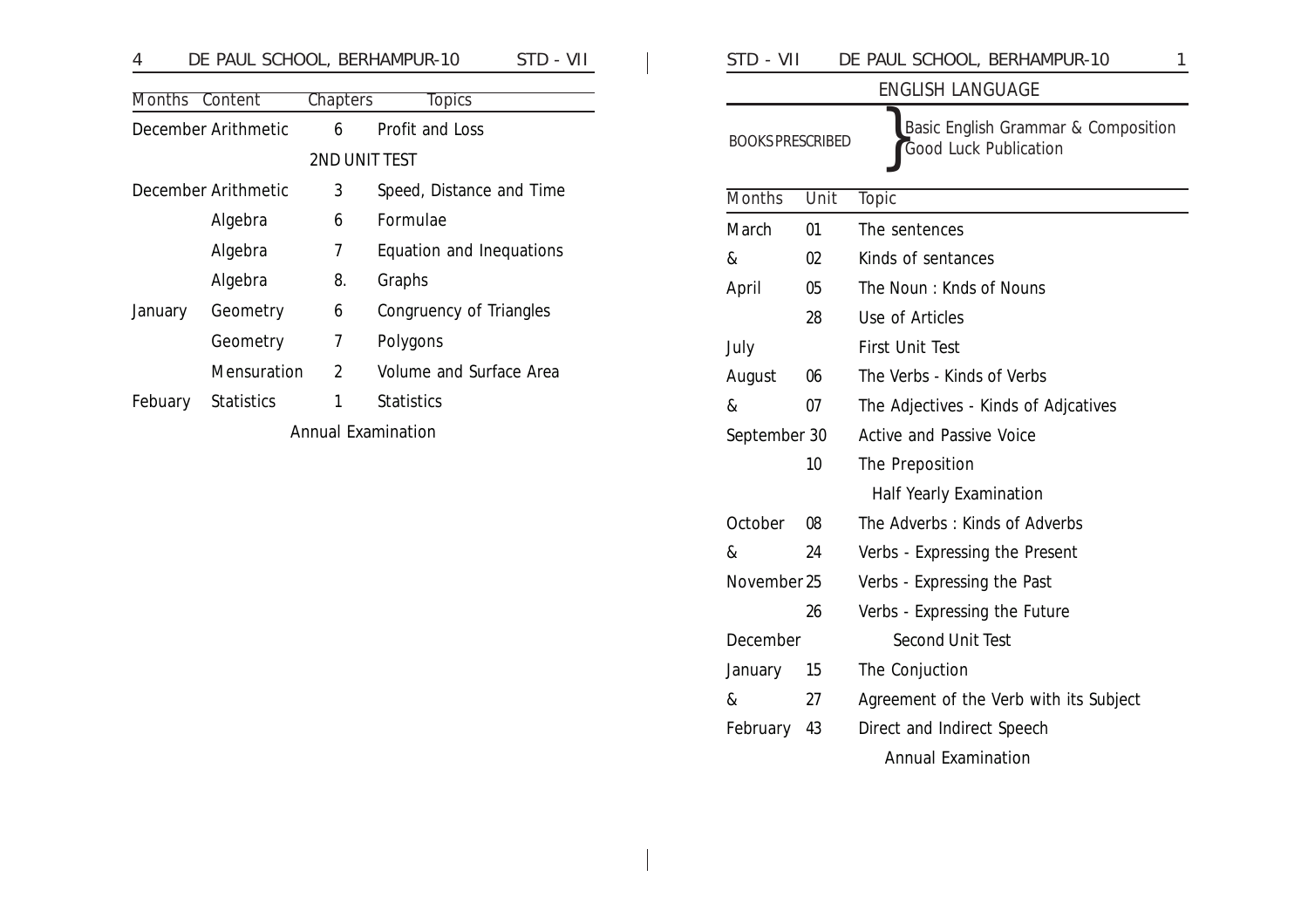| 2                       |      | DE PAUL SCHOOL, BERHAMPUR-10<br>STD - VII  | STD - VII          |                              |                     | DE PAUL SCHOOL, BERHAMPUR-10<br>3               |  |  |
|-------------------------|------|--------------------------------------------|--------------------|------------------------------|---------------------|-------------------------------------------------|--|--|
|                         |      | <b>ENGLISH LITERATURE</b>                  | <b>MATHEMATICS</b> |                              |                     |                                                 |  |  |
| <b>BOOKS PRESCRIBED</b> |      | New Oxford Modern English                  |                    | <b>BOOKS PRESCRIBED</b>      |                     | <b>BHARTI BHAWAN</b>                            |  |  |
| Months                  | L.No | Chapter (Reader)                           | <b>Months</b>      | Content                      | <b>Chapters</b>     | <b>Topics</b>                                   |  |  |
|                         |      |                                            | March              | Sets                         | 1                   | Concept of Sets                                 |  |  |
| March $& 2.$            |      | January Night<br>No! (Poem)                | $\&$               | <b>Numbers</b>               | 2                   | Factors and Multiples (2B,2C)                   |  |  |
| April                   | 3.   | The story of an Invitation                 | April              | Arithmetic                   | 1                   | Ratio                                           |  |  |
|                         |      | The Naming of cats (Poem)                  |                    | Algebra                      | 1                   | Fundamental Concepts and                        |  |  |
| July                    |      | First Unit Test                            |                    |                              |                     | Operations (1C, 1D, 1E)                         |  |  |
| August                  | 5.   | The Sri Krishna eating House               |                    | Geometry                     | 4                   | <b>Basic Constructions</b>                      |  |  |
| &                       |      | Moon - wind (Poem)                         | June               | <b>Numbers</b>               | 4                   | Fractions                                       |  |  |
| September 1.            |      | Light in the Night                         |                    | Arithmetic                   | $\overline{2}$      | Unitary Method and Variation                    |  |  |
|                         |      | London's summer Morning (Poem)             |                    |                              |                     | 1 <sup>ST</sup> UNIT TEST                       |  |  |
|                         | 6.   | The Machine stops                          | July               | Arithmetic                   | 4                   | Average                                         |  |  |
|                         |      | <b>Half Yearly Examination</b>             |                    | Algebra                      | 2                   | Exponents                                       |  |  |
| October                 | 7.   | The story of keesh                         |                    | Algebra                      | 4                   | Factors                                         |  |  |
| &                       |      | Home and Love (Poem)                       | August             | Geometry<br>Gemoetry         | $\overline{2}$<br>3 | Angles<br>Parallel Lines                        |  |  |
| November 8.             |      | The Lambes - Room (Saki)                   |                    | Gemoetry                     | 5                   | Trinagles                                       |  |  |
|                         | 9.   | A voice in the Dark.                       |                    | September Mensuration        | 1                   | Perimeter and Area                              |  |  |
| December                |      | <b>Second Unit Test</b>                    |                    |                              |                     | Half Yearly Examination                         |  |  |
| January                 | 10.  | <b>Export Quality</b><br>Daffadils (Poem)  | September Sets     |                              | $\overline{2}$      | Union and Intersection of Sets<br>Venn Diagrams |  |  |
| Febuary                 | 11.  | The Hitch - Kiker<br>The North ship (Poem) | October            | <b>Numbers</b><br>Arithmetic | 5<br>5              | Decimals<br>Percentage                          |  |  |
|                         |      | <b>Annual Examination</b>                  |                    | November Geometry            | 8                   | Circles                                         |  |  |
|                         |      |                                            |                    | Algebra                      | 5                   | Simplification                                  |  |  |

| SID - VII<br>DE PAUL SCHOOL, BERHAMPUR-10 |  |
|-------------------------------------------|--|
|-------------------------------------------|--|

|                                                 |                                  | <b>MATHEMATICS</b>        |                                                     |  |  |  |  |
|-------------------------------------------------|----------------------------------|---------------------------|-----------------------------------------------------|--|--|--|--|
| <b>BHARTI BHAWAN</b><br><b>BOOKS PRESCRIBED</b> |                                  |                           |                                                     |  |  |  |  |
| <b>Months</b>                                   | Content                          | <b>Chapters</b>           | <b>Topics</b>                                       |  |  |  |  |
| March                                           | Sets                             | 1                         | Concept of Sets                                     |  |  |  |  |
| &                                               | <b>Numbers</b>                   | 2                         | Factors and Multiples (2B,2C)                       |  |  |  |  |
| April                                           | Arithmetic                       | 1                         | Ratio                                               |  |  |  |  |
|                                                 | Algebra                          | 1                         | Fundamental Concepts and<br>Operations (1C, 1D, 1E) |  |  |  |  |
|                                                 | Geometry                         | 4                         | <b>Basic Constructions</b>                          |  |  |  |  |
| June                                            | <b>Numbers</b>                   | 4                         | Fractions                                           |  |  |  |  |
|                                                 | Arithmetic                       | $\overline{2}$            | Unitary Method and Variation                        |  |  |  |  |
|                                                 |                                  | 1 <sup>ST</sup> UNIT TEST |                                                     |  |  |  |  |
| July                                            | Arithmetic                       | 4                         | Average                                             |  |  |  |  |
|                                                 | Algebra<br>Algebra               | 2<br>4                    | Exponents<br>Factors                                |  |  |  |  |
| August                                          | Geometry<br>Gemoetry<br>Gemoetry | 2<br>3<br>5               | Angles<br><b>Parallel Lines</b><br>Trinagles        |  |  |  |  |
|                                                 | September Mensuration            | 1                         | Perimeter and Area                                  |  |  |  |  |
|                                                 |                                  |                           | Half Yearly Examination                             |  |  |  |  |
| September Sets                                  |                                  | 2                         | Union and Intersection of Sets,<br>Venn Diagrams    |  |  |  |  |
| October                                         | <b>Numbers</b><br>Arithmetic     | 5<br>5                    | Decimals<br>Percentage                              |  |  |  |  |
|                                                 | November Geometry                | 8                         | Circles                                             |  |  |  |  |
|                                                 | Algebra                          | 5                         | Simplification                                      |  |  |  |  |
|                                                 | Numbers                          | 6                         | Power and Roots                                     |  |  |  |  |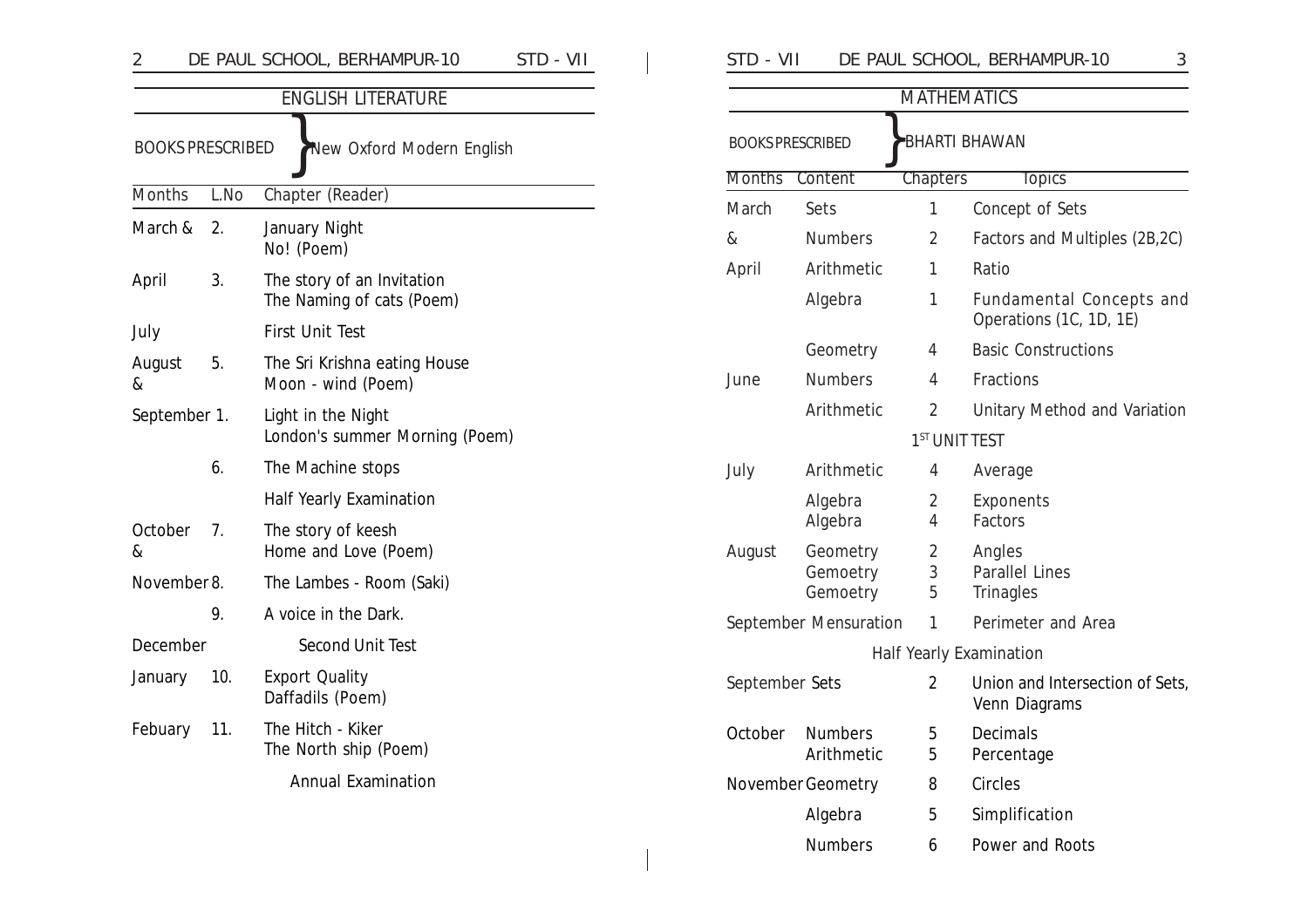| DE PAUL SCHOOL, BERHAMPUR-10 | STD - VII | STD - VII                  |                                                  |                                                                                                                                                                                | DE PAUL SCHOOL, BERHAMPUR-10                                          | 5                                      |
|------------------------------|-----------|----------------------------|--------------------------------------------------|--------------------------------------------------------------------------------------------------------------------------------------------------------------------------------|-----------------------------------------------------------------------|----------------------------------------|
|                              |           |                            |                                                  |                                                                                                                                                                                | <b>HINDI</b>                                                          |                                        |
|                              |           | <b>BOOKS</b><br>PRESCRIBED |                                                  |                                                                                                                                                                                | Nandini Pathaypustak<br>Sahaj Hindi Vyakaran<br>Nandini Abhysapustika |                                        |
|                              |           | Months                     |                                                  | mape FedetiCe                                                                                                                                                                  | December 1889<br><b>EdodOddaver</b>                                   | <b>YEKKER</b><br><b>HelpeldgylckeA</b> |
|                              |           | March                      | $\star$                                          | Yesepfectebery<br><b>JUGIC</b><br>Hereselecter pg. 47)                                                                                                                         | * December<br>$(A \cup B)$                                            | 1 GROFFENDER<br>merk(cafethe)          |
|                              |           |                            | $^\star$<br>$\star$                              | <b>Refiverence</b><br>Education (Pg. 48)<br>Deckermus Sic<br>Description (250)                                                                                                 | <b>CONTECORDERED</b><br>$\star$<br>Contracto                          |                                        |
|                              |           |                            | $^{\star}$<br>$^{\star}$                         | <b>Eddenberg</b><br>SkeAMeyo(Pg.51)<br><b>Beduunbakere</b><br>medeleffexenceleageg53)                                                                                          |                                                                       |                                        |
|                              |           | April                      | 4<br>$^\star$<br>$^\star$<br>$\star$<br>$^\star$ | <b>KB</b><br>OlerTelettedPg-56)<br>$(01-11)$<br><b>Chaptic entitiene</b><br>(Pg.-136) (De, Dee, F, Rs)<br>cegred = MPg-141)<br>$(01-23)$<br>ussels felection 145)<br>$(01-07)$ |                                                                       | 2 neredendere                          |
|                              |           | June                       | $^\star$<br>$\star$<br>9                         | 8 mettedesteldetging 68 <sup>*</sup><br><del>⊕</del><br><u>ææ</u><br>keike<br>nedexceedPg.84)                                                                                  | cejckejlcome<br><b>(for 6)</b><br><b>IST UNIT TEST</b>                |                                        |
|                              |           | <b>Months</b>              |                                                  | mereFeleyCe                                                                                                                                                                    | December 1899<br>didatold donce                                       | <b>YEKKER</b><br><b>Idéjábbalokbal</b> |
|                              |           | July                       | $\star$                                          | Heelderentgapg-47/Idmeetdesterated                                                                                                                                             |                                                                       | kance-kentrieffe                       |